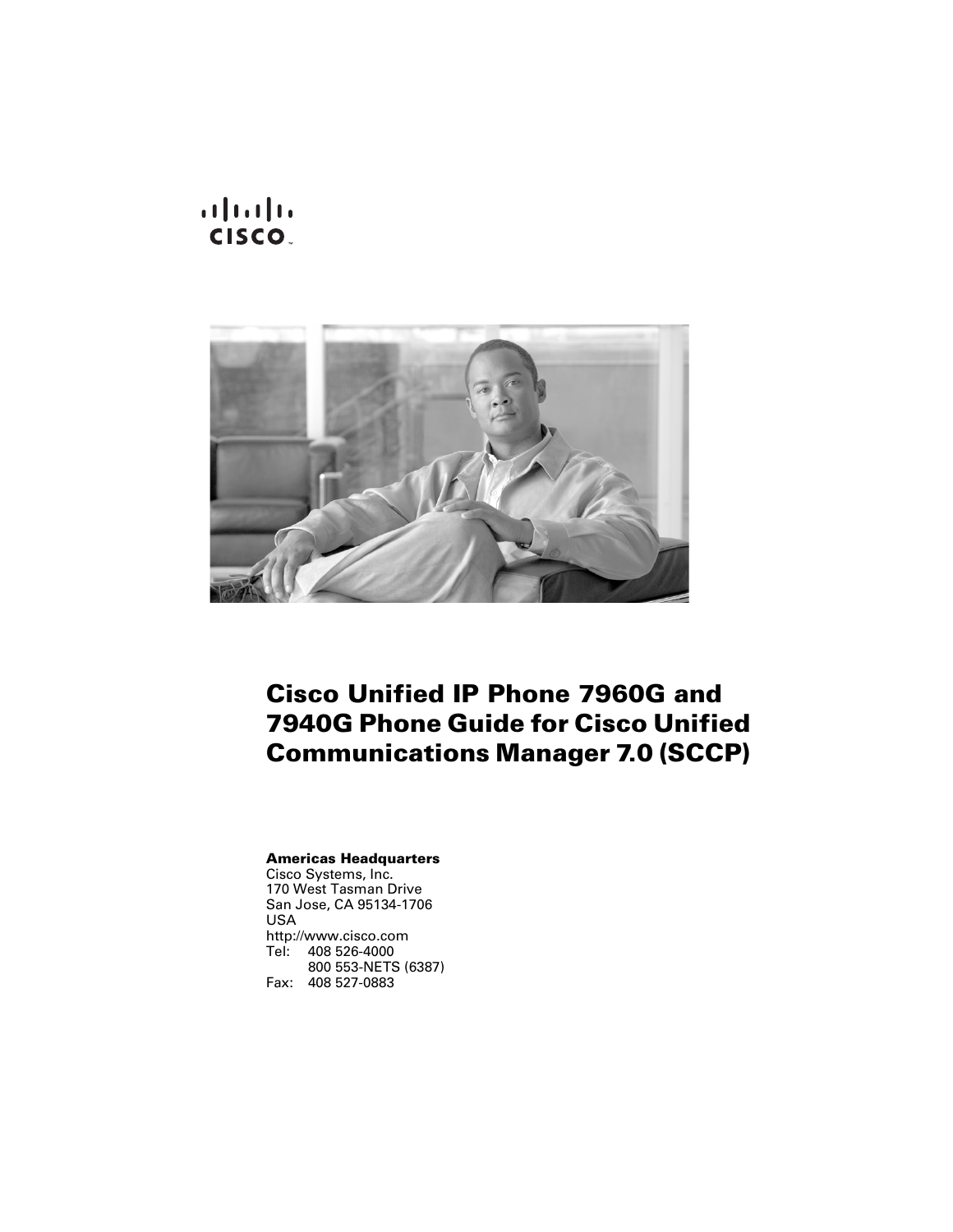Cisco and the Cisco logo are trademarks or registered trademarks of Cisco and/or its affiliates in the U.S. and other countries. To view a list of Cisco trademarks, go to this URL: [www.cisco.com/go/trademarks.](http://www.cisco.com/go/trademarks) Third-party trademarks mentioned are the property of their respective owners. The use of the word partner does not imply a partnership relationship between Cisco and any other company. (1110R)

Copyright © 2015. Cisco Systems, Inc. All rights reserved.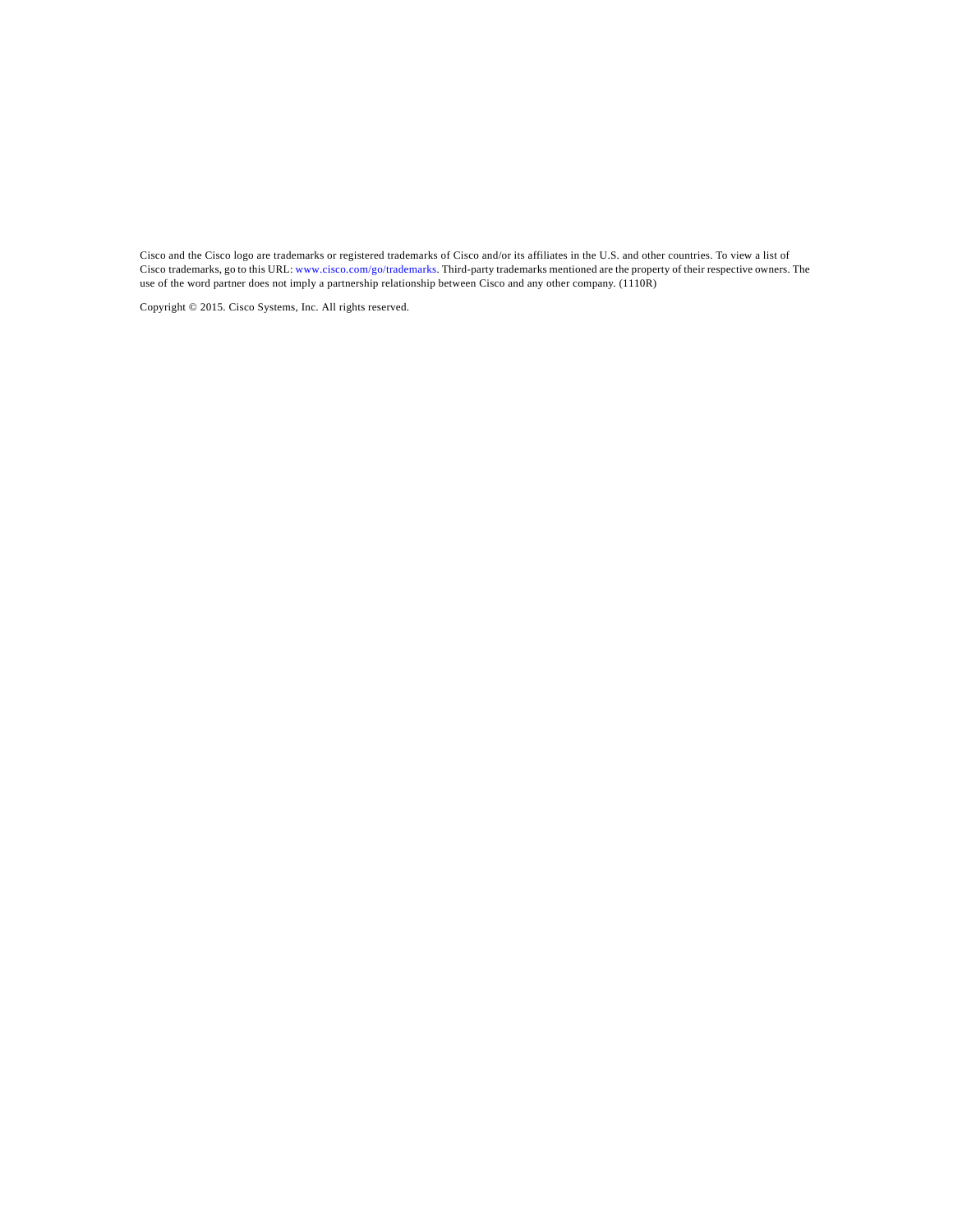### <span id="page-2-1"></span>**Common Phone Tasks**

<span id="page-2-2"></span>

| View online help<br>on the phone                        | Press $($<br>twice<br>$\alpha$ or<br>quickly.                                            |
|---------------------------------------------------------|------------------------------------------------------------------------------------------|
| Place a call                                            | Go off-hook before or after<br>dialing a number.                                         |
| Redial a number                                         | Press Redial.                                                                            |
| Switch to the<br>speaker or<br>headset during a<br>call | Press $\Box$ or $\bigodot$ , then hang<br>up the handset.                                |
| Mute your<br>phone                                      | Press                                                                                    |
| Use your call<br>logs                                   | Choose<br>to choose<br>a call log. To dial, highlight<br>a listing and go off-hook.      |
| Edit a number                                           | Press EditDial, $<< or >>$ .                                                             |
| Hold/resume a<br>call                                   | Press Hold or Resume.                                                                    |
| Transfer a call to<br>a new number                      | Press Transfer, enter a target<br>number, then press Transfer<br>again.                  |
| Start a standard<br>conference call                     | Press more > Confrn. Dial a<br>number, then press Confrn<br>again. Repeat for each party |

#### ahah. CISCO.

Cisco, Cisco Systems, the Cisco logo, and the Cisco Systems logo are registered trademarks or trademarks of Cisco Systems, Inc. and/or its affiliates in the United States and certain other countries. All other trademarks mentioned in this document or Website are the property of their respective owners. The use of the word partner does not imply a partnership relationship between Cisco and any other company. (0705R)

<span id="page-2-3"></span>© 2008 Cisco Systems, Inc. All rights reserved.

OL-14584-01

### $\mathbf{d}$  and  $\mathbf{d}$ **CISCO**

#### **QUICK REFERENCE**



**Cisco Unified IP Phone 7960G and 7940G for Cisco Unified Communications Manager 7.0 (SCCP)**

[Softkey Definitions](#page-2-0) [Phone Screen Icons](#page-3-0)[Phone Screen Icons](#page-3-0)[Common Phone Tasks](#page-2-1)

### <span id="page-2-0"></span>**Softkey Definitions**

| AbbrDial | Dial using a speed dial index<br>number                               |
|----------|-----------------------------------------------------------------------|
| Answer   | Answer a call                                                         |
| Barge    | Add yourself to a call on a shared<br>line                            |
| CallBack | Receive notification when a busy<br>extension becomes available       |
| Cancel   | Cancel an action or exit a screen<br>without applying changes         |
| cBarge   | Add yourself to a call on a shared<br>line and establish a conference |
| CFwdALL  | Setup/cancel call forwarding                                          |
| Clear    | Delete records or settings                                            |
| ConfList | View conference participants                                          |
| Confrn   | Create a conference call                                              |
| Delete   | Remove characters at the cursor<br>when using EditDial                |
| Dial     | Dial a phone number                                                   |
| DirTrfr  | Transfer two calls to each other                                      |
| EditDial | Edit a number in a call log                                           |
| EndCall  | Disconnect the current call                                           |
| Exit     | Return to the previous screen                                         |
| GPickUp  | Answer a call ringing in another<br>group                             |
| iDivert  | Send a call to your voice<br>messaging system                         |
| Join     | Join several calls already on a<br>single line to create a conference |
| MeetMe   | Host a Meet-Me conference call                                        |
| more     | Display additional softkeys                                           |
| NewCall  | Make a new call                                                       |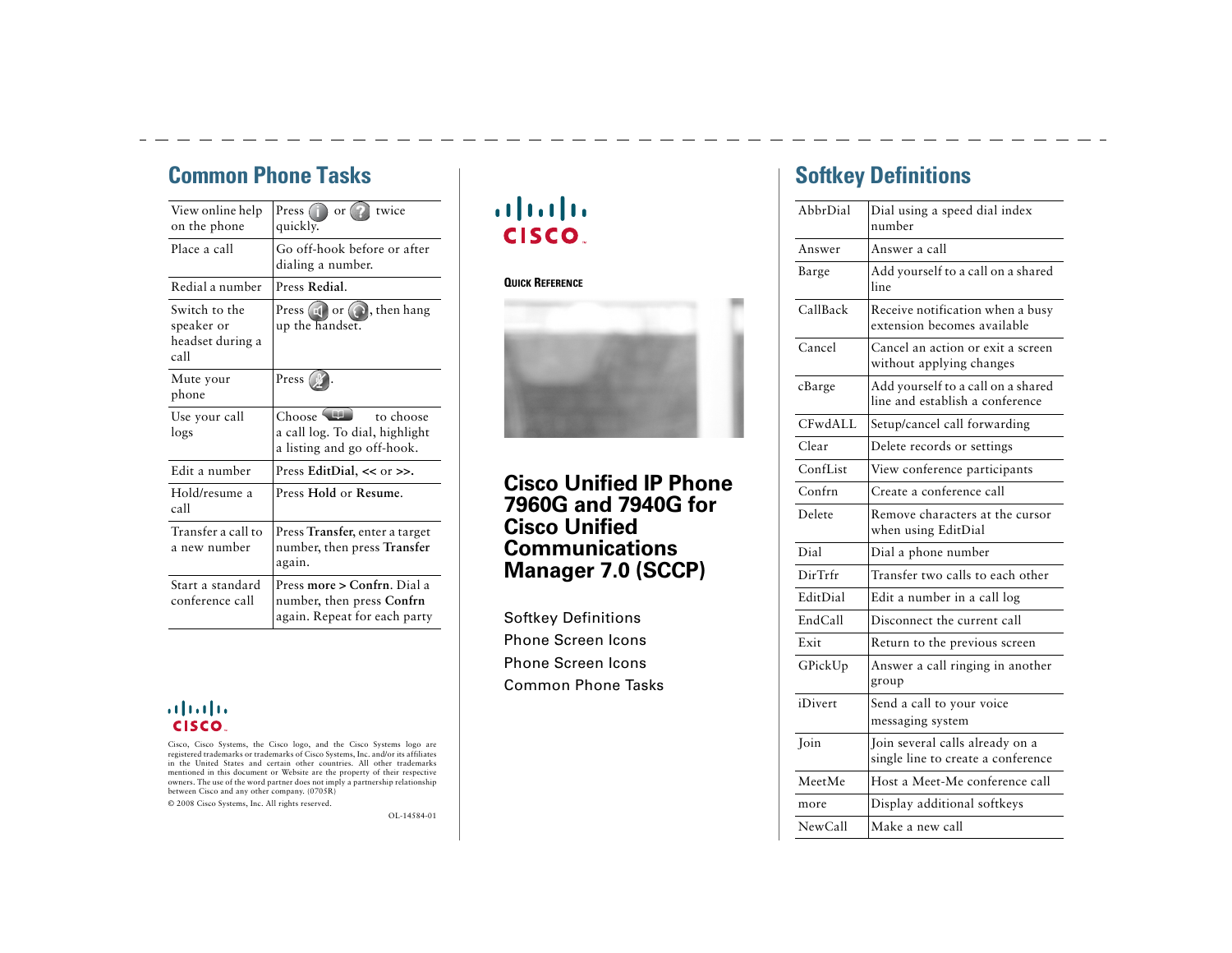<span id="page-3-3"></span><span id="page-3-1"></span>

| OPickUp  | Answer a call ringing in another<br>group that is associated with<br>your group |
|----------|---------------------------------------------------------------------------------|
| Park     | Store a call using Call Park                                                    |
| PickUp   | Answer a call in your group                                                     |
| QRT      | Submit call problems to the<br>system administrator                             |
| Redial   | Redial the most recently dialed<br>number                                       |
| Remove   | Remove a conference participant                                                 |
| Resume   | Resume a call on hold                                                           |
| RmListC  | Drop the last party added to a<br>conference call                               |
| Save     | Save the chosen settings                                                        |
| Search   | Search for a directory listing                                                  |
| Select   | Select an item on the screen                                                    |
| Transfer | Transfer a call                                                                 |
| Update   | Refresh content                                                                 |
| VidMode  | Choose a video display mode                                                     |
| <<       | Delete characters to left of cursor                                             |
| >        | Move through entered characters                                                 |

### <span id="page-3-0"></span>**Phone Screen Icons**

<span id="page-3-2"></span>

| <b>Call State</b>      |                         |
|------------------------|-------------------------|
|                        | Call Forwarding enabled |
| ш                      | Call on hold            |
|                        | Connected call          |
|                        | Incoming call           |
| ∕∍                     | Off-hook line           |
| $\overline{a}$         | Outgoing call           |
|                        | Shared line in use      |
| <b>Secure Calls</b>    |                         |
|                        | Authenticated call      |
|                        | Encrypted call          |
| <b>Critical Calls</b>  |                         |
| ■                      | Priority call           |
| ø                      | Medium priority call    |
| Ð                      | High priority call      |
|                        | Highest priority call   |
| <b>Selected Device</b> |                         |
|                        | Handset in use          |
|                        | Headset in use          |
| C                      | Speakerphone in use     |

#### **Other Features**

| Busy speed-dial line                |
|-------------------------------------|
| Idle in speed-dial line             |
| Speed Dial (line status<br>unknown) |
| Message waiting                     |
| Video enabled                       |
| Option selected                     |
| Feature enabled                     |

### **Button Icons**

| 図              | Messages    |
|----------------|-------------|
| $\overline{a}$ | Services    |
| or             | Help        |
| 理由             | Directories |
|                | Settings    |
|                | Speaker     |
|                | Mute        |
|                | Headset     |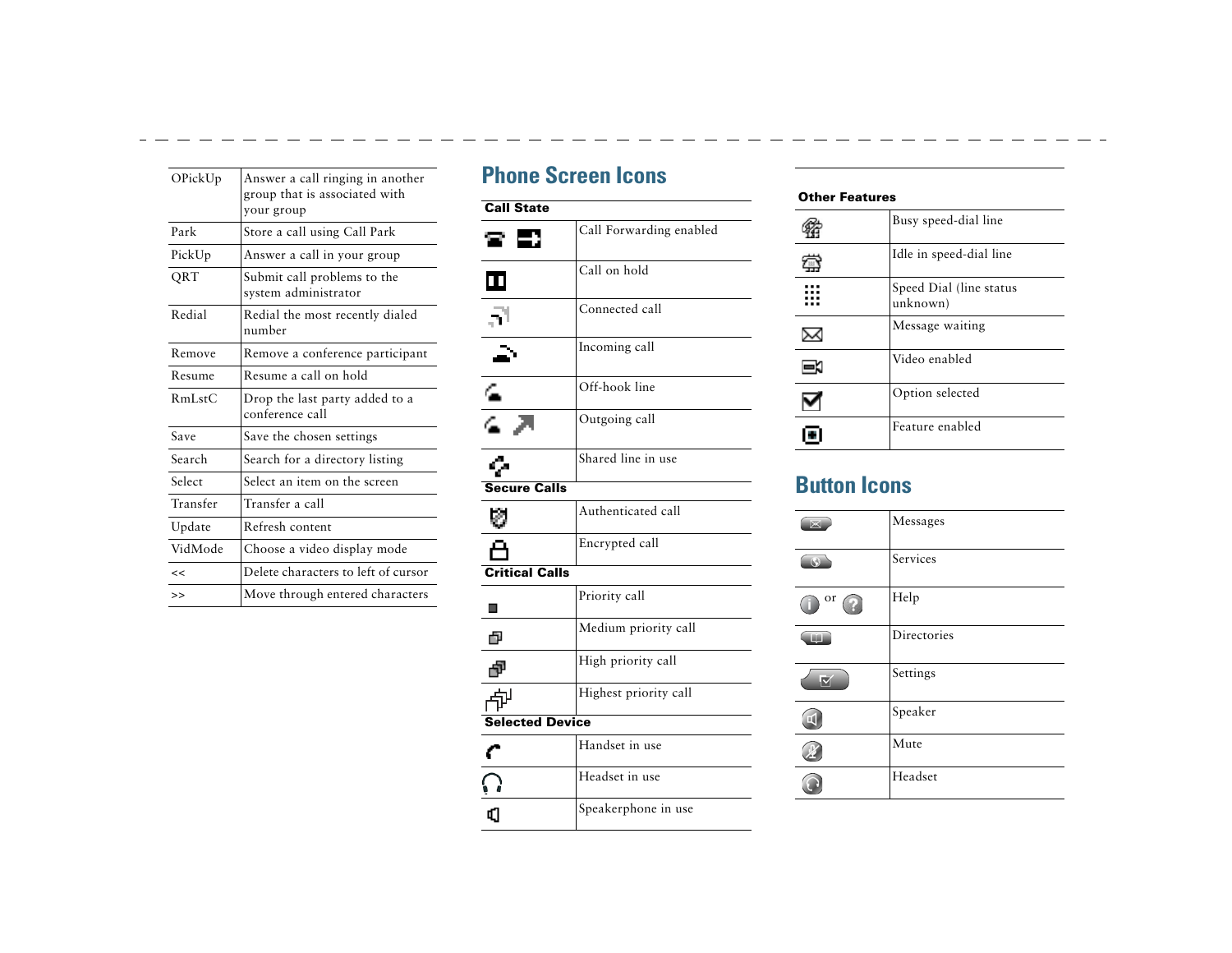### **Contents**

[Softkey Definitions](#page-2-2) **3** [Common Phone Tasks](#page-2-3) **3** [Phone Screen Icons](#page-3-1) **4** [Button Icons](#page-3-2) **4**

#### **[Getting Started](#page-8-0) 1**

[Using this Guide](#page-8-1) **1** [Finding Additional Information](#page-9-0) **2** [Safety and Performance Information](#page-9-1) **2** [Phone Behavior During Times of Network Congestion](#page-10-0) **3** [Cisco Product Security Overview](#page-10-1) **3** [Accessibility Features](#page-10-2) **3**

#### **[Connecting Your Phone](#page-11-0) 4**

#### **[An Overview of Your Phone](#page-14-0) 7**

[Understanding Buttons and Hardware](#page-14-1) **7** [Understanding Phone Screen Features](#page-17-0) **10** [Cleaning the Phone Screen](#page-17-1) **10** [Understanding Feature Buttons and Menus](#page-18-0) **11** [Understanding the Help System on Your Phone](#page-18-1) **11** [Understanding Lines vs. Calls](#page-19-0) **12** [Understanding Line and Call Icons](#page-19-1) **12** [Understanding Feature Availability](#page-19-2) **12**

#### **[Basic Call Handling](#page-20-0) 13**

[Placing a Call—Basic Options](#page-20-1) **13** [Placing a Call—Additional Options](#page-21-0) **14**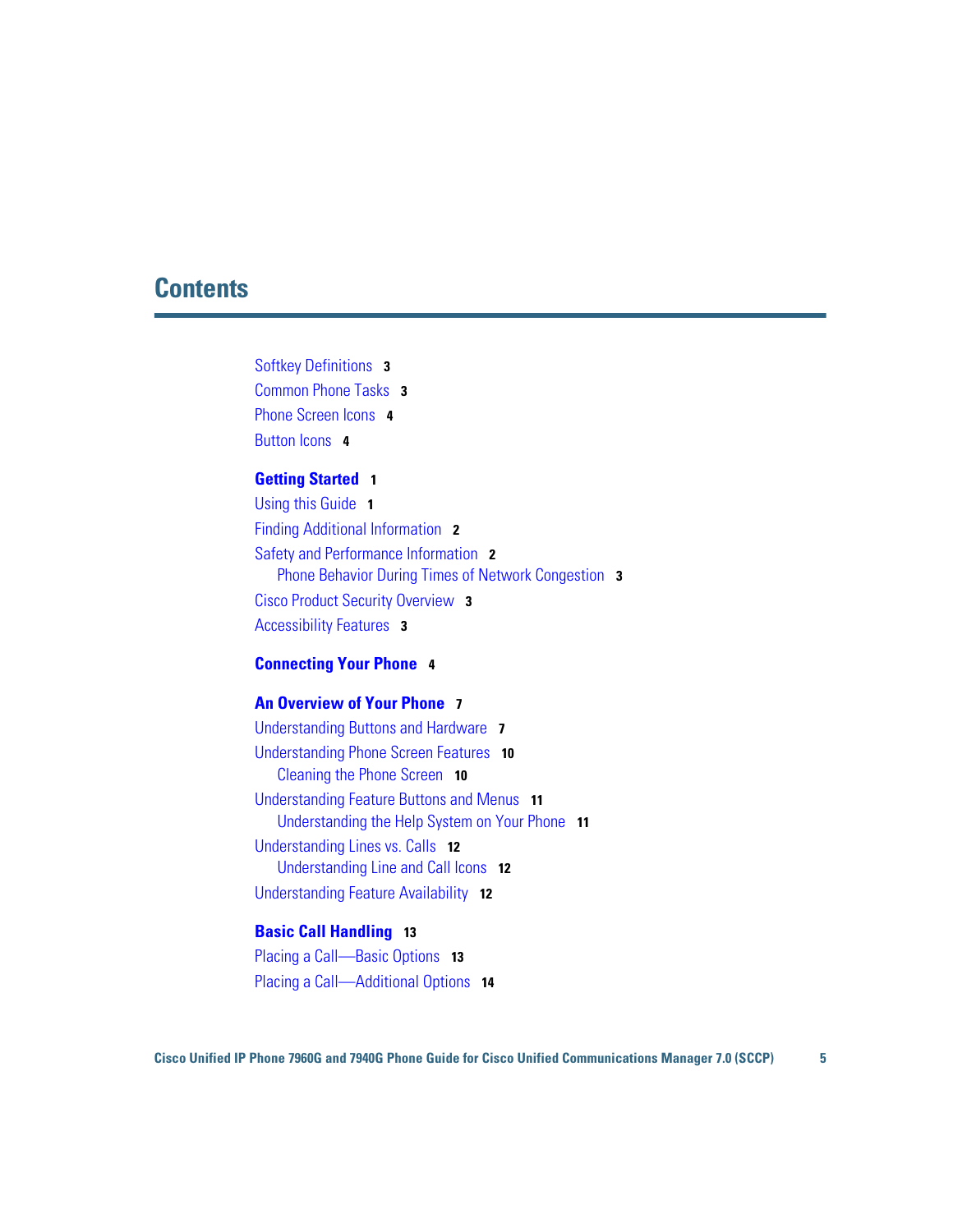[Answering a Call](#page-22-0) **15** [Ending a Call](#page-23-0) **16** [Using Hold and Resume](#page-23-1) **16** [Using Mute](#page-23-2) **16** [Switching Between Multiple Calls](#page-24-0) **17** [Viewing Multiple Calls](#page-24-1) **17** [Transferring Calls](#page-25-0) **18** [Forwarding Calls to Another Number](#page-26-0) **19** [Making Conference Calls](#page-27-0) **20** [Understanding Types of Conference Calls](#page-27-1) **20** [Starting and Joining a Standard Conference](#page-28-0) **21** [Starting or Joining a Meet-Me Conference Call](#page-30-0) **23**

#### **[Advanced Call Handling](#page-31-0) 24**

[Speed Dialing](#page-31-1) **24** [Picking Up Redirected Calls on Your Phone](#page-32-0) **25** [Using a Shared Line](#page-33-0) **26** [Understanding Shared Lines](#page-33-1) **26** [Adding Yourself to a Shared-Line Call](#page-34-0) **27** [Preventing Others from Viewing or Barging a Shared-Line Call](#page-35-0) **28** [Storing and Retrieving Parked Calls](#page-35-1) **28** [Making and Receiving Secure Calls](#page-36-0) **29** [Tracing Suspicious Calls](#page-36-1) **29** [Prioritizing Critical Calls](#page-37-0) **30** [Using Cisco Extension Mobility](#page-38-0) **31** [Using BLF to Determine a Line State](#page-38-1) **31**

#### **[Using a Handset, Headset, and Speakerphone](#page-39-0) 32**

[Using a Handset](#page-39-1) **32** [Using a Headset](#page-39-2) **32** [Using a Speakerphone](#page-40-0) **33** [Using AutoAnswer with a Headset or Speakerphone](#page-40-1) **33**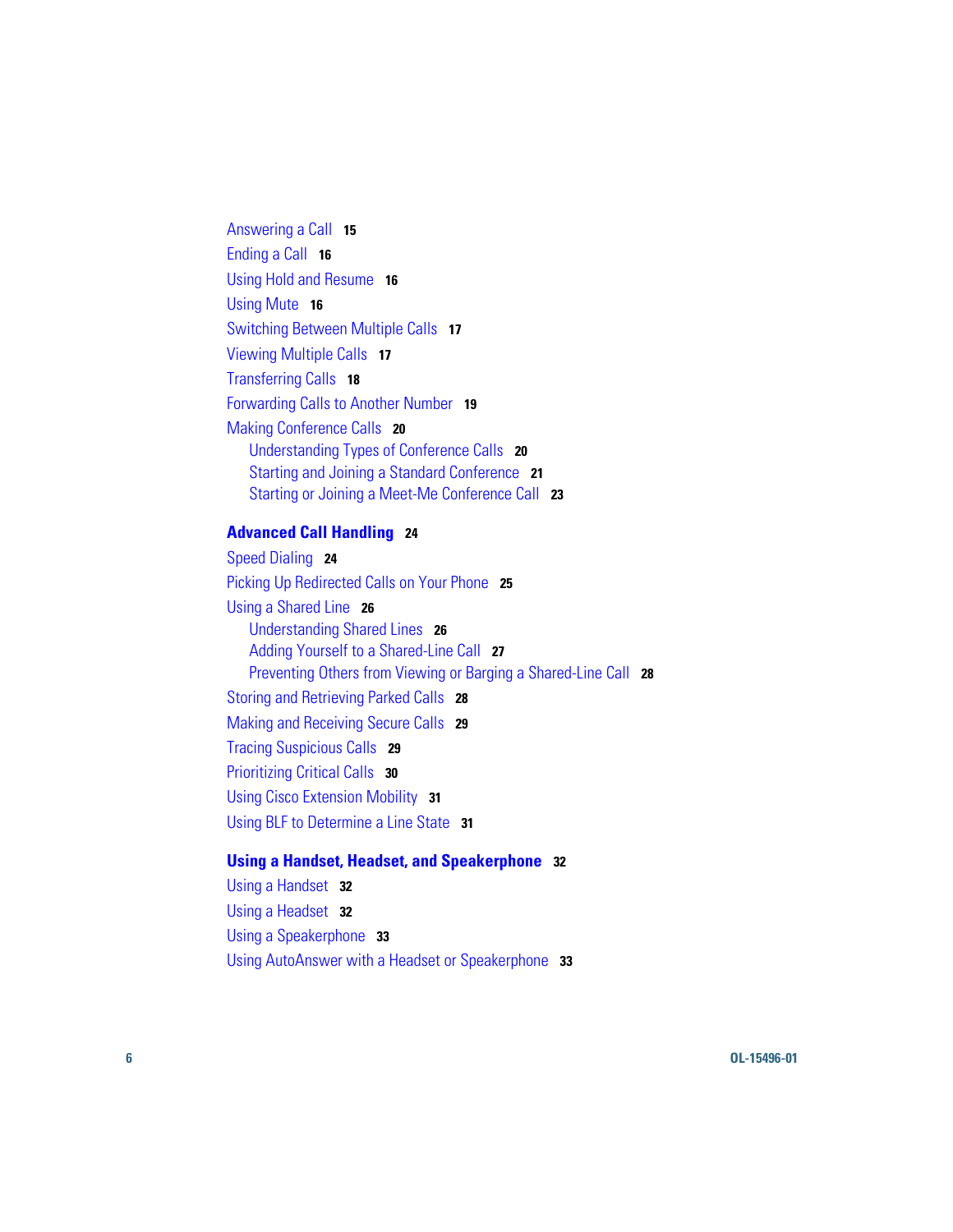#### **[Using Phone Settings](#page-41-0) 34**

[Customizing Rings and Message Indicators](#page-41-1) **34** [Customizing the Phone Screen](#page-42-0) **35**

#### **[Using Call Logs and Directories](#page-43-0) 36**

[Using Call Logs](#page-43-1) **36** [Directory Dialing](#page-44-0) **37** [Using Corporate Directory on Your Phone](#page-44-1) **37** [Using Personal Directory on Your Phone](#page-45-0) **38**

#### **[Accessing Voice Messages](#page-47-0) 40**

#### **[Customizing Your Phone on the Web](#page-48-0) 41**

[Accessing Your User](#page-48-1) Options Web Pages **41** [Configuring Features and Services on the Web](#page-49-0) **42** [Using Personal Directory on the Web](#page-49-1) **42** [Using Your Personal Address Book on the Web](#page-49-2) **42** [Configuring Fast Dials on the Web](#page-50-0) **43** [Using the Address Book Synchronization Tool](#page-51-0) **44** [Setting Up Speed Dials on the Web](#page-51-1) **44** [Setting Up Phone Services on the Web](#page-52-0) **45** [Controlling User Settings on the Web](#page-53-0) **46** [Controlling Line Settings on the Web](#page-54-0) **47** [Using Cisco](#page-56-0) WebDialer **49**

#### **[Understanding Additional Configuration Options](#page-58-0) 51**

#### **[Troubleshooting Your Phone](#page-60-0) 53**

[General Troubleshooting](#page-60-1) **53** [Viewing Phone Administration Data](#page-61-0) **54** [Using the Quality Reporting Tool](#page-61-1) **54**

#### **[Cisco One-Year Limited Hardware Warranty Terms](#page-62-0) 55**

#### **[Index](#page-64-0) 57**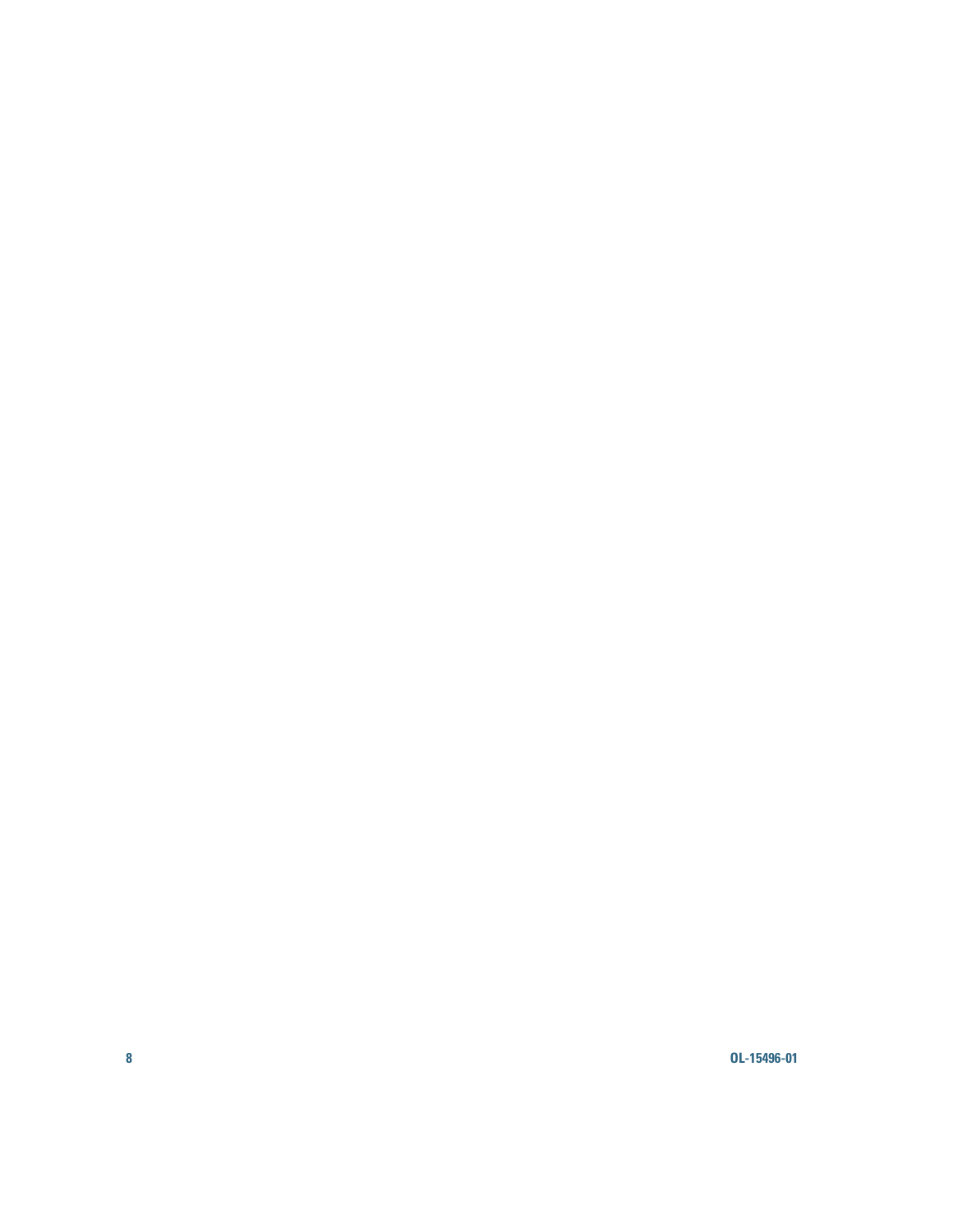# <span id="page-8-0"></span>**Getting Started**

## <span id="page-8-1"></span>**Using this Guide**

This guide provides you with an overview of the features available on your phone. You can read it completely for a solid understanding of your phone's capabilities, or refer to the table below for pointers to commonly used sections.

| If you want to                       | Then                                                                        |  |  |
|--------------------------------------|-----------------------------------------------------------------------------|--|--|
| Explore your phone on your own       | Press or on the phone when you need assistance.                             |  |  |
| Review safety information            | See the "Safety and Performance Information" section on<br>page 2.          |  |  |
| Connect your phone                   | See the "Connecting Your Phone" section on page 4.                          |  |  |
| Use your phone after it is installed | Start with the "An Overview of Your Phone" section on page 7.               |  |  |
| Learn about the phone buttons        | See the "Understanding Buttons and Hardware" section on<br>page 7.          |  |  |
| Learn about the phone screen         | See the "Understanding Phone Screen Features" section on<br>page 10.        |  |  |
| Make calls                           | See the "Placing a Call—Basic Options" section on page 13.                  |  |  |
| Put calls on hold                    | See the "Using Hold and Resume" section on page 16.                         |  |  |
| Mute calls                           | See the "Using Mute" section on page 16.                                    |  |  |
| Transfer calls                       | See the "Transferring Calls" section on page 18.                            |  |  |
| Make conference calls                | See the "Making Conference Calls" section on page 20.                       |  |  |
| Set up speed dialing                 | See the "Speed Dialing" section on page 24.                                 |  |  |
| Share a phone number                 | See the "Using a Shared Line" section on page 26.                           |  |  |
| Use your phone as a speakerphone     | See the "Using a Handset, Headset, and Speakerphone" section<br>on page 32. |  |  |
| Change the ring volume or tone       | See the "Using Phone Settings" section on page 34.                          |  |  |
| View your missed calls               | See the "Using Call Logs" section on page 36.                               |  |  |
| Listen to your voice messages        | See the "Accessing Voice Messages" section on page 40.                      |  |  |
| See softkey and icon definitions     | Refer to the Quick Reference Card in the front of this guide.               |  |  |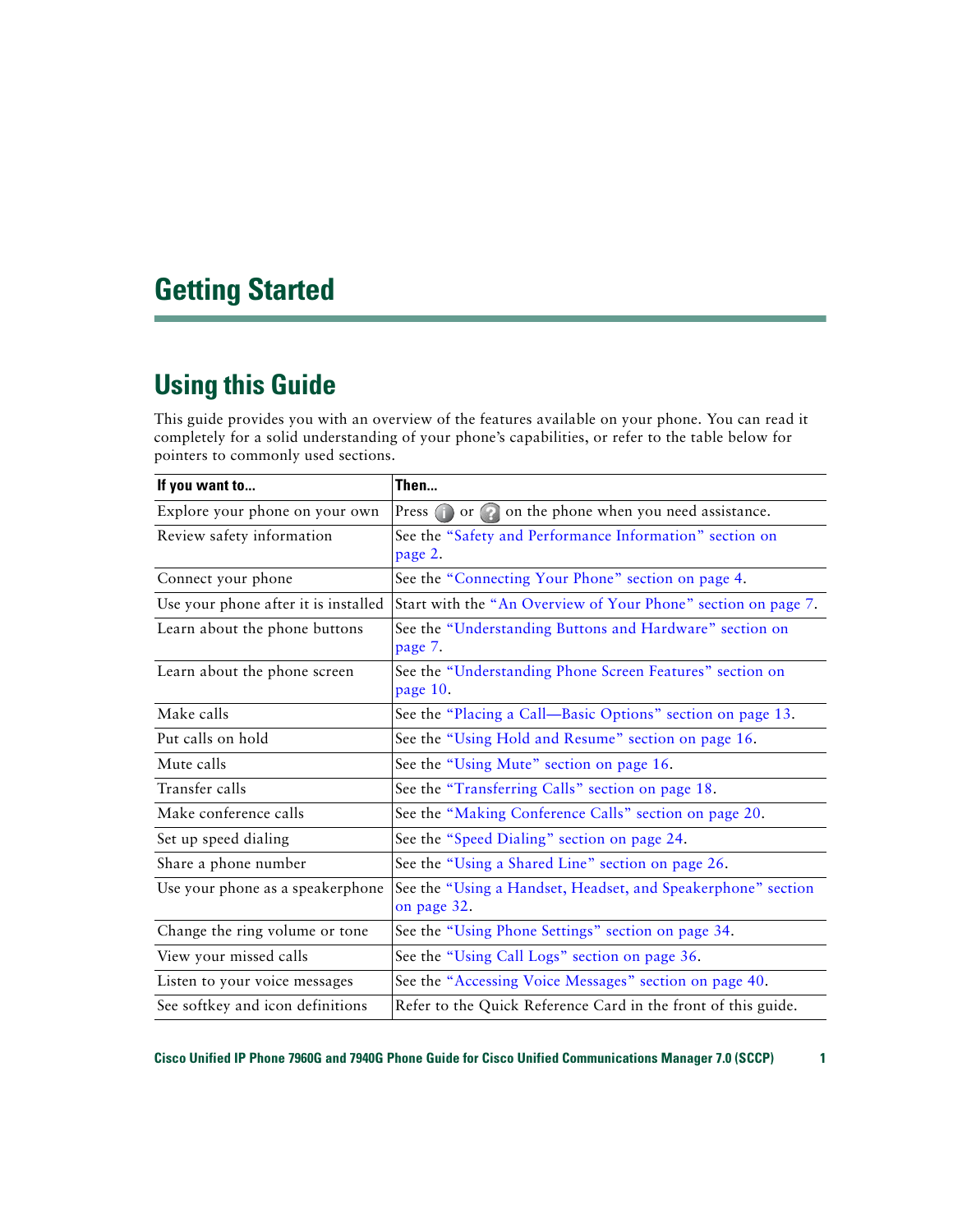# <span id="page-9-3"></span><span id="page-9-0"></span>**Finding Additional Information**

You can access the most current Cisco Unified IP Phone documentation on the World Wide Web at this URL:

[http://www.cisco.com/en/US/products/hw/phones/ps379/tsd\\_products\\_support\\_series\\_home.html](http://www.cisco.com/en/US/products/hw/phones/ps379/tsd_products_support_series_home.html)

You can access the Cisco website at this URL:

[http://www.cisco.com/](http://www.cisco.com)

You can access International Cisco websites from this URL:

[http://www.cisco.com/public/countries\\_languages.shtml](http://www.cisco.com/public/countries_languages.shtml)

You can access the most current Licensing Information at this URL:

[http://www.cisco.com/en/US/docs/voice\\_ip\\_comm/cuipph/all\\_models/openssl\\_license/7900\\_ssllic.html](http://www.cisco.com/en/US/docs/voice_ip_comm/cuipph/all_models/openssl_license/7900_ssllic.html)

# <span id="page-9-4"></span><span id="page-9-1"></span>**Safety and Performance Information**

Refer to these sections for information about the impact of power outages and other devices on your Cisco Unified IP Phone.

#### **Power Outage**

Your accessibility to emergency service through the phone is dependent on the phone being powered. If there is an interruption in the power supply, Service and Emergency Calling Service dialing will not function until power is restored. In the case of a power failure or disruption, you may need to reset or reconfigure equipment before using the Service or Emergency Calling Service dialing.

#### <span id="page-9-2"></span>**Using External Devices**

The following information applies when you use external devices with the Cisco Unified IP Phone:

Cisco recommends the use of good quality external devices (such as headsets) that are shielded against unwanted radio frequency (RF) and audio frequency (AF) signals.

Depending on the quality of these devices and their proximity to other devices such as mobile phones or two-way radios, some audio noise may still occur. In these cases, Cisco recommends that you take one or more of the following actions:

- **•** Move the external device away from the source of the RF or AF signals.
- **•** Route the external device cables away from the source of the RF or AF signals.
- **•** Use shielded cables for the external device, or use cables with a better shield and connector.
- Shorten the length of the external device cable.
- **•** Apply ferrites or other such devices on the cables for the external device.

Cisco cannot guarantee the performance of the system because Cisco has no control over the quality of external devices, cables, and connectors. The system will perform adequately when suitable devices are attached using good quality cables and connectors.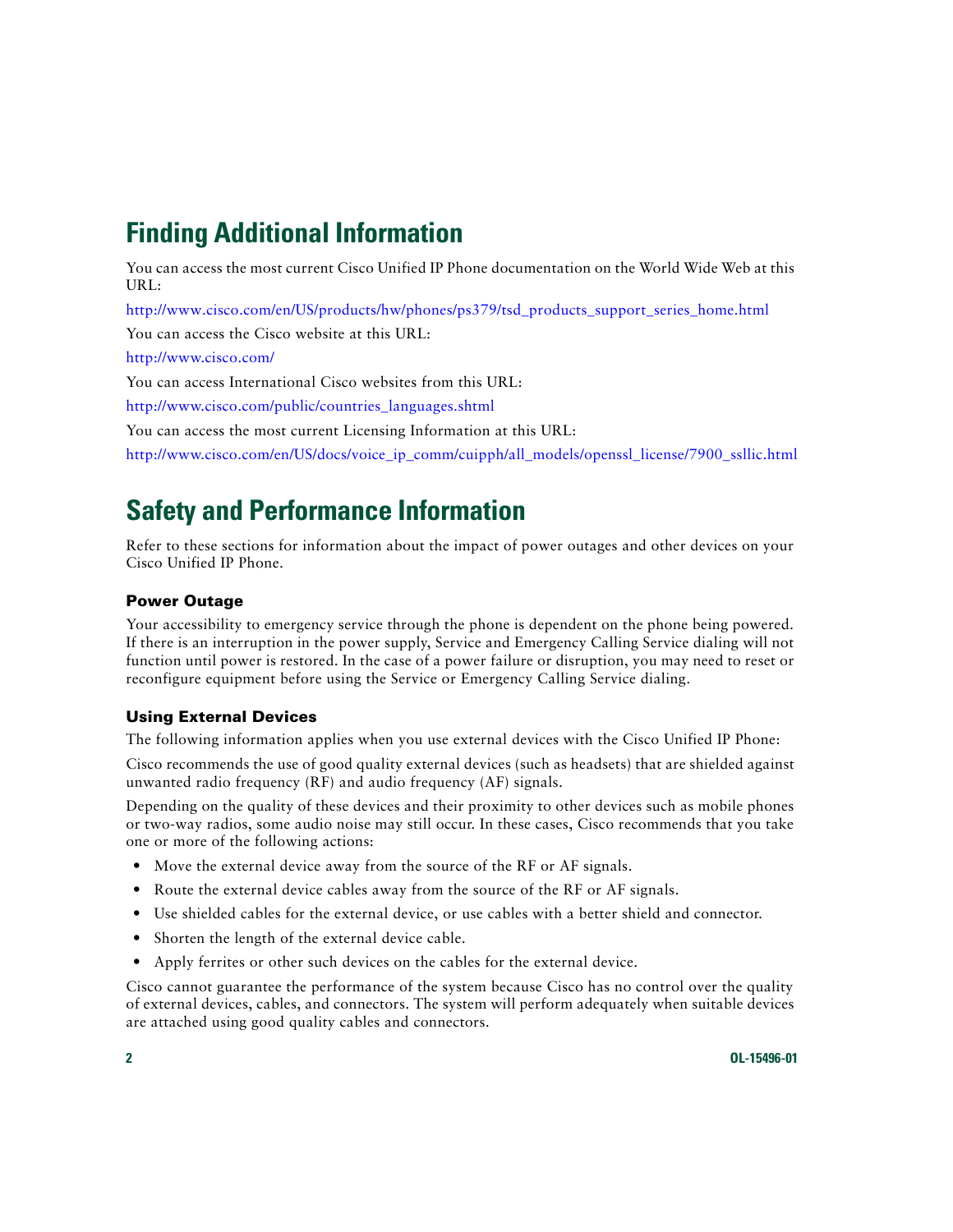

**Caution** In European Union countries, use only external speakers, microphones, and headsets that are fully compliant with the EMC Directive [89/336/EC].

### <span id="page-10-0"></span>**Phone Behavior During Times of Network Congestion**

Anything that degrades network performance can affect Cisco IP Phone voice and video quality, and in some cases, can cause a call to drop. Sources of network degradation can include, but are not limited to the following activities:

- **•** Administrative tasks, such as an internal port scan or security scan
- **•** Attacks that occur in your network, such as a Denial of Service attack

To reduce or eliminate any adverse effect to the phones, schedule administrative network tasks during a time when the phones are not being used or exclude the phones from testing.

## <span id="page-10-1"></span>**Cisco Product Security Overview**

This product contains cryptographic features and is subject to United States and local country laws governing import, export, transfer and use. Delivery of Cisco cryptographic products does not imply third-party authority to import, export, distribute or use encryption. Importers, exporters, distributors and users are responsible for compliance with U.S. and local country laws. By using this product you agree to comply with applicable laws and regulations. If you are unable to comply with U.S. and local laws, return this product immediately.

A summary of U.S. laws governing Cisco cryptographic products may be found at: [http://www.cisco.com/wwl/export/crypto/tool/stqrg.html.](http://www.cisco.com/wwl/export/crypto/tool/stqrg.html) If you require further assistance please contact us by sending email to export@cisco.com.

# <span id="page-10-2"></span>**Accessibility Features**

A list of accessibility features is available upon request. You can find more information about Cisco accessibility features at this URL:

<www.cisco.com/go/accessibility>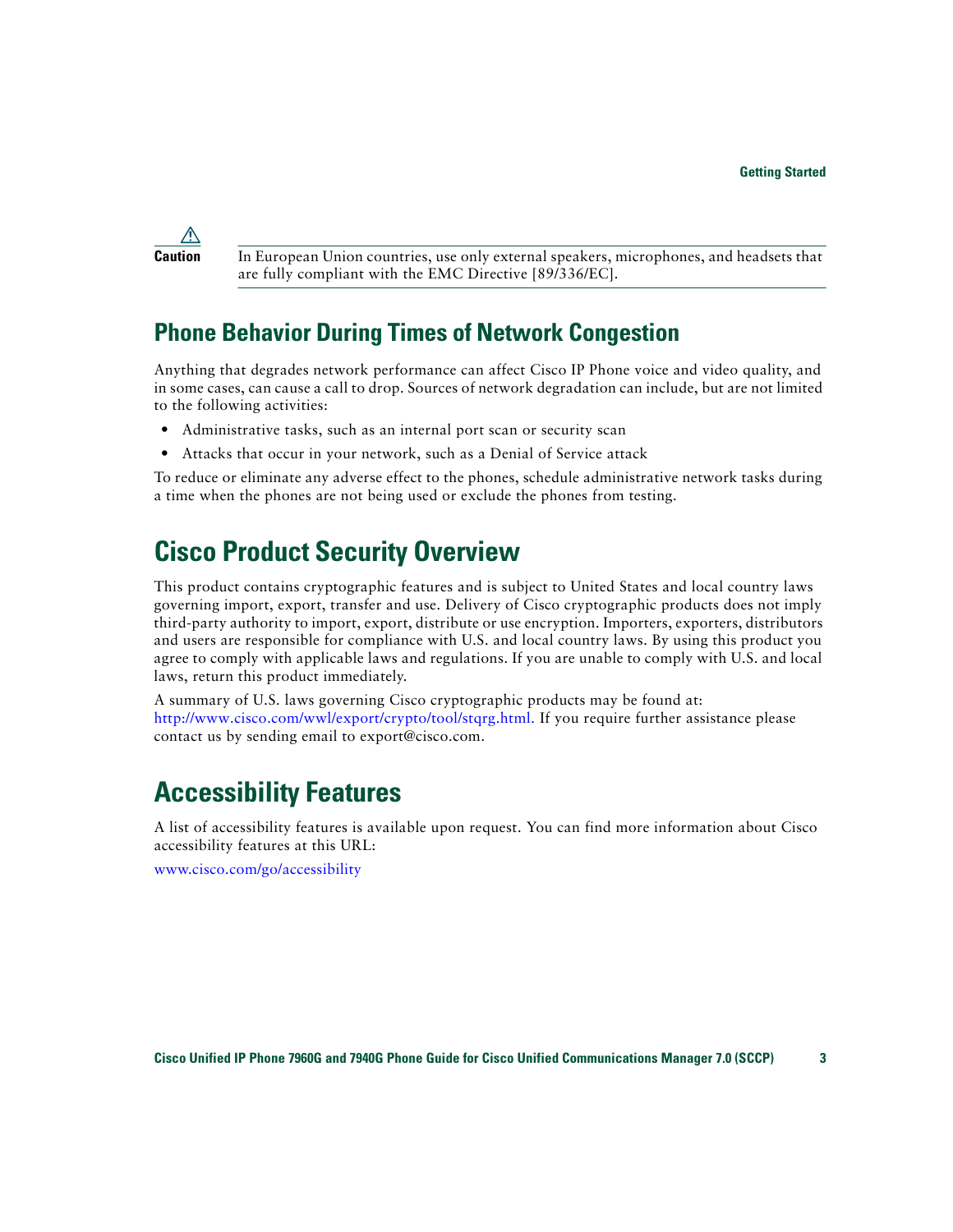# <span id="page-11-4"></span><span id="page-11-1"></span><span id="page-11-0"></span>**Connecting Your Phone**

Your system administrator will likely connect your new Cisco Unified IP Phone to the corporate IP telephony network. If that is not the case, refer to the graphic and table below to connect your phone.



| DC adaptor port (DC48V)     |              | Access port $(10/100 \text{ PC})$ |
|-----------------------------|--------------|-----------------------------------|
| 2 $ $ AC-to-DC power supply |              | Handset port                      |
| AC power cord               | Headset port |                                   |
| Network port (10/100 SW)    |              | Footstand button                  |

#### <span id="page-11-3"></span><span id="page-11-2"></span>**Adjusting the Footstand**

To change the angle of the phone base, adjust the footstand while pressing the footstand button.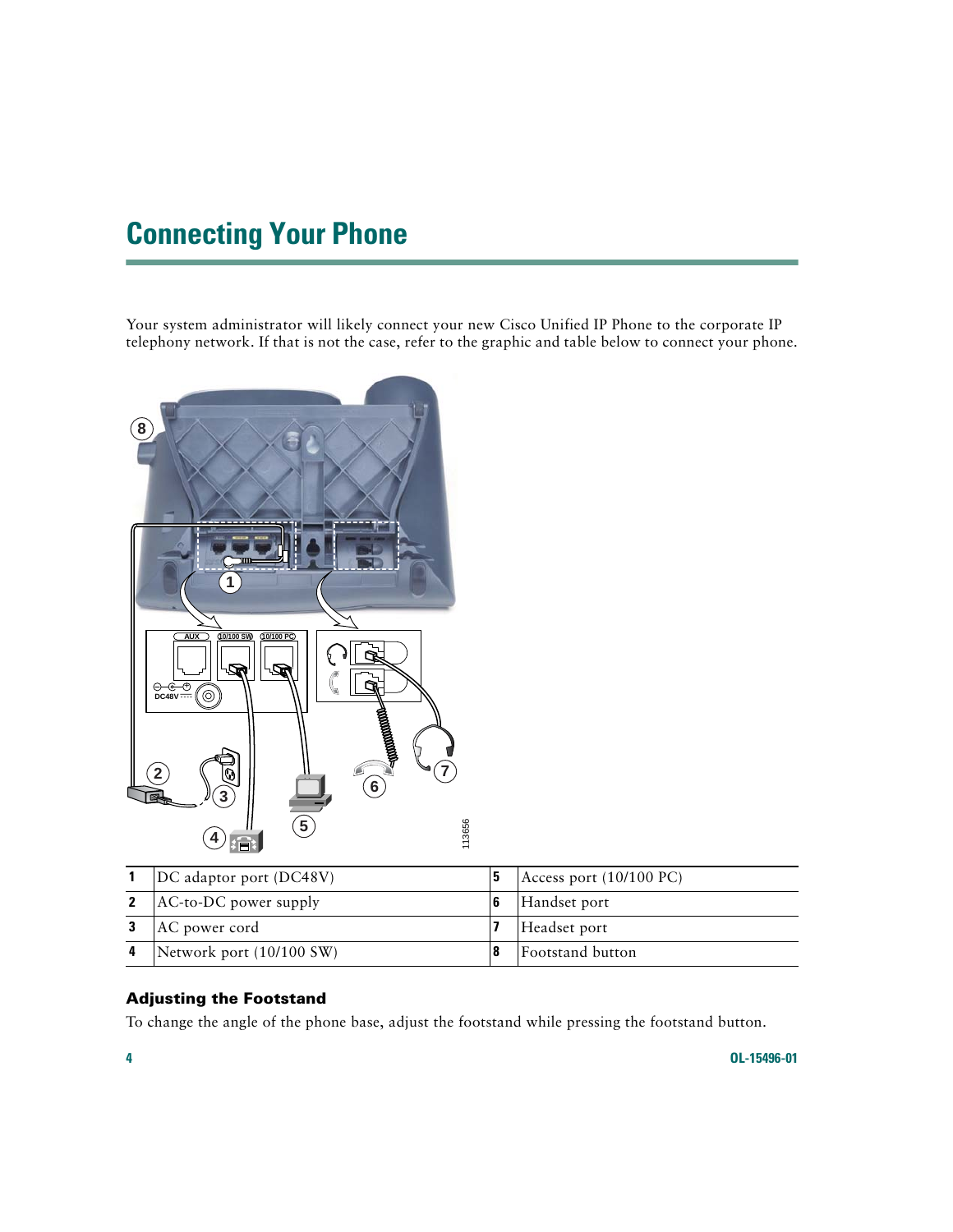#### <span id="page-12-2"></span>**Adjusting the Handset Rest**

Cisco recommends adjusting the handset rest, particularly when wall-mounting the phone, as this will ensure that the receiver will not readily slip out of the cradle. See the table below for instructions.



|  | 1 Set the handset aside and pull the square plastic tab from the handset rest. |  |  |  |  |  |  |  |  |
|--|--------------------------------------------------------------------------------|--|--|--|--|--|--|--|--|
|--|--------------------------------------------------------------------------------|--|--|--|--|--|--|--|--|

- **2** Rotate the tab 180 degrees.
- **3** Slide the tab back into the handset rest. An extension protrudes from the top of the rotated tab. Return the handset to the handset rest.

#### <span id="page-12-1"></span>**Registering with TAPS**

After your phone is connected to the network, your system administrator might ask you to auto-register your phone using TAPS (Tool for Auto-Registered Phones Support). TAPS might be used for a new phone or to replace an existing phone.

To register with TAPS, pick up the handset, enter the TAPS extension provided by your system administrator, and follow the voice prompts. You might need to enter your entire extension, including the area code. After your phone displays a confirmation message, hang up. The phone will re-start.

#### <span id="page-12-3"></span><span id="page-12-0"></span>**Headset Support**

Although Cisco Systems performs limited internal testing of third-party headsets for use with the Cisco Unified IP Phones, Cisco does not certify or support products from headset (or handset) vendors.

Cisco recommends the use of good quality external devices, for example, headsets that are screened against unwanted radio frequency (RF) and audio frequency (AF) signals. Depending on the quality of these devices and their proximity to other devices such as mobile phones and two-way radios, some audio noise or echo may still occur. An audible hum or buzz may be heard by either the remote party or by both the remote party and the Cisco Unified IP Phone user. Humming or buzzing sounds can be caused by a range of outside sources: for example, electric lights, electric motors, or large PC monitors. See the ["Using External Devices" section on page](#page-9-2) 2 for more information.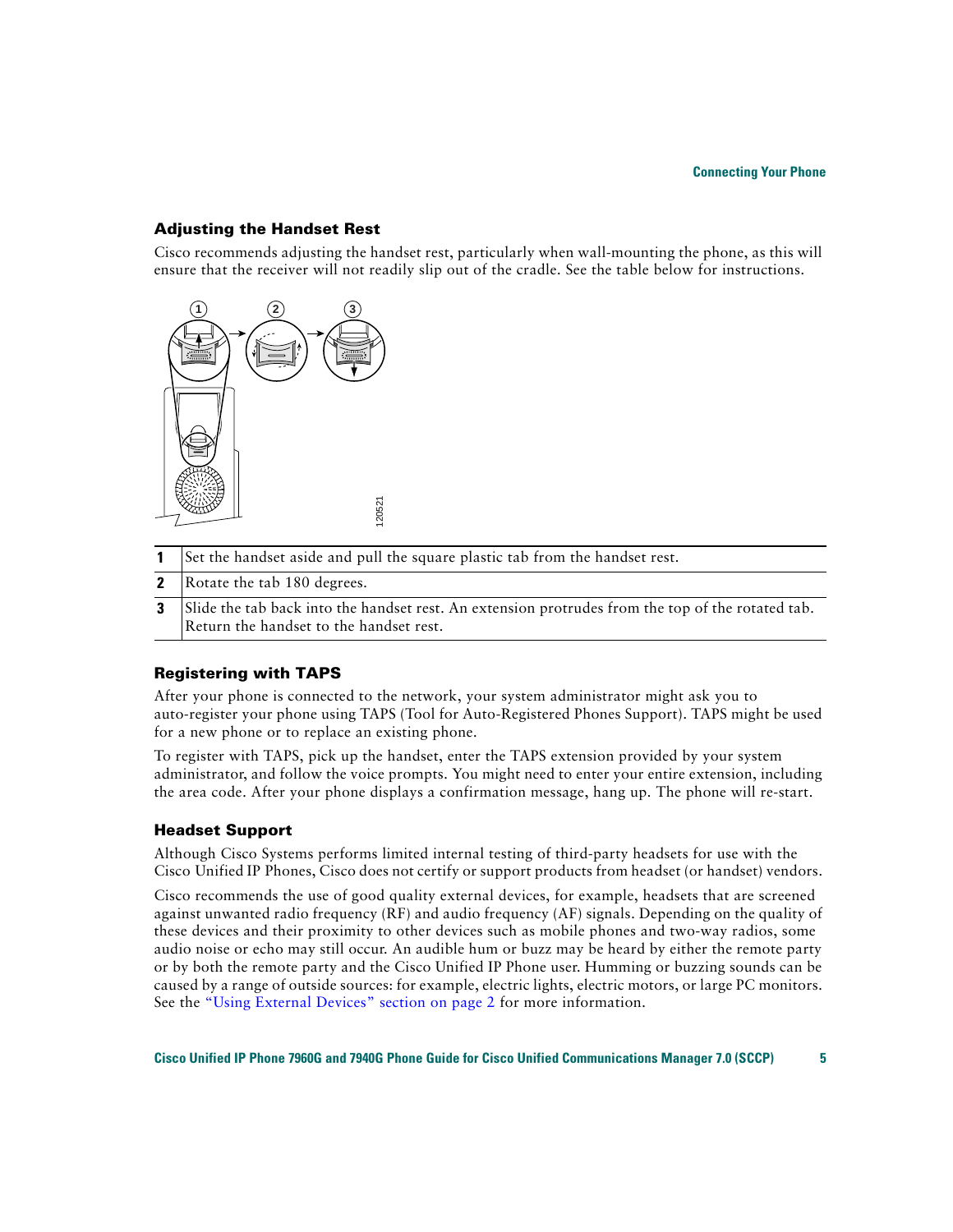

**Note** In some cases, hum may be reduced or eliminated by using a local power cube or power injector.

These environmental and hardware inconsistencies in the locations where Cisco Unified IP Phones are deployed means that there is not a single headset solution that is optimal for all environments.

Cisco recommends that customers test headsets in their intended environment to determine performance before making a purchasing decision and deploying en masse.

#### <span id="page-13-0"></span>**Audio Quality Subjective to the User**

Beyond the physical, mechanical and technical performance, the audio portion of a headset must sound good to you (the user) and to the party on the far end. Sound quality is subjective and Cisco cannot guarantee the performance of any headsets. However, a variety of headsets from leading headset manufacturers have been reported to perform well with Cisco Unified IP Phones. See manufacturer's sites for details.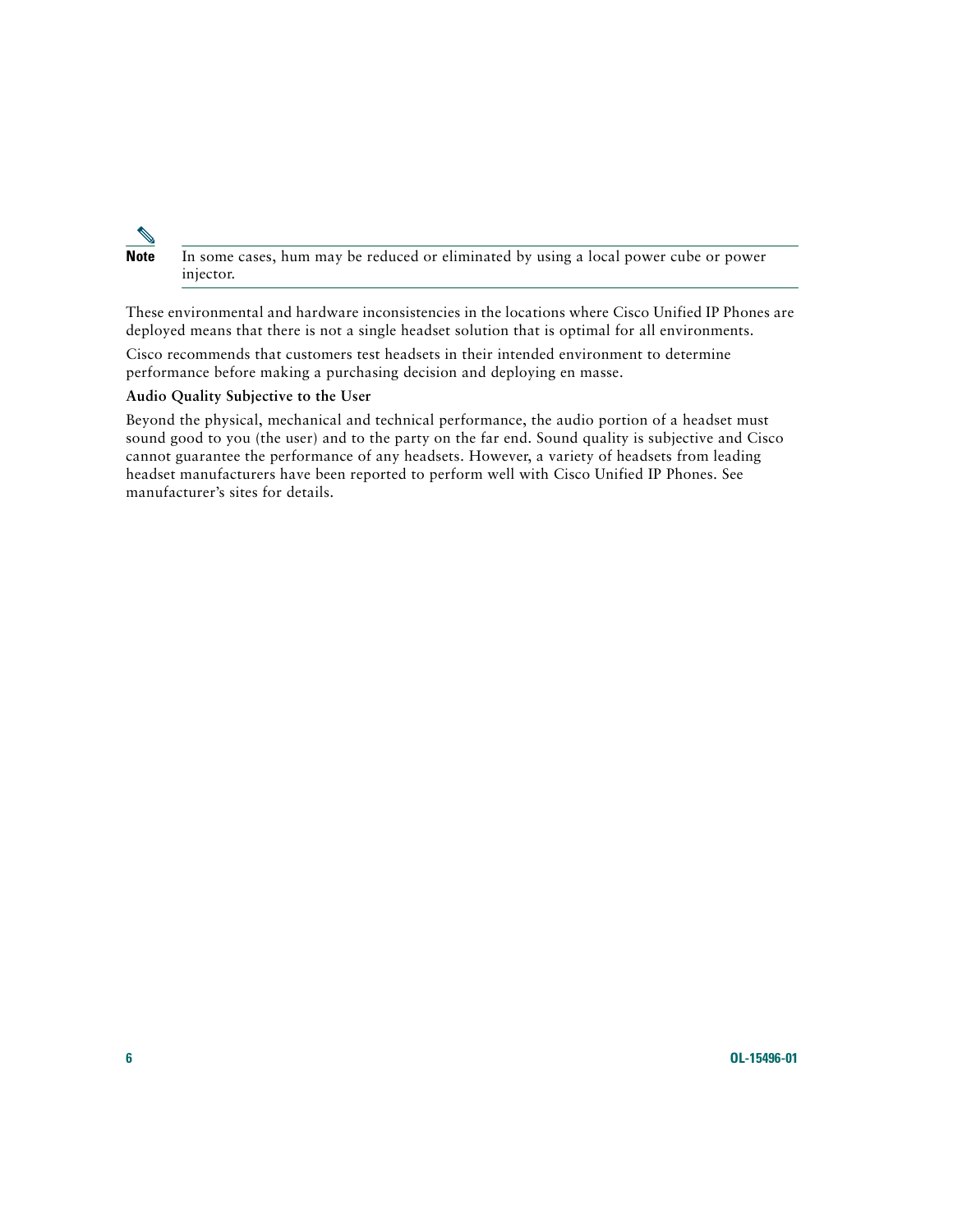# <span id="page-14-4"></span><span id="page-14-2"></span><span id="page-14-0"></span>**An Overview of Your Phone**

Your Cisco Unified IP Phone 7960G or 7940G is a full-feature telephone that provides voice communication over the same data network that your computer uses, allowing you to place and receive phone calls, put calls on hold, speed dial numbers, transfer calls, make conference calls, and so on.

In addition to basic call-handling features, your phone can provide enhanced productivity features that extend your call-handling capabilities. Depending on configuration, your phone supports:

- **•** Access to network data, XML applications, and web-based services.
- Online customizing of phone features and services from your User Options web pages.
- **•** An online help system that displays information on your phone screen.

### <span id="page-14-3"></span><span id="page-14-1"></span>**Understanding Buttons and Hardware**

You can use the graphics and the table below to identify buttons and hardware on your phone.



#### <span id="page-14-5"></span>**Cisco Unified IP Phone 7960G**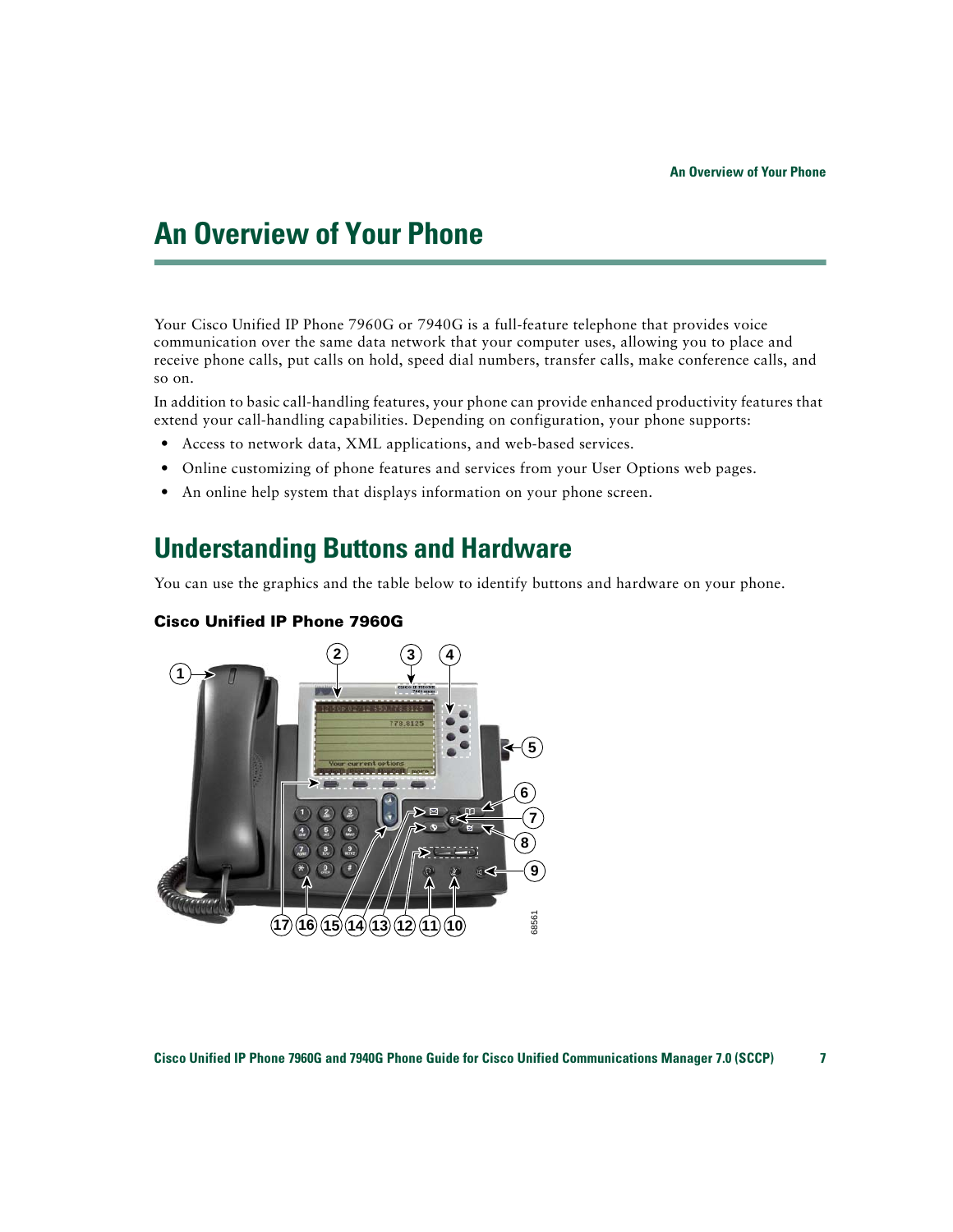#### **Cisco Unified IP Phone 7940G**

![](_page_15_Picture_1.jpeg)

<span id="page-15-2"></span><span id="page-15-1"></span><span id="page-15-0"></span>

|              | <b>Item</b>             | <b>Description</b>                                                                  | For more information, see                              |
|--------------|-------------------------|-------------------------------------------------------------------------------------|--------------------------------------------------------|
| 1            | Handset light strip     | Indicates an incoming call or new voice<br>message.                                 | <b>Accessing Voice Messages,</b><br>page 40            |
| $\mathbf{2}$ | Phone screen            | Shows phone features.                                                               | <b>Understanding Phone Screen</b><br>Features, page 10 |
| 3            | Model type              | Indicates your Cisco Unified IP Phone<br>model.                                     | Understanding Lines vs. Calls,<br>page 12              |
| 4            | Programmable<br>buttons | Depending on configuration,<br>programmable buttons provide access to:              | <b>Understanding Phone Screen</b><br>Features, page 10 |
|              |                         | Phone lines (line buttons)                                                          |                                                        |
|              |                         | Speed-dial numbers (speed-dial<br>buttons, including the BLF speed-dial<br>feature) |                                                        |
|              |                         | Web-based services (for example, a<br>Personal Address Book button)                 |                                                        |
|              |                         | Phone features (for example, a Privacy<br>button)                                   |                                                        |
| 5            | Footstand button        | Allows you to adjust the angle of the<br>phone base.                                | Adjusting the Footstand, page 4                        |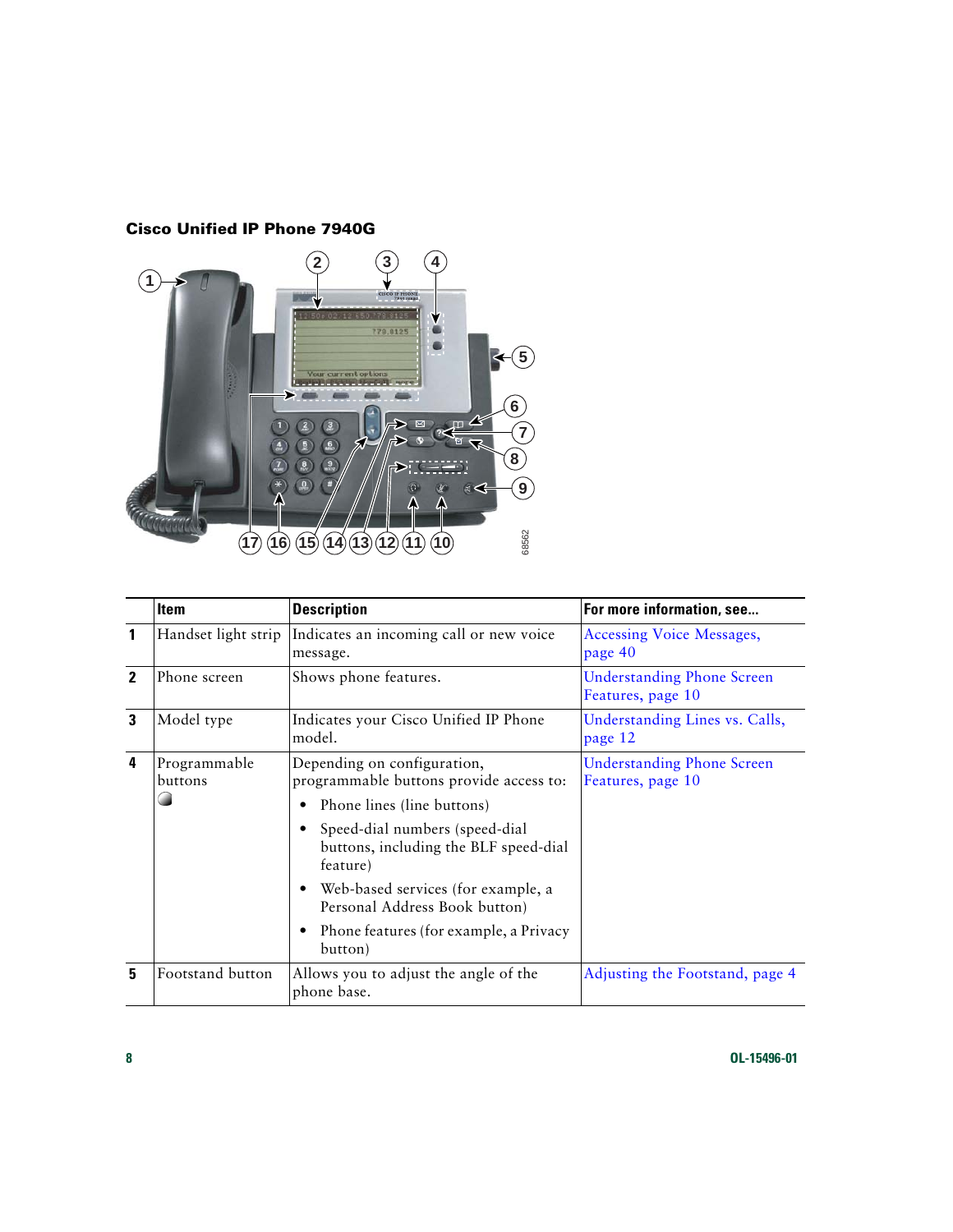<span id="page-16-11"></span><span id="page-16-10"></span><span id="page-16-9"></span><span id="page-16-8"></span><span id="page-16-7"></span><span id="page-16-6"></span><span id="page-16-5"></span><span id="page-16-4"></span><span id="page-16-3"></span><span id="page-16-2"></span><span id="page-16-1"></span><span id="page-16-0"></span>

| 6                | Directories button                    | Opens/closes the Directories menu. Use it<br>to access call logs and directories.      | Using Call Logs, page 36                                |
|------------------|---------------------------------------|----------------------------------------------------------------------------------------|---------------------------------------------------------|
| $\overline{ }$   | Help button<br>$\bigcap$ or $\bigcap$ | Activates the Help menu.                                                               | Understanding the Help System<br>on Your Phone, page 11 |
| 8                | Settings button<br>M                  | Opens/closes the Settings menu. Use it to<br>change phone screen and ring settings.    | Using Phone Settings, page 34                           |
| $\boldsymbol{9}$ | Speaker button                        | Toggles the speakerphone on or off. When<br>the speakerphone is on, the button is lit. | Using a Handset, Headset, and<br>Speakerphone, page 32  |
| 10               | Mute button                           | Toggles the Mute feature on or off. When<br>Mute is on, the button is lit.             | Using Mute, page 16                                     |
| 11               | Headset button                        | Toggles the headset on or off.                                                         | Using a Handset, Headset, and<br>Speakerphone, page 32  |
| 12               | Volume button                         | Controls the volume and other settings.                                                | Using Phone Settings, page 34                           |
| 13               | Services button                       | Opens/closes the Services menu.                                                        | Customizing Your Phone on the<br>Web, page 41           |
| 14               | Messages button                       | Auto-dials your voice message service<br>(varies by service).                          | <b>Accessing Voice Messages,</b><br>page 40             |
| 15               | Navigation button                     | Allows you to scroll through menus.                                                    | Using Call Logs, page 36                                |
| 16               | Keypad                                | Allows you to dial phone numbers, enter<br>letters, and choose menu items.             | Basic Call Handling, page 13                            |
| 17               | Softkey buttons                       | Each activates a softkey option (displayed<br>on your phone screen).                   | <b>Understanding Phone Screen</b><br>Features, page 10  |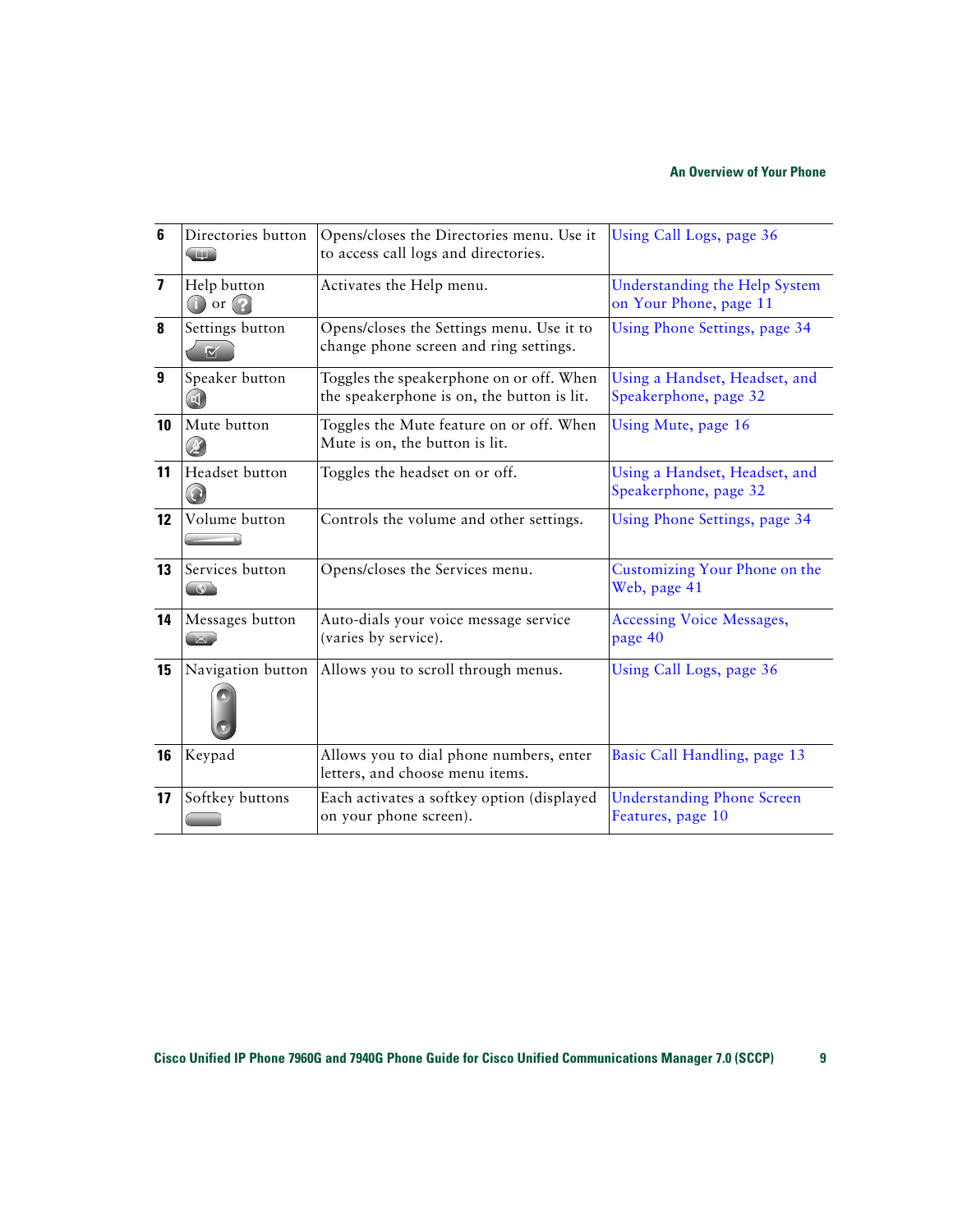## <span id="page-17-2"></span><span id="page-17-0"></span>**Understanding Phone Screen Features**

This is what your main phone screen might look like with an active call and several feature menus open.

![](_page_17_Figure_2.jpeg)

<span id="page-17-5"></span>

|                            | Primary phone<br>line                | Displays the phone number (extension number) for your primary phone line.                                                                                                                                                                                                                                            |
|----------------------------|--------------------------------------|----------------------------------------------------------------------------------------------------------------------------------------------------------------------------------------------------------------------------------------------------------------------------------------------------------------------|
| $\boldsymbol{\mathcal{P}}$ | Programmable<br>button<br>indicators | Programmable buttons C can serve as phone line buttons, speed dial buttons,<br>phone service buttons or phone feature buttons. Icons and labels indicate how<br>these buttons are configured. For an icon reference, see the "Phone Screen<br>Icons" section in the quick reference card at the front of this guide. |
|                            | Softkey labels                       | Each displays a softkey function. To activate a softkey, press the softkey button                                                                                                                                                                                                                                    |
| 4                          | Status line                          | Displays audio mode icons, status information, and prompts.                                                                                                                                                                                                                                                          |
| 5                          | Call activity<br>area                | Displays calls per line, including caller ID, call duration and call state for the<br>highlighted line (standard view). See the "Understanding Lines vs. Calls"<br>section on page 12 and the "Viewing Multiple Calls" section on page 17.                                                                           |

### <span id="page-17-4"></span><span id="page-17-3"></span><span id="page-17-1"></span>**Cleaning the Phone Screen**

Gently wipe the phone screen with a soft, dry cloth. Do not use any liquids or powders on the phone. Using anything other than a soft, dry cloth can contaminate phone components and cause failures.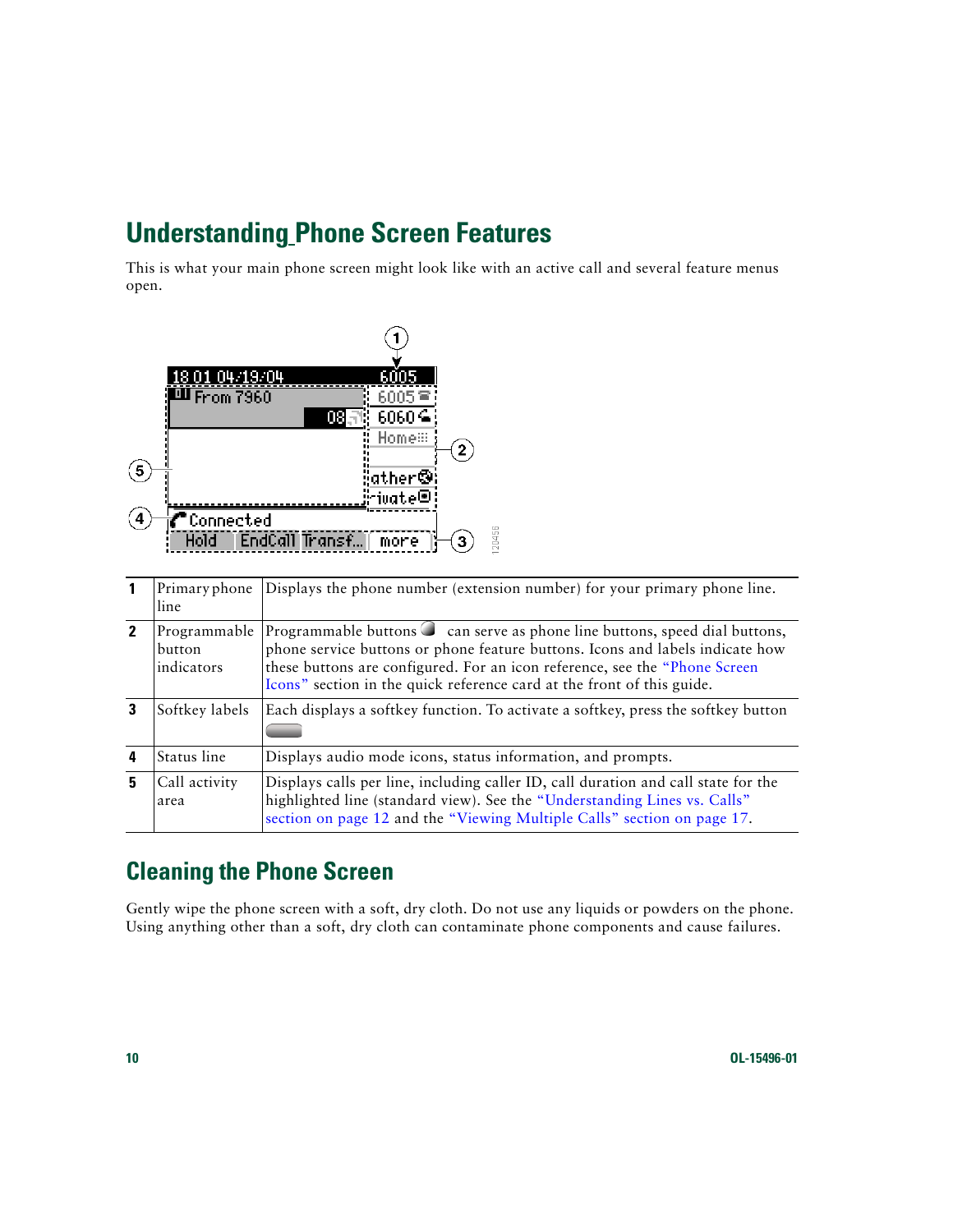### <span id="page-18-2"></span><span id="page-18-0"></span>**Understanding Feature Buttons and Menus**

| If you want to                         | Then                                                                    |
|----------------------------------------|-------------------------------------------------------------------------|
| Open or close a feature<br>menu        | Press a feature button:                                                 |
|                                        | Messages<br>四                                                           |
|                                        | Services                                                                |
|                                        | O or Help                                                               |
|                                        | Directories                                                             |
|                                        | Settings<br>ست                                                          |
| Scroll through a list or<br>menu       | Press the Navigation button.                                            |
| Go back one level in a<br>feature menu | Press Exit. Pressing Exit from the top level of a menu closes the menu. |

Press a feature button to open or close a feature menu.

### <span id="page-18-3"></span><span id="page-18-1"></span>**Understanding the Help System on Your Phone**

Your phone provides an online help system. Help topics appear on the phone screen.

| If you want to                     | Then                                                                                                                                                         |
|------------------------------------|--------------------------------------------------------------------------------------------------------------------------------------------------------------|
| View the main menu                 | Press or on your phone and wait a few seconds for the menu<br>to display.                                                                                    |
| Learn about a button or<br>softkey | Press (i) or (2), then quickly press a button or softkey.                                                                                                    |
| Learn about a menu item            | Press $\bigcap$ or $\bigcap$ then quickly select the menu item on the phone<br>screen. Or, press (i) or (?) twice quickly with the menu item<br>highlighted. |
| Get help using Help                | Press (i) or (2) twice quickly (without first selecting a menu item).                                                                                        |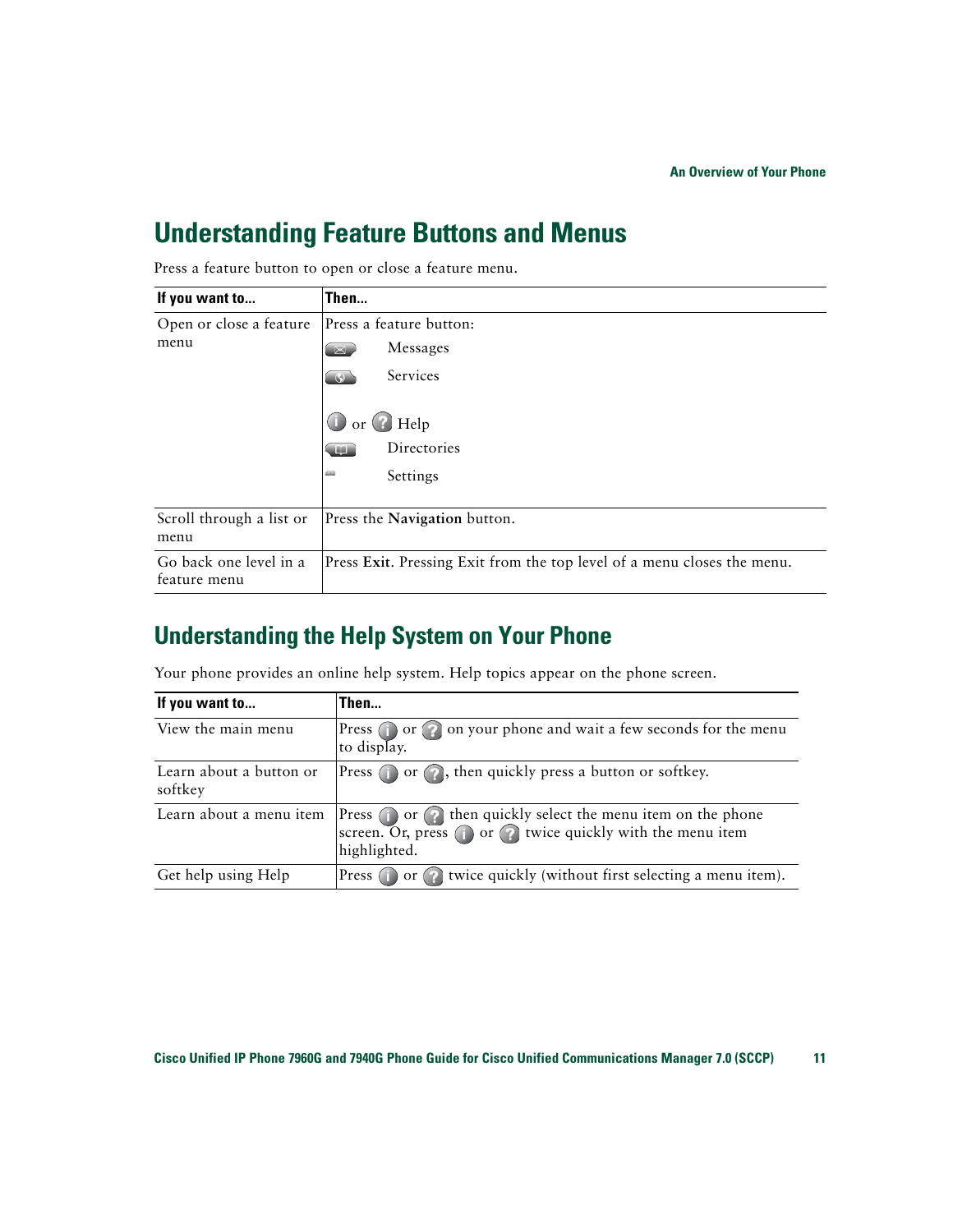# <span id="page-19-3"></span><span id="page-19-0"></span>**Understanding Lines vs. Calls**

To avoid confusion about lines and calls, refer to these descriptions:

- **•** Lines—Each corresponds to a directory number that others can use to call you. The Cisco Unified IP Phone 7960G supports up to six lines and the Cisco Unified IP Phone 7940G supports up to two lines. To see how many lines you have, look at the line area of your phone screen. You have as many lines as you have directory numbers and phone line icons.
- **•** Calls —Each line can support multiple calls. By default, your phone supports four connected calls per line, but your system administrator can adjust this number according to your needs. Only one call can be active at any time; other calls are automatically placed on hold.

### <span id="page-19-5"></span><span id="page-19-4"></span><span id="page-19-1"></span>**Understanding Line and Call Icons**

| <b>Icon</b> | <b>Call State</b>     | <b>Description</b>                                                                                             |
|-------------|-----------------------|----------------------------------------------------------------------------------------------------------------|
| 宮           | On-hook line          | No call activity on this line.                                                                                 |
| 4           | Off-hook line         | You are dialing a number or an outgoing call is ringing.                                                       |
| $\vec{r}$   | Connected call        | You are connected to the other party.                                                                          |
|             | Ringing call          | A call is ringing on one of your lines.                                                                        |
| ш           | Call on hold          | You have put this call on hold. See the "Using Hold and Resume"<br>section on page 16.                         |
| ç.          | Remote-in-use         | Another phone that shares your line has a connected call. See the<br>"Using a Shared Line" section on page 26. |
| Ø           | Authenticated<br>call | See the "Making and Receiving Secure Calls" section on page 29.                                                |
|             | Encrypted call        | See the "Making and Receiving Secure Calls" section on page 29.                                                |
| 蚕           | Idle line (BLF)       | See the "Using BLF to Determine a Line State" section on page 31.                                              |
| R           | Busy line (BLF)       | See the "Using BLF to Determine a Line State" section on page 31.                                              |

Your phone displays icons to help you determine the line and call state.

# <span id="page-19-6"></span><span id="page-19-2"></span>**Understanding Feature Availability**

Depending on your phone system configuration, features included in this Phone Guide might not be available to you or might work differently on your phone. Contact your support desk or system administrator for information about feature operation or availability.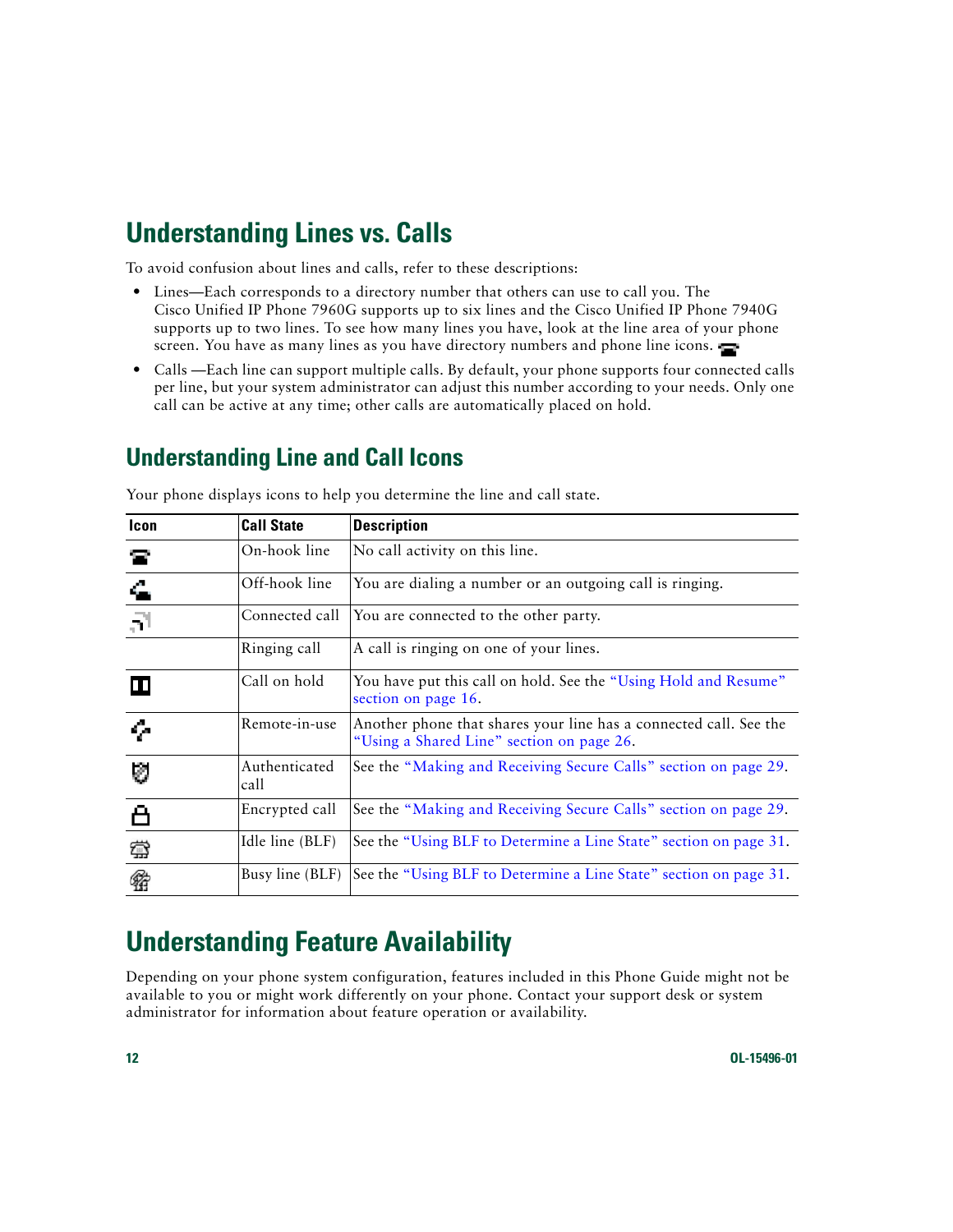# <span id="page-20-4"></span><span id="page-20-3"></span><span id="page-20-0"></span>**Basic Call Handling**

You can perform basic call-handling tasks using a range of features and services. Feature availability can vary; see your system administrator for more information.

## <span id="page-20-5"></span><span id="page-20-2"></span><span id="page-20-1"></span>**Placing a Call—Basic Options**

Here are some easy ways to place a call on your Cisco Unified IP Phone.

<span id="page-20-8"></span><span id="page-20-7"></span><span id="page-20-6"></span>

| If you want to                                                     | Then                                                                                                                              | For more information,<br>see                              |
|--------------------------------------------------------------------|-----------------------------------------------------------------------------------------------------------------------------------|-----------------------------------------------------------|
| Place a call using the handset                                     | Pick up the handset and enter a number.                                                                                           | An Overview of Your<br>Phone, page 7                      |
| Place a call using the<br>speakerphone                             | Press (a) and enter a number.                                                                                                     | Using a Handset,<br>Headset, and<br>Speakerphone, page 32 |
| Place a call using a headset                                       | Press $\odot$ and enter a number. Or, if $\odot$<br>is lit, press New Call and enter a number.                                    | Using a Handset,<br>Headset, and<br>Speakerphone, page 32 |
| Redial a number                                                    | Press Redial to dial the last number.                                                                                             | Using Call Logs, page 36                                  |
| Place a call while another call<br>is active (using the same line) | Press Hold.<br>$\mathbf{1}$ .<br>2.<br>Press New Call.<br>3.<br>Enter a number.                                                   | Using Hold and Resume,<br>page 16                         |
| Dial from a call log                                               | Choose <b>III</b><br>1.<br>> Missed Calls,<br>Received Calls, or Placed Calls.<br>Select the listing or scroll to it and go<br>2. | Using Call Logs, page 36                                  |
|                                                                    | off-hook.                                                                                                                         |                                                           |

#### **Tip**

If you make a mistake while dialing, press << to erase digits.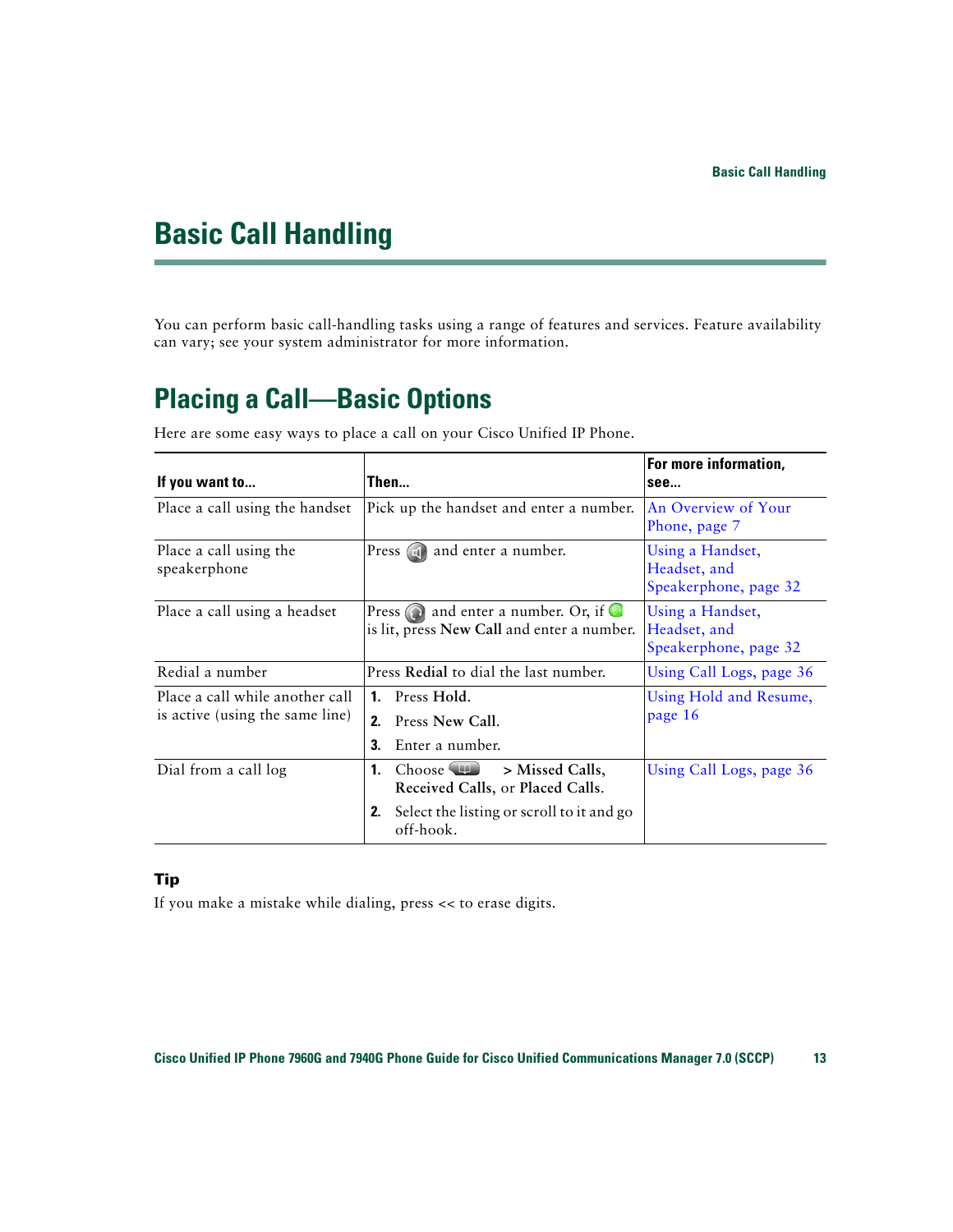# <span id="page-21-2"></span><span id="page-21-0"></span>**Placing a Call—Additional Options**

You can place calls using special features and services that might be available on your phone. See your system administrator for more information about these additional options.

<span id="page-21-3"></span><span id="page-21-1"></span>

| If you want to                                                                              | Then                                                                                                     | For more information, see                                 |
|---------------------------------------------------------------------------------------------|----------------------------------------------------------------------------------------------------------|-----------------------------------------------------------|
| Place a call while another call<br>is active (using a different<br>line)                    | Press $\bigcirc$ for a new line. The first<br>$\mathbf{1}$ .<br>call is automatically placed on<br>hold. | Using Hold and Resume,<br>page 16                         |
|                                                                                             | 2.<br>Enter a number.                                                                                    |                                                           |
| Speed dial a number                                                                         | Do one of the following:                                                                                 | Speed Dialing, page 24                                    |
|                                                                                             | Press $\bigcirc$ (a speed-dial button).<br>$\bullet$                                                     |                                                           |
|                                                                                             | Use the Abbreviated Dial feature.                                                                        |                                                           |
|                                                                                             | Use the Fast Dial feature.                                                                               |                                                           |
| Dial from a corporate<br>directory on your phone                                            | Choose $\Box$<br>> Corporate<br>1.<br>Directory (name can vary).                                         | Using Call Logs, page 36                                  |
|                                                                                             | Enter a name and press Search.<br>2.                                                                     |                                                           |
|                                                                                             | 3.<br>Select the listing or scroll to it and<br>go off-hook.                                             |                                                           |
| Use Call Back to receive<br>notification when a busy or                                     | Press CallBack while listening to<br>1.<br>the busy tone or ring sound.                                  | Your system administrator                                 |
| ringing extension is available                                                              | Hang up. Your phone alerts you<br>2.<br>when the line is free.                                           |                                                           |
|                                                                                             | Place the call again.<br>3.                                                                              |                                                           |
| See if a line associated with a<br>speed-dial is busy before<br>placing a call to that line | Look for Busy Lamp Field indicators.                                                                     | Using BLF to Determine a<br>Line State, page 31           |
| Make a priority (precedence)<br>call                                                        | Enter the MLPP access number, then<br>enter a phone number.                                              | Prioritizing Critical Calls,<br>page 30                   |
| Dial from a Personal Address<br>Book (PAB) entry                                            | Choose <b>ID</b><br>> Personal<br>$\mathbf{1}$ .<br>Directory to log in.                                 | <b>Using Personal Directory on</b><br>Your Phone, page 38 |
|                                                                                             | Choose Personal Address Book<br>2.<br>and search for a listing.                                          |                                                           |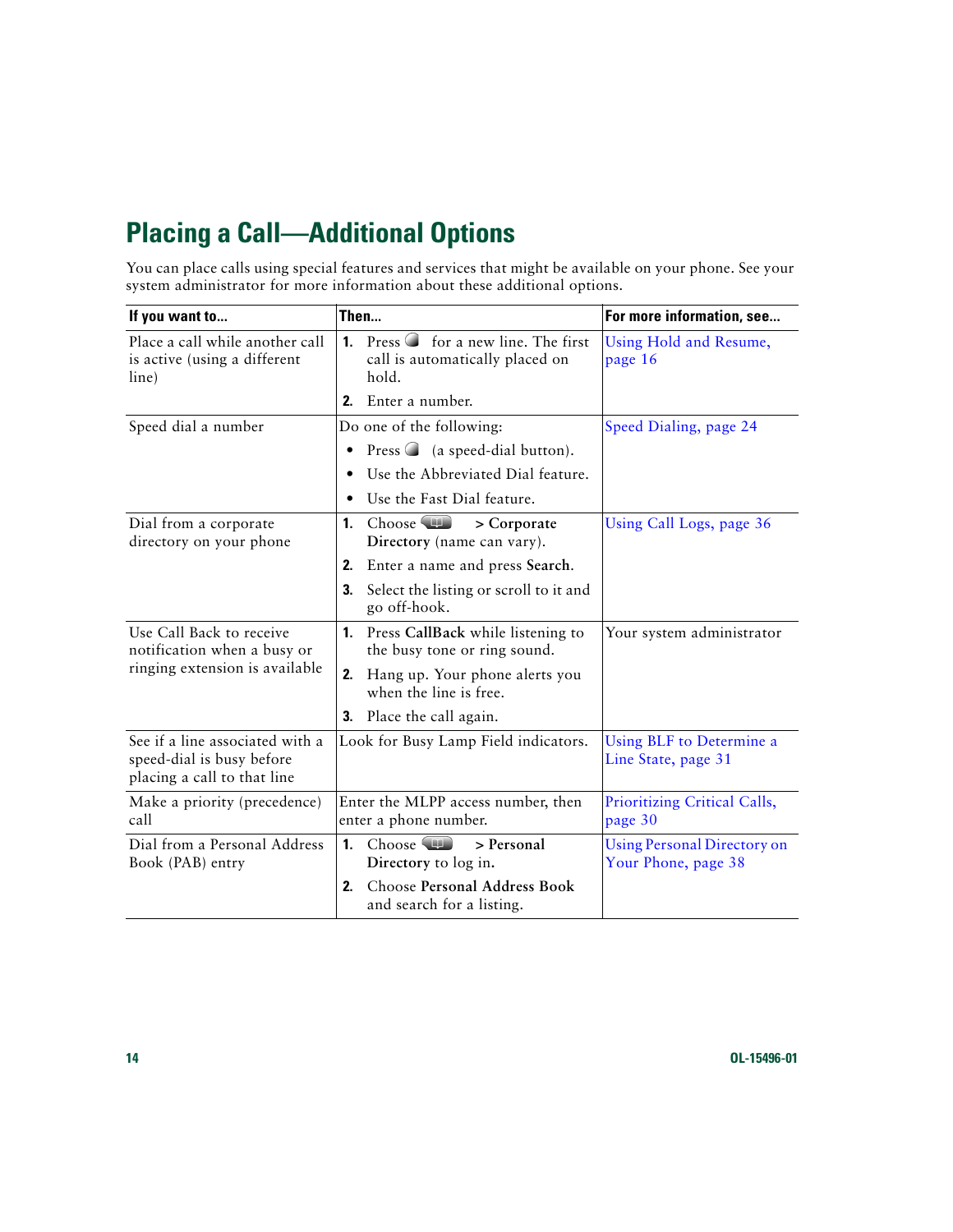| If you want to                                               | Then                                                                                                                     | For more information, see                         |
|--------------------------------------------------------------|--------------------------------------------------------------------------------------------------------------------------|---------------------------------------------------|
| Place a call using a billing or<br>tracking code             | <b>1.</b> Dial a number.<br>After the tone, enter a client<br>matter code (CMC) or a forced<br>authorization code (FAC). | Your system administrator                         |
| Place a call using your<br><b>Extension Mobility profile</b> | Log in to the Extension Mobility<br>service on a phone                                                                   | <b>Using Cisco Extension</b><br>Mobility, page 31 |

## <span id="page-22-1"></span><span id="page-22-0"></span>**Answering a Call**

You can answer a call by simply lifting the handset, or you can use other options if they are available on your phone.

<span id="page-22-4"></span><span id="page-22-3"></span><span id="page-22-2"></span>

| If you want to                                           | Then                                                                                                          | For more information, see                                      |
|----------------------------------------------------------|---------------------------------------------------------------------------------------------------------------|----------------------------------------------------------------|
| Answer with a headset                                    | Press $\bigodot$ , if unlit. Or, if $\bigodot$<br>is lit,<br>press Answer or $\bigcirc$ .                     | Using a Handset, Headset, and<br>Speakerphone, page 32         |
| Answer with the<br>speakerphone                          | Press $\Box$ , Answer, or $\Box$ .                                                                            | Using a Handset, Headset, and<br>Speakerphone, page 32         |
| Switch from a connected<br>call to answer a ringing call | Press Answer or, if the call is ringing<br>on a different line, press $\bigcirc$ for the<br>appropriate line. | Using Hold and Resume,<br>page 16                              |
| Answer using call waiting                                | Press Answer.                                                                                                 | Using Hold and Resume,<br>page 16                              |
| Auto-connect calls                                       | Use AutoAnswer.                                                                                               | Using AutoAnswer with a<br>Headset or Speakerphone,<br>page 33 |
| Retrieve a parked call on<br>another phone               | Use Call Park.                                                                                                | <b>Storing and Retrieving Parked</b><br>Calls, page 28         |
| Use your phone to answer a<br>call ringing elsewhere     | Use Call Pickup.                                                                                              | Picking Up Redirected Calls on<br>Your Phone, page 25          |
| Answer a priority call                                   | Hang up the current call and press<br>Answer.                                                                 | Prioritizing Critical Calls,<br>page 30                        |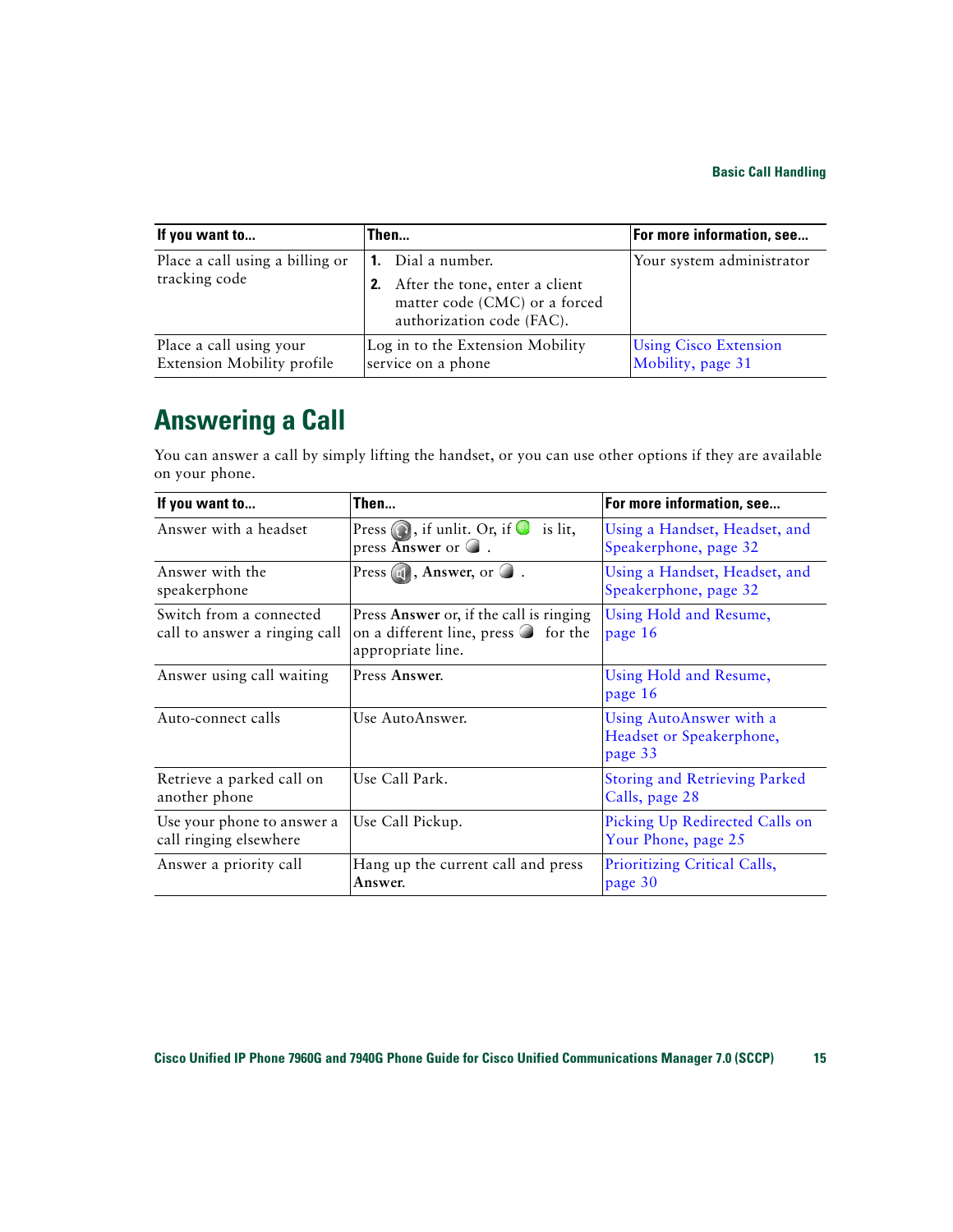# <span id="page-23-5"></span><span id="page-23-0"></span>**Ending a Call**

To end a call, simply hang up. Here are some more details.

| If you want to                                                  | Then                                                          |
|-----------------------------------------------------------------|---------------------------------------------------------------|
| Hang up while using the handset                                 | Return the handset to its cradle. Or press EndCall.           |
| Hang up while using a headset                                   | Press (a). Or, to keep headset mode active, press EndCall.    |
| Hang up while using the speakerphone Press (1) or EndCall.      |                                                               |
| Hang up one call, but preserve another<br>call on the same line | Press EndCall. If necessary, remove the call from hold first. |

# <span id="page-23-6"></span><span id="page-23-3"></span><span id="page-23-1"></span>**Using Hold and Resume**

You can hold and resume calls.

| If you want to                                 | Then                                                                                                                                                         |
|------------------------------------------------|--------------------------------------------------------------------------------------------------------------------------------------------------------------|
| Put a call on hold                             | <b>1.</b> Make sure the call you want to put on hold is highlighted.                                                                                         |
|                                                | Press Hold.<br>2 <sup>2</sup>                                                                                                                                |
| Remove a call from<br>hold on the current line | <b>1.</b> Make sure the appropriate call is highlighted.                                                                                                     |
|                                                | Press Resume.<br>2.                                                                                                                                          |
| Remove a call from                             | Press $\bigcirc$ for the appropriate line.                                                                                                                   |
| hold on a different line                       | If a single call is holding on this line, the call automatically resumes. If<br>multiple calls are holding, scroll to the appropriate call and press Resume. |

#### **Tips**

- **•** Engaging the Hold feature typically generates music or a beeping tone.
- A held call is indicated by the call-on-hold icon:

# <span id="page-23-7"></span><span id="page-23-4"></span><span id="page-23-2"></span>**Using Mute**

With Mute enabled, you can hear other parties on a call but they cannot hear you. You can use mute in conjunction with the handset, speakerphone, or a headset.

| If you want to  | Then                           |
|-----------------|--------------------------------|
| Toggle Mute on  | $\text{Press } (\mathbb{Z})$ . |
| Toggle Mute off | $\text{Press}$ $\bullet$ .     |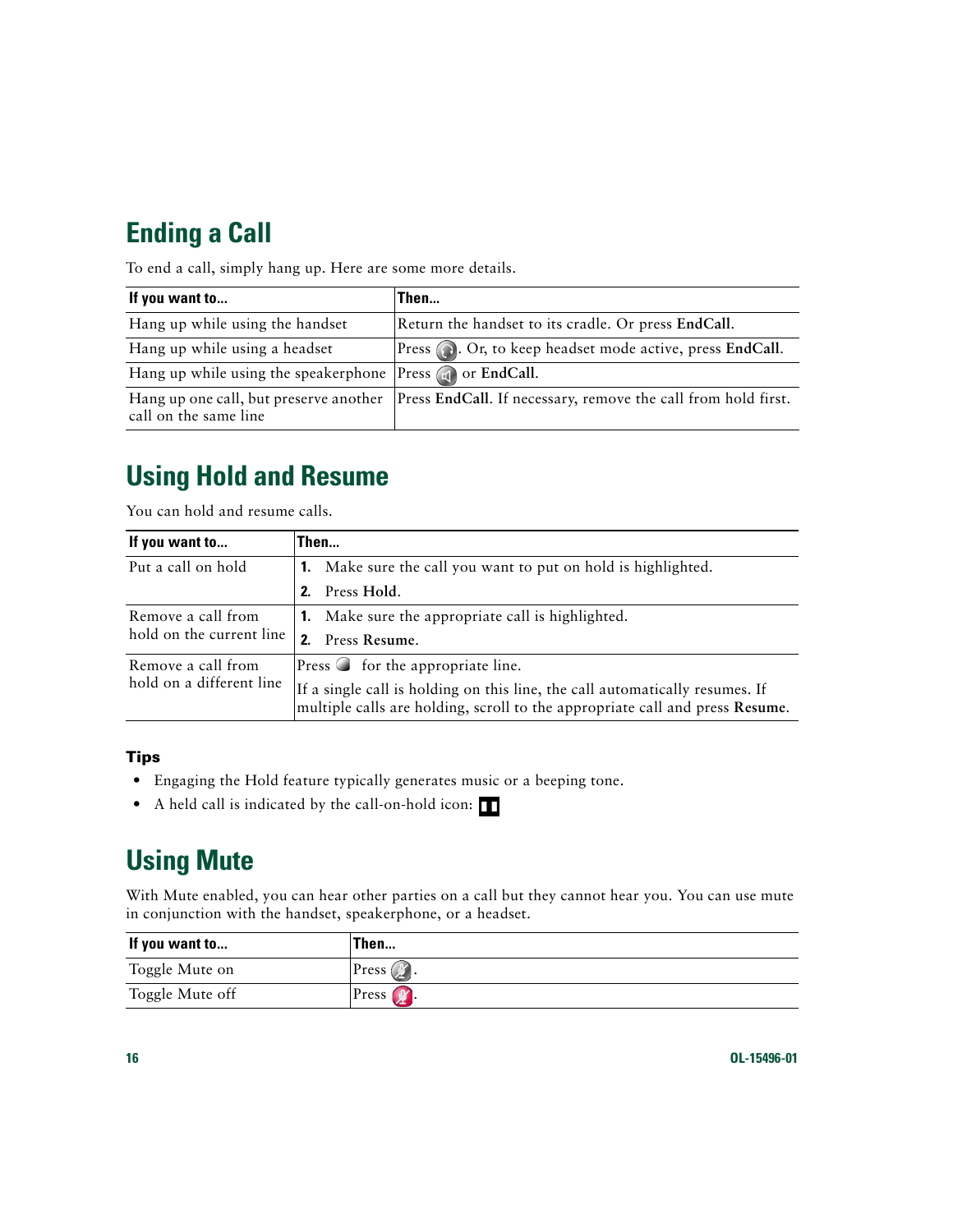## <span id="page-24-4"></span><span id="page-24-0"></span>**Switching Between Multiple Calls**

You can switch between multiple calls on one or more lines. If the call that you want to switch to is not automatically highlighted, use the Navigation button to scroll to it.

| If you want to                                              | Then                                                                                                                                                        |
|-------------------------------------------------------------|-------------------------------------------------------------------------------------------------------------------------------------------------------------|
| Switch between<br>connected calls on one<br>line            | <b>1.</b> Make sure the call that you want to switch to is highlighted.<br>Press Resume.<br>2.                                                              |
|                                                             | Any active call is placed on hold and the selected call is resumed.                                                                                         |
| Switch between<br>connected calls on<br>different lines     | Press $\bigcirc$ for the line that you are switching to.                                                                                                    |
|                                                             | If a single call is holding on the line, the call automatically resumes. If<br>multiple calls are holding, highlight the appropriate call and press Resume. |
| Switch from a<br>connected call to<br>answer a ringing call | Press Answer or, if the call is ringing on a different line, press $\bigcirc$ for the<br>line that you want to switch to.                                   |
|                                                             | Any active call is placed on hold and the selected call is resumed.                                                                                         |

## <span id="page-24-3"></span><span id="page-24-2"></span><span id="page-24-1"></span>**Viewing Multiple Calls**

Understanding how multiple calls are displayed on your phone can help you organize your call-handling efforts.

In standard viewing mode, your phone displays calls as follows for the highlighted line:

- **•** Calls with the highest precedence and longest duration display at the top of the list.
- **•** Calls of a similar type are grouped together. For example, calls that you have interacted with are grouped near the top, and calls on hold grouped last.

You can use these additional methods to view multiple calls on multiple lines:

<span id="page-24-6"></span><span id="page-24-5"></span>

| If you want to                  | Then                                                                                                                                                                        |
|---------------------------------|-----------------------------------------------------------------------------------------------------------------------------------------------------------------------------|
| View calls on another<br>line   | Press $\bigcirc$ or $\bigcirc$ .                                                                                                                                            |
|                                 | Immediately press the line button $\bigcirc$ .                                                                                                                              |
| Switch to call overview<br>mode | <b>Press</b> $\bigcirc$ for the highlighted line.                                                                                                                           |
|                                 | The phone switches to call overview mode, displaying only one call per<br>line. The displayed call is either the active call or the held call with the<br>longest duration. |
|                                 | To return to standard viewing mode, press $\bigcirc$ or $\bigcirc$ , then immediately<br>press the line button.                                                             |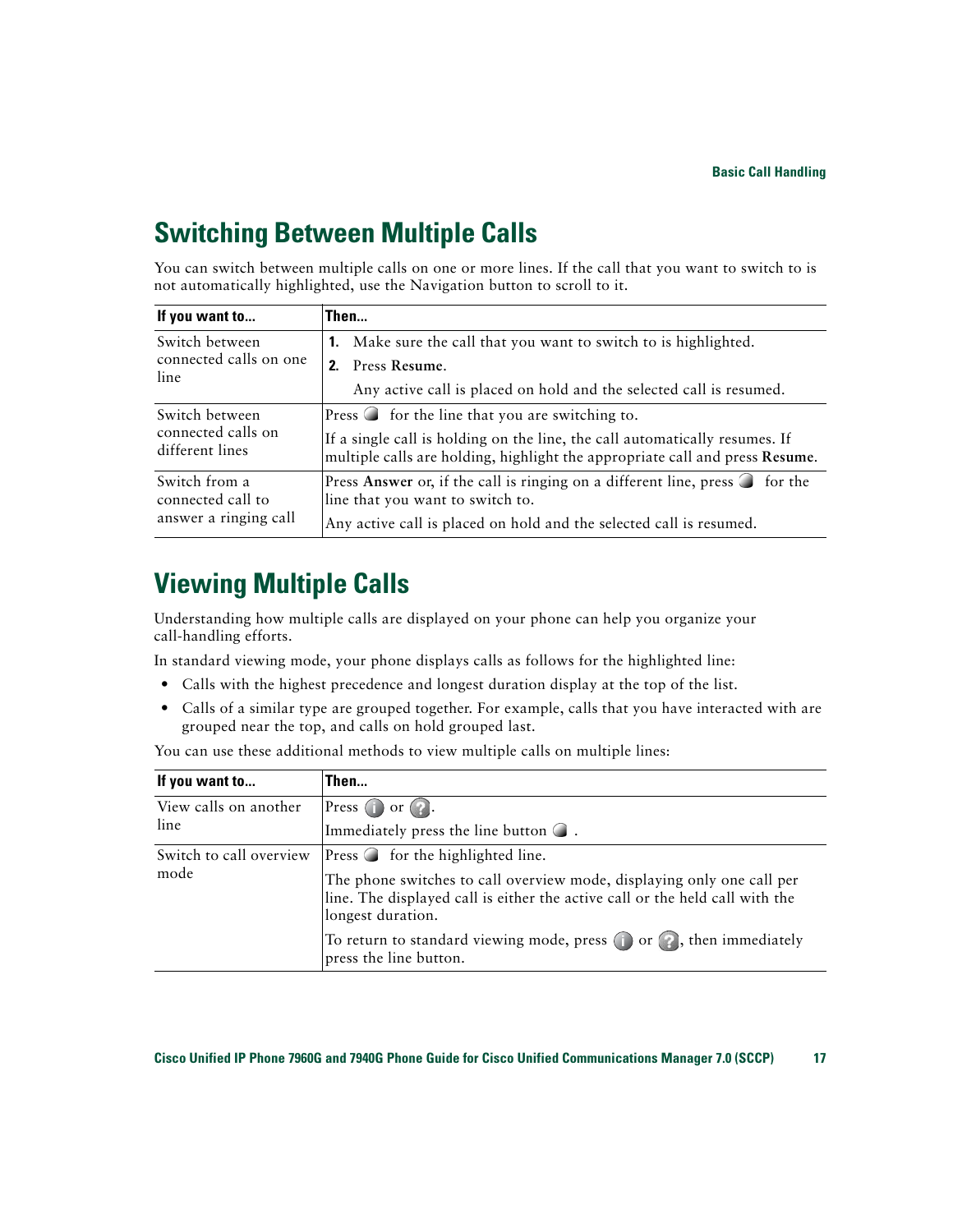# <span id="page-25-2"></span><span id="page-25-1"></span><span id="page-25-0"></span>**Transferring Calls**

Transfer redirects a connected call. The *target* is the number to which you want to transfer the call.

| If you want to                                    |              | Then                                                                                                                                                            |  |  |
|---------------------------------------------------|--------------|-----------------------------------------------------------------------------------------------------------------------------------------------------------------|--|--|
| Transfer a call without                           |              | 1. From an active call, press Transfer.                                                                                                                         |  |  |
| talking to the transfer                           | 2.           | Enter the target number.                                                                                                                                        |  |  |
| recipient                                         | 3.           | Press Transfer again to complete the transfer or EndCall to cancel.                                                                                             |  |  |
|                                                   | <b>Note</b>  | If your phone supports on-hook transfer, you can alternately<br>complete the transfer by hanging up.                                                            |  |  |
| Talk to the transfer                              |              | 1. From an active call, press Transfer.                                                                                                                         |  |  |
| recipient before transferring                     | 2.           | Enter the target number.                                                                                                                                        |  |  |
| a call (consult transfer)                         | З.           | Wait for the transfer recipient to answer.                                                                                                                      |  |  |
|                                                   | 4.           | Press Transfer again to complete the transfer or EndCall to cancel.                                                                                             |  |  |
|                                                   | <b>Note</b>  | If your phone supports on-hook transfer, you can alternately<br>complete the transfer by hanging up.                                                            |  |  |
| Transfer two current calls                        | 1.           | Scroll to highlight any call on the line.                                                                                                                       |  |  |
| to each other                                     | $\mathbf{2}$ | Press Select.                                                                                                                                                   |  |  |
| (direct transfer) without<br>staying on the line  | 3.           | Repeat this process for the second call.                                                                                                                        |  |  |
|                                                   | 4.           | With one of the selected calls highlighted, press DirTrfr. (To<br>display DirTrfr, you might need to press more.)                                               |  |  |
|                                                   |              | The two calls connect to each other and drop you from the call.                                                                                                 |  |  |
|                                                   | <b>Note</b>  | If you want to stay on the line with the callers, use Join instead.                                                                                             |  |  |
| Redirect a call to your voice<br>messaging system |              | Press iDivert. The call is automatically transferred to your voice<br>message greeting. You can use iDivert with a call that is active, ringing,<br>or on hold. |  |  |

#### **Tips**

- **•** If on-hook transfer is enabled on your phone, you can either hang up to complete the call, or press **Transfer** and then hang up.
- **•** If on-hook transfer is *not* enabled on your phone, hanging up without pressing **Transfer** again places the call on hold.
- **•** You cannot use **Transfer** to redirect a call on hold. Press **Resume** to remove the call from hold before transferring it.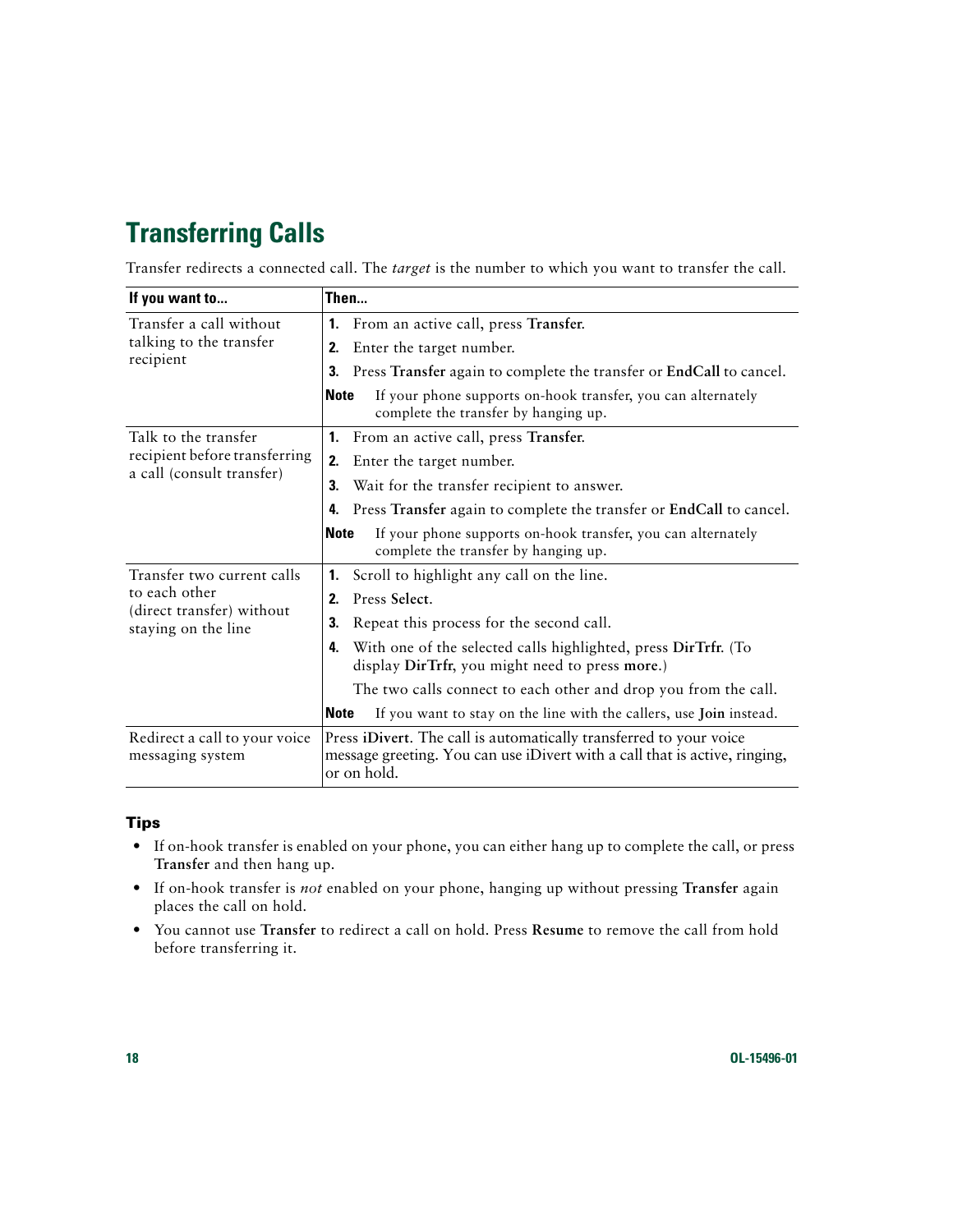## <span id="page-26-2"></span><span id="page-26-1"></span><span id="page-26-0"></span>**Forwarding Calls to Another Number**

You can use the call forwarding features to redirect incoming calls from your phone to another number.

Your system administrator might allow you to choose from two types of call forwarding features:

- Unconditional call forwarding (Call Forward All)—Applies to all calls that you receive.
- **•** Conditional call forwarding (Call Forward No Answer, Call Forward Busy, Call Forward No Coverage)—Applies to certain calls that you receive, according to conditions.

You can access Call Forward All on your phone or from your User Options web pages; conditional call forwarding features are accessible only from your User Options web pages. Your system administrator determines which call forwarding features are available to you.

| If you want to                                         | Then                                                                                                                                                                                                                                                       |  |  |  |
|--------------------------------------------------------|------------------------------------------------------------------------------------------------------------------------------------------------------------------------------------------------------------------------------------------------------------|--|--|--|
| Set up Call Forward All on<br>your primary line        | Press CFwdALL or Forward All and enter a target phone number.                                                                                                                                                                                              |  |  |  |
| Cancel Call Forward All on<br>your primary line        | Press CFwdALL or Forward All.                                                                                                                                                                                                                              |  |  |  |
| Verify that Call Forward All is                        | Look for:                                                                                                                                                                                                                                                  |  |  |  |
| enabled on your primary line                           | The call forward icon above your primary phone number: $\frac{1}{2}$ .                                                                                                                                                                                     |  |  |  |
|                                                        | The call forwarding target number in the status line.                                                                                                                                                                                                      |  |  |  |
| Set up or cancel call<br>forwarding remotely, or for a | <b>1.</b> Log in to your User Options web pages. (See the "Accessing"<br>Your User Options Web Pages" section on page 41.)                                                                                                                                 |  |  |  |
| non-primary line                                       | Access your call forwarding settings. (See the "Controlling Line"<br>2.<br>Settings on the Web" section on page 47.)                                                                                                                                       |  |  |  |
|                                                        | <b>Note</b><br>When call forwarding is enabled for any line other than the<br>primary line, your phone does not provide you with<br>confirmation that calls are being forwarded. Instead, you must<br>confirm your settings in the User Options web pages. |  |  |  |

#### **Tips**

- **•** Enter the call forward target number exactly as you would dial it from your phone. For example, enter an access code or the area code, if necessary.
- **•** You can forward your calls to a traditional analog phone or to another IP phone, although your system administrator might restrict the call forwarding feature to numbers within your company.
- **•** Call forwarding is phone line specific. If a call reaches you on a line where call forwarding is not enabled, the call will ring as usual.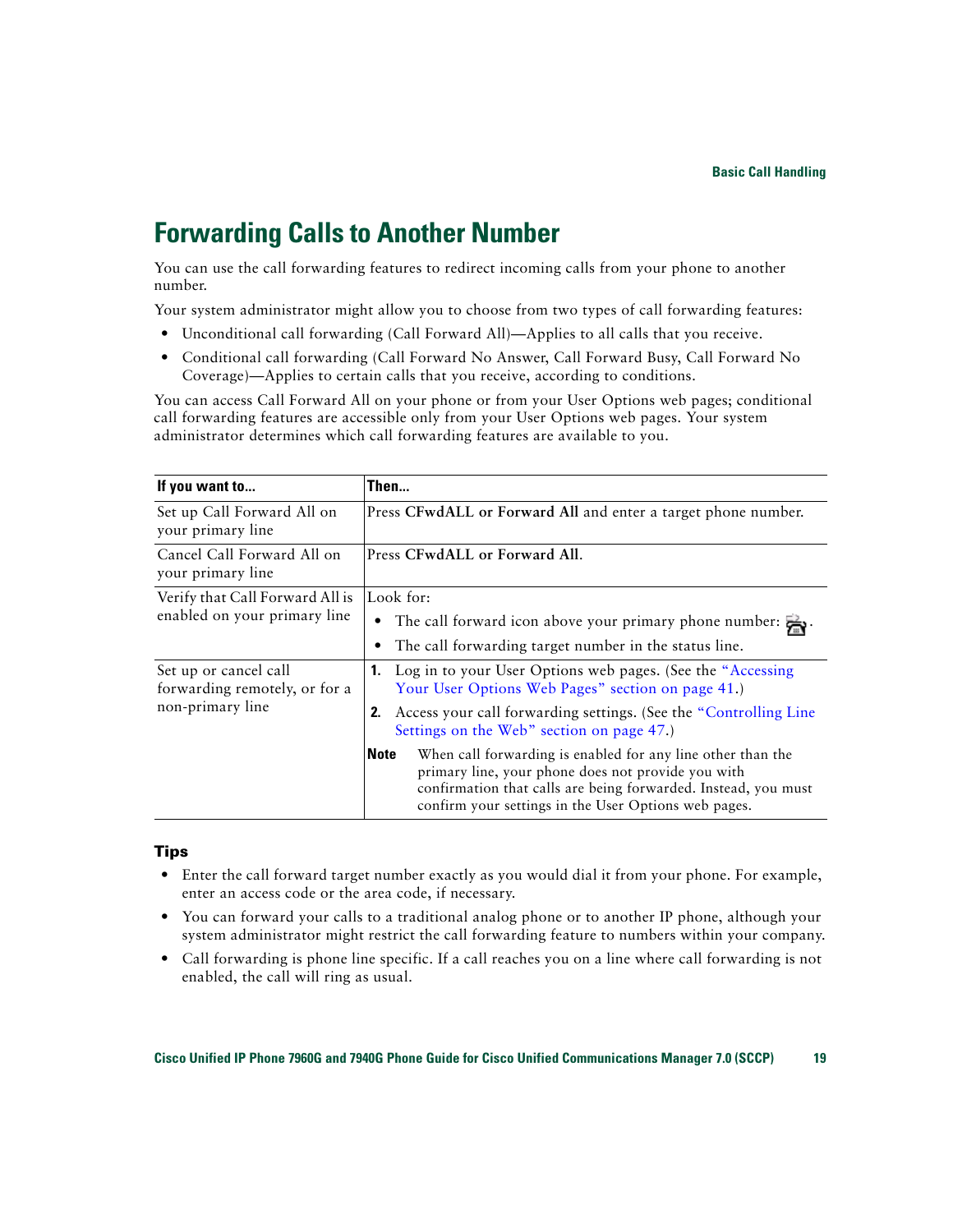- **•** Your system administrator can enable a call forward override feature that allows the person receiving your forwarded calls to reach you. With override enabled, a call placed from the target phone to your phone is not forwarded, but rings through.
- **•** Your phone may reject your attempt to set up Call Forward All directly on the phone if the target number that you enter would create a call forwarding loop or would exceed the maximum number of links permitted in a call forwarding chain.

# <span id="page-27-3"></span><span id="page-27-2"></span><span id="page-27-0"></span>**Making Conference Calls**

Your Cisco Unified IP Phone allows you to join three or more people into one telephone conversation, creating a conference call.

### <span id="page-27-1"></span>**Understanding Types of Conference Calls**

There are two types of conference calls: Standard and Meet-Me.

#### <span id="page-27-5"></span>**Standard Conference Calls**

You can create a standard conference in different ways, depending on your needs and the softkeys available on your phone:

- **• Confrn**—Use this softkey to establish a standard conference by calling each participant. Standard conference calling is a default feature available on most phones.
- **• Join**—Use this softkey to establish a standard conference by joining several calls already on one line.
- **• cBarge**—Use this softkey to add yourself to an existing call on a shared line and to turn the call into a standard conference call. This feature is available only on phones that use shared lines.

See the ["Starting and Joining a Standard Conference" section on page](#page-28-0) 21 for additional instructions.

#### <span id="page-27-4"></span>**Meet-Me Conference Calls**

You can create a Meet-Me conference by calling the Meet-Me phone number at a specified time. See the ["Starting or Joining a Meet-Me Conference Call" section on page](#page-30-0) 23 for additional instructions.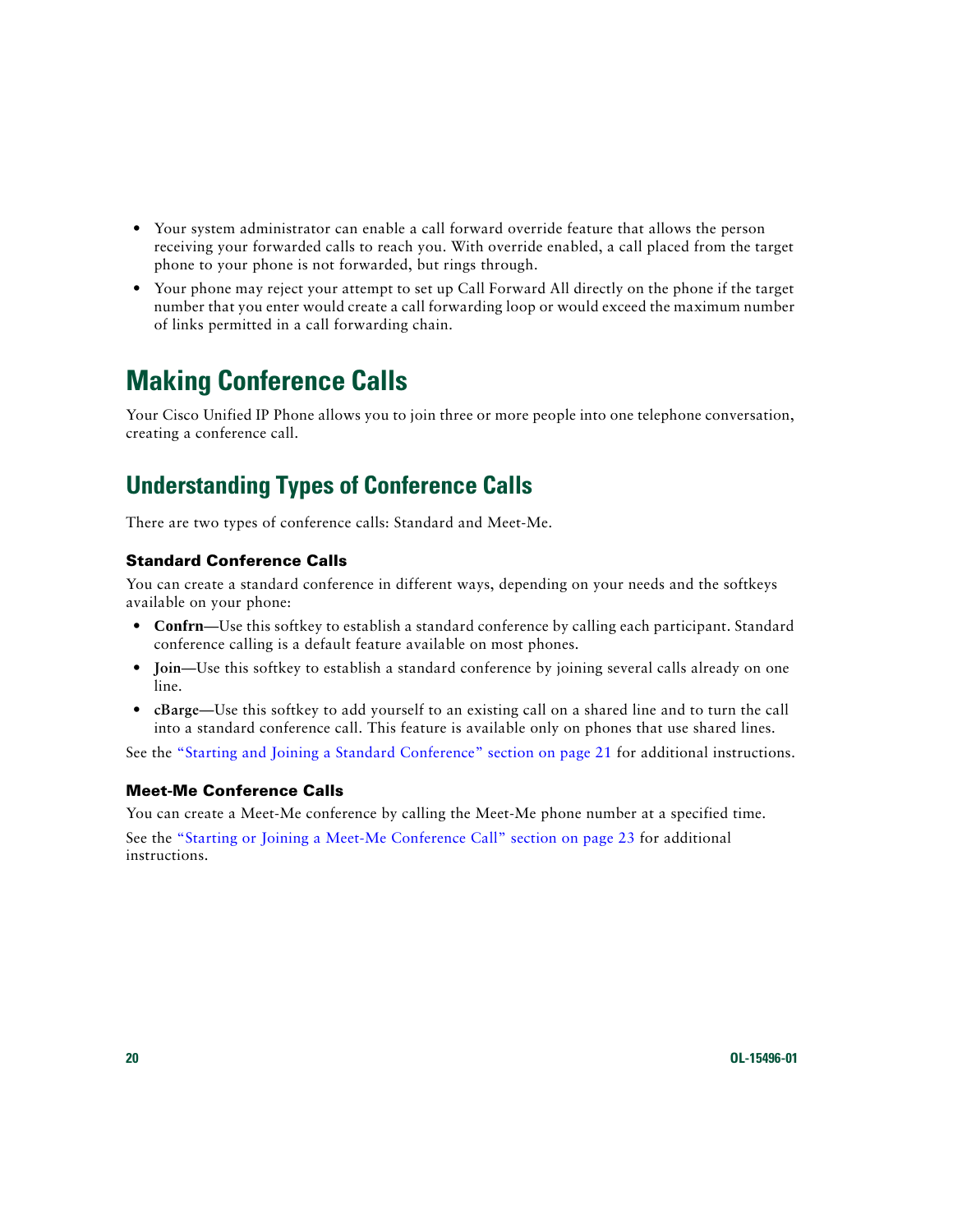### <span id="page-28-2"></span><span id="page-28-0"></span>**Starting and Joining a Standard Conference**

Get an updated list of partici-

See who started the confer-

Drop the last party added to

pants

ence

the conference

<span id="page-28-1"></span>

| If you want to                                          | Then                                                                                                                 |  |  |
|---------------------------------------------------------|----------------------------------------------------------------------------------------------------------------------|--|--|
| Create a conference by<br>calling participants          | From a connected call, press Confrn. (You may need to press the<br>1.<br>more softkey to see Confrn.)                |  |  |
| Add new participants to                                 | Enter the participant's phone number.<br>2.                                                                          |  |  |
| an existing conference                                  | Wait for the call to connect.<br>3.                                                                                  |  |  |
|                                                         | Press Confrn again to add the participant to your call.<br>4.                                                        |  |  |
|                                                         | Repeat to add additional participants.<br>5.                                                                         |  |  |
|                                                         | Check with your system administrator to see if non-initiators of a<br>conference can add or remove participants.     |  |  |
| Create a conference by joining                          | Make sure that you have two or more calls on a single line.<br>1.                                                    |  |  |
| two or more existing calls                              | Highlight a call that you want to add to the conference.<br>2.                                                       |  |  |
|                                                         | Press Select.<br>3.                                                                                                  |  |  |
|                                                         | The selected call displays this icon $\nabla$ .                                                                      |  |  |
|                                                         | Repeat this process for each call that you want to add.<br>4.                                                        |  |  |
|                                                         | From one of the selected calls, press Join. (You may need to press<br>5.<br>the more softkey to see Join.)           |  |  |
|                                                         | <b>Note</b><br>The active call is automatically selected.                                                            |  |  |
| Participate in a conference                             | Answer the phone when it rings.                                                                                      |  |  |
| Create a conference by<br>barging a call on shared line | Highlight a call on a shared line and press cBarge. (You may need to<br>press the more softkey to display cBarge.)   |  |  |
|                                                         | See the "Using a Shared Line" section on page 26.                                                                    |  |  |
| View a list of conference par-                          | Highlight an active conference.<br>1.                                                                                |  |  |
| ticipants                                               | Press ConfList.<br>2.                                                                                                |  |  |
|                                                         | Participants are listed in the order in which they join the<br>conference with the most recent additions at the top. |  |  |

A standard conference allows at least three participants to talk on a single call.

Press **RmLstC**.

While viewing the conference list, press **Update**.

While viewing the conference list, locate the person listed at the

You can remove participants only if you initiated the conference call.

bottom of the list with an asterisk (\*) next to the name.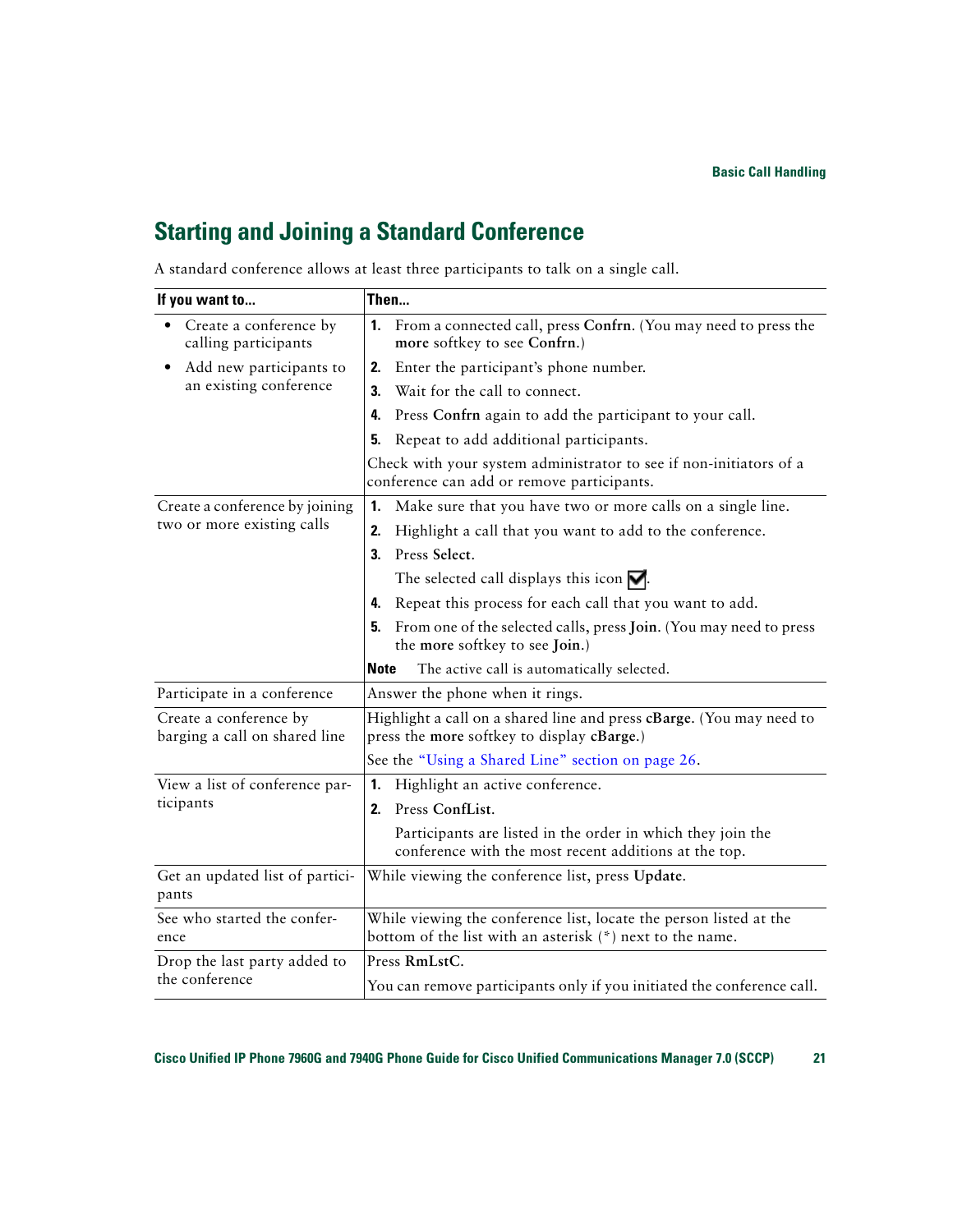<span id="page-29-0"></span>

| If you want to                                       | Then                                                                                                      |  |  |
|------------------------------------------------------|-----------------------------------------------------------------------------------------------------------|--|--|
| Remove any conference                                | Highlight the participant's name.<br>1.                                                                   |  |  |
| participant                                          | Press Remove.<br>2.                                                                                       |  |  |
|                                                      | You can remove participants only if you initiated the conference.                                         |  |  |
| End your participation in a<br>conference            | Hang up or press EndCall.                                                                                 |  |  |
| Join together two standard                           | On SCCP phones, use the <b>Join</b> or <b>DirTrfr</b> softkeys.                                           |  |  |
| conferences on the same line                         | On SIP phones, use the <b>Conf</b> or Transfer softkeys.                                                  |  |  |
|                                                      | Check with your system administrator to see if this feature is<br>available to you.                       |  |  |
| Verify that a conference call is<br>secure           | Look for the $\mathcal{C}_2$ or $\mathcal{C}_3$ icon after "Conference" on the phone<br>screen.           |  |  |
| Remove a non-secure<br>participant from a conference | While viewing the Conference List, locate the participant without the<br>or G icon, and press Remove.     |  |  |
|                                                      | Check with your system administrator to see if non-initiators of a<br>conference can remove participants. |  |  |

#### <span id="page-29-1"></span>**Tips**

- **•** To start a secure conference, you must use a phone configured with security.
- Non-secure conferences and participants display a  $\bigcirc$  icon.
- **•** Calls must be on the same line before you can add them to a conference. If calls are on different lines, transfer them to a single line before using **Confrn** or **Join**.
- **•** Depending on how your phone is configured, if you leave a conference after creating it, the conference might end. To avoid this, transfer the conference before hanging up.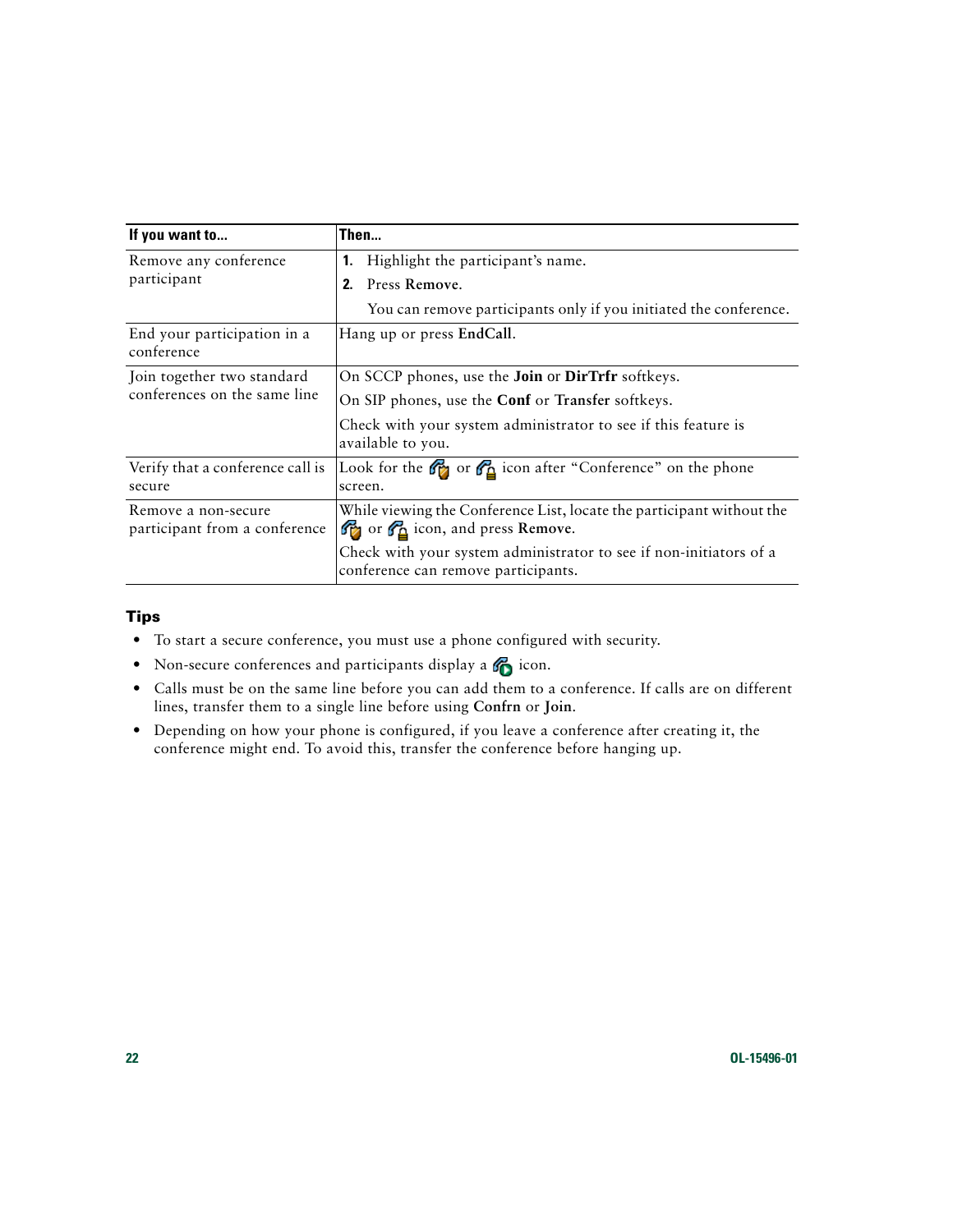### <span id="page-30-1"></span><span id="page-30-0"></span>**Starting or Joining a Meet-Me Conference Call**

| Meet-Me conferencing allows you to start or join a conference by dialing the conference number. |  |  |  |  |  |  |
|-------------------------------------------------------------------------------------------------|--|--|--|--|--|--|
|                                                                                                 |  |  |  |  |  |  |

| If you want to             | Then                                                                                                                                                    |  |  |
|----------------------------|---------------------------------------------------------------------------------------------------------------------------------------------------------|--|--|
| Start a Meet-Me conference | Obtain a Meet-Me phone number from your system administrator.<br>1.                                                                                     |  |  |
|                            | Distribute the number to participants.                                                                                                                  |  |  |
|                            | When you are ready to start the meeting, go off-hook to invoke a<br>3.<br>dial tone, then press MeetMe.                                                 |  |  |
|                            | Dial the Meet-Me conference number.<br>4.                                                                                                               |  |  |
|                            | Participants can now join the conference by dialing in.                                                                                                 |  |  |
|                            | Participants hear a busy tone if they call the conference before the<br><b>Note</b><br>initiator has joined. In this case, participants must call back. |  |  |
| Join a Meet-Me conference  | Dial the Meet-Me conference number (provided by the conference<br>initiator).                                                                           |  |  |
|                            | You will hear a busy tone if you call the conference before the<br><b>Note</b><br>initiator has joined. In this case, try your call again.              |  |  |
| End a Meet-Me conference   | All participants must hang up.                                                                                                                          |  |  |
|                            | The conference does not automatically end when the conference<br>initiator disconnects.                                                                 |  |  |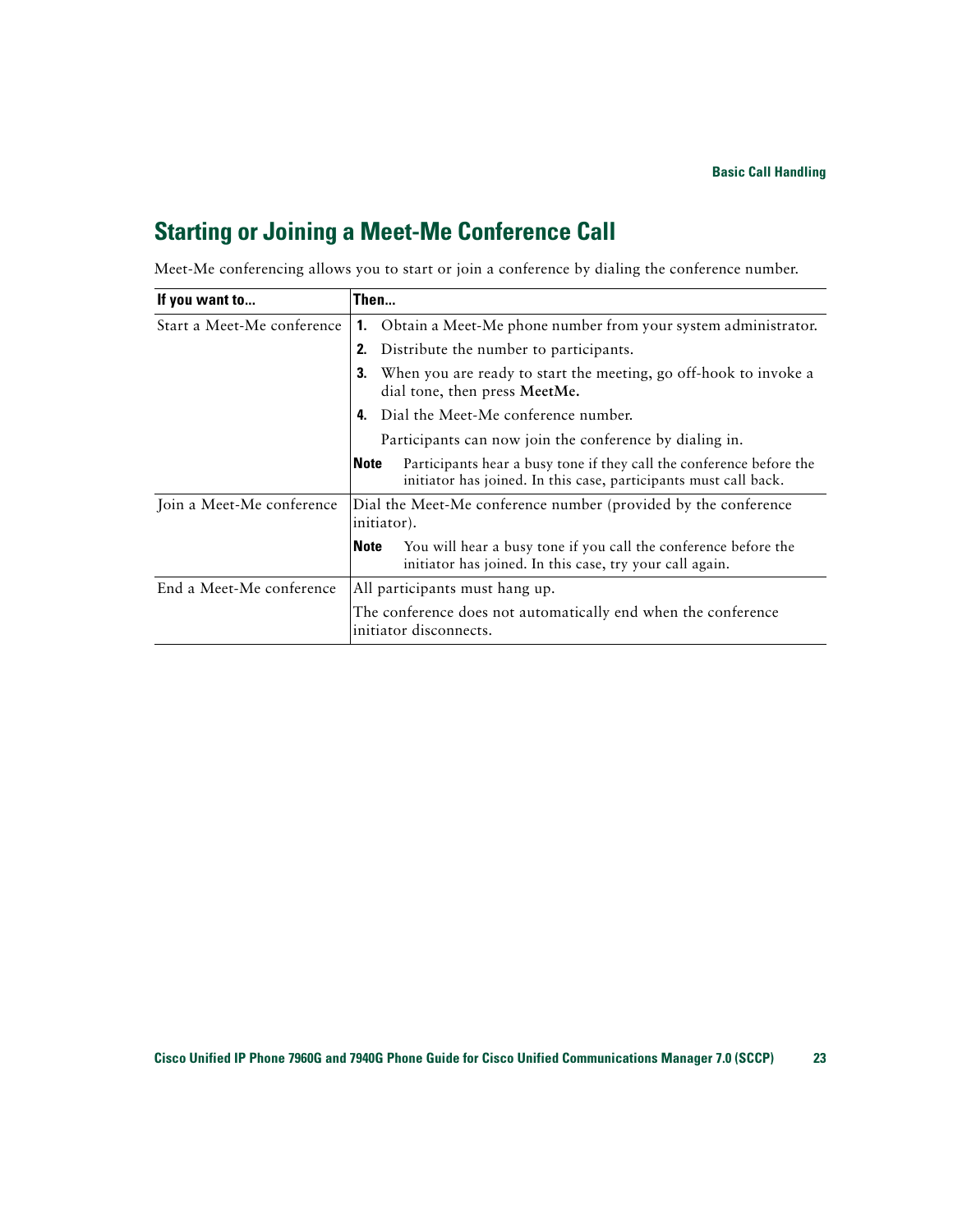# <span id="page-31-4"></span><span id="page-31-3"></span><span id="page-31-0"></span>**Advanced Call Handling**

Advanced call-handling tasks involve special features that your system administrator might configure for your phone depending on your call-handling needs and work environment.

# <span id="page-31-5"></span><span id="page-31-2"></span><span id="page-31-1"></span>**Speed Dialing**

Speed dialing allows you to enter an index number, press a button, or select a phone screen item to place a call. Depending on configuration, your phone can support several speed-dial features:

- **•** Speed-dial buttons
- **•** Abbreviated Dialing
- **•** Fast Dials

![](_page_31_Picture_7.jpeg)

**Note** • To set up speed-dial buttons and Abbreviated Dial, you must access your User Options web pages. See the "Accessing Your User Options Web [Pages" section on page](#page-48-3) 41.

- **•** To set up Fast Dials, you must have access to the Personal Directory feature. See ["Using](#page-49-3)  [Personal Directory on the Web" section on page](#page-49-3) 42.
- **•** Alternately, your system administrator can configure speed-dial features for you.

| If you want to            | Then                                                                                                                                                                                              |  |  |
|---------------------------|---------------------------------------------------------------------------------------------------------------------------------------------------------------------------------------------------|--|--|
| Use speed-dial<br>buttons | Set up speed-dial buttons. See the "Setting Up Speed Dials on the Web"<br>1.<br>section on page 44.                                                                                               |  |  |
|                           | To place a call, press $\bigcirc$ (a speed-dial button).<br>2.                                                                                                                                    |  |  |
|                           | If your phone supports the Busy Lamp Field (BLF) feature, you can see if<br><b>Note</b><br>the speed-dial number is busy before dialing. See the Using BLF to<br>Determine a Line State, page 31. |  |  |
| Use Abbreviated<br>Dial   | Set up Abbreviated Dialing codes. See the "Setting Up Speed Dials on the<br>Web" section on page 44.                                                                                              |  |  |
|                           | To place a call, enter the Abbreviated Dialing code and press AbbrDial.<br>2.                                                                                                                     |  |  |
| Use Fast Dial             | Create a Personal Address Book entry and assign a Fast Dials code. See the<br>1.<br>"Using Personal Directory on the Web" section on page 42.                                                     |  |  |
|                           | To place a call, access the Fast Dial service on your phone. See the "Using"<br>Personal Directory on the Web" section on page 42.                                                                |  |  |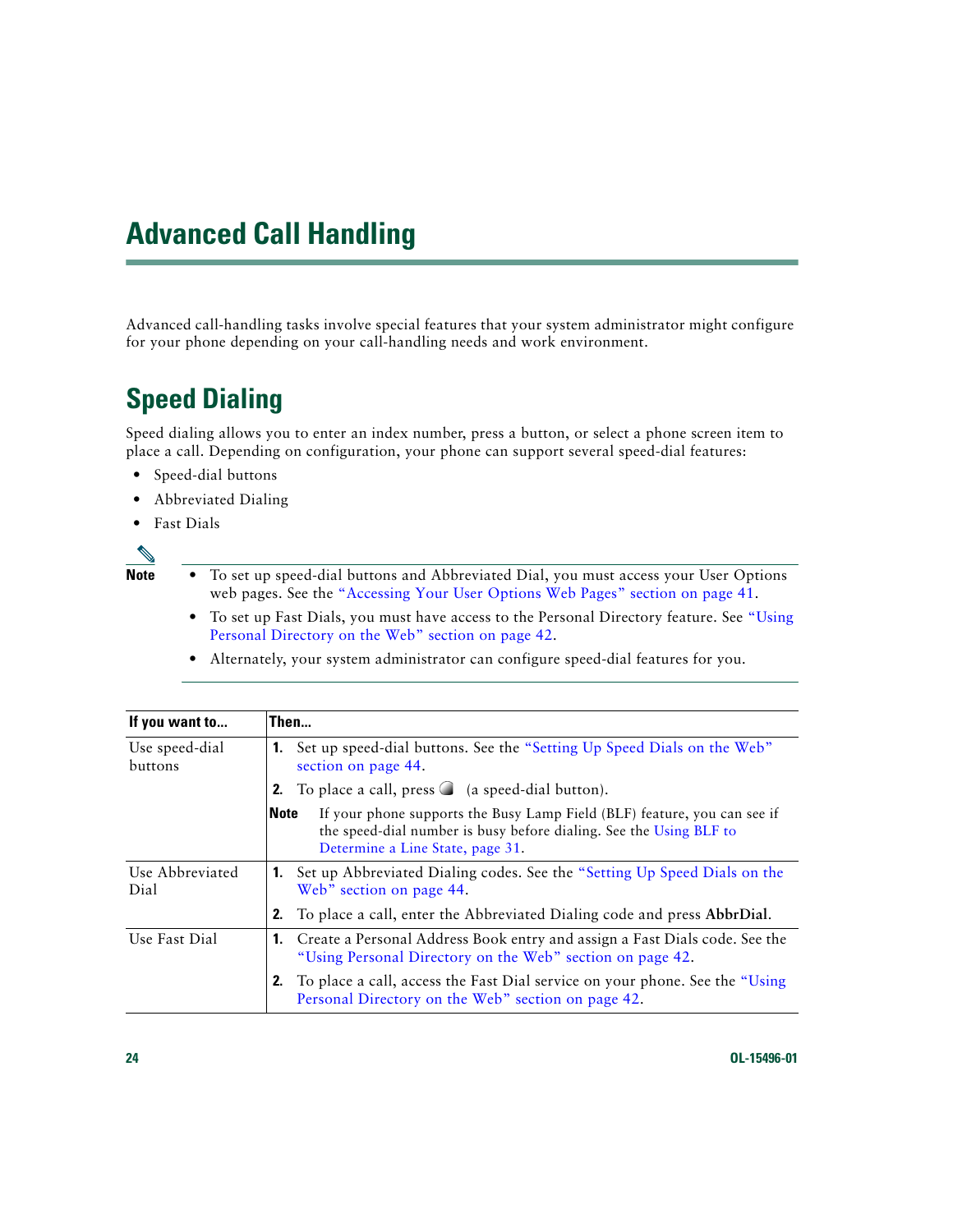## <span id="page-32-1"></span><span id="page-32-0"></span>**Picking Up Redirected Calls on Your Phone**

Call PickUp allows you to answer a call that is ringing on a co-worker's phone by redirecting the call to your phone. You might use Call PickUp if you share call-handling with co-workers.

| If you want to                     | Then                                                                                          |
|------------------------------------|-----------------------------------------------------------------------------------------------|
| Answer a call that is ringing on   | <b>1.</b> Do one of the following:                                                            |
| another extension within your call | If the PickUp softkey is available, press it.                                                 |
| pickup group                       | If the PickUp softkey is not available, go off-hook<br>٠<br>to display it, then press PickUp. |
|                                    | If you phone supports auto-pickup, you are now<br>connected to the call.                      |
|                                    | 2. If the call rings, press Answer to connect to the call.                                    |
| Answer a call that is ringing on   | Do one of the following:<br>1.                                                                |
| another extension outside of your  | If the GPickUp softkey is available, press it.<br>$\bullet$                                   |
| group                              | If the GPickUp softkey is not available, go<br>off-hook to display it, then press GPickUp.    |
|                                    | Enter the group pickup code.<br>٠                                                             |
|                                    | If you phone supports auto-pickup, you are now<br>connected to the call.                      |
|                                    | If the call rings, press Answer to connect to the call.<br>2.                                 |
| Answer a call that is ringing on   | <b>1.</b> Do one of the following:                                                            |
| another extension in your group or | If the OPickUp softkey is available, press it.<br>$\bullet$                                   |
| in an associated group             | If the OPickUp softkey is not available, go<br>off-hook to display it, then press OPickUp.    |
|                                    | If you phone supports auto-pickup, you are now<br>connected to the call.                      |
|                                    | 2. If the call rings, press Answer to connect to the call.                                    |

#### **Tips**

- **•** Pressing **PickUp** and **GPickUp** connects to the call that has been ringing for the longest time.
- **•** Pressing **OPickUp** connects you to the call in the pickup group with the highest priority.
- If you have multiple lines and want to pick up the call on a non-primary line, first press  $\bigcirc$  for the desired line, then press a Call PickUp softkey.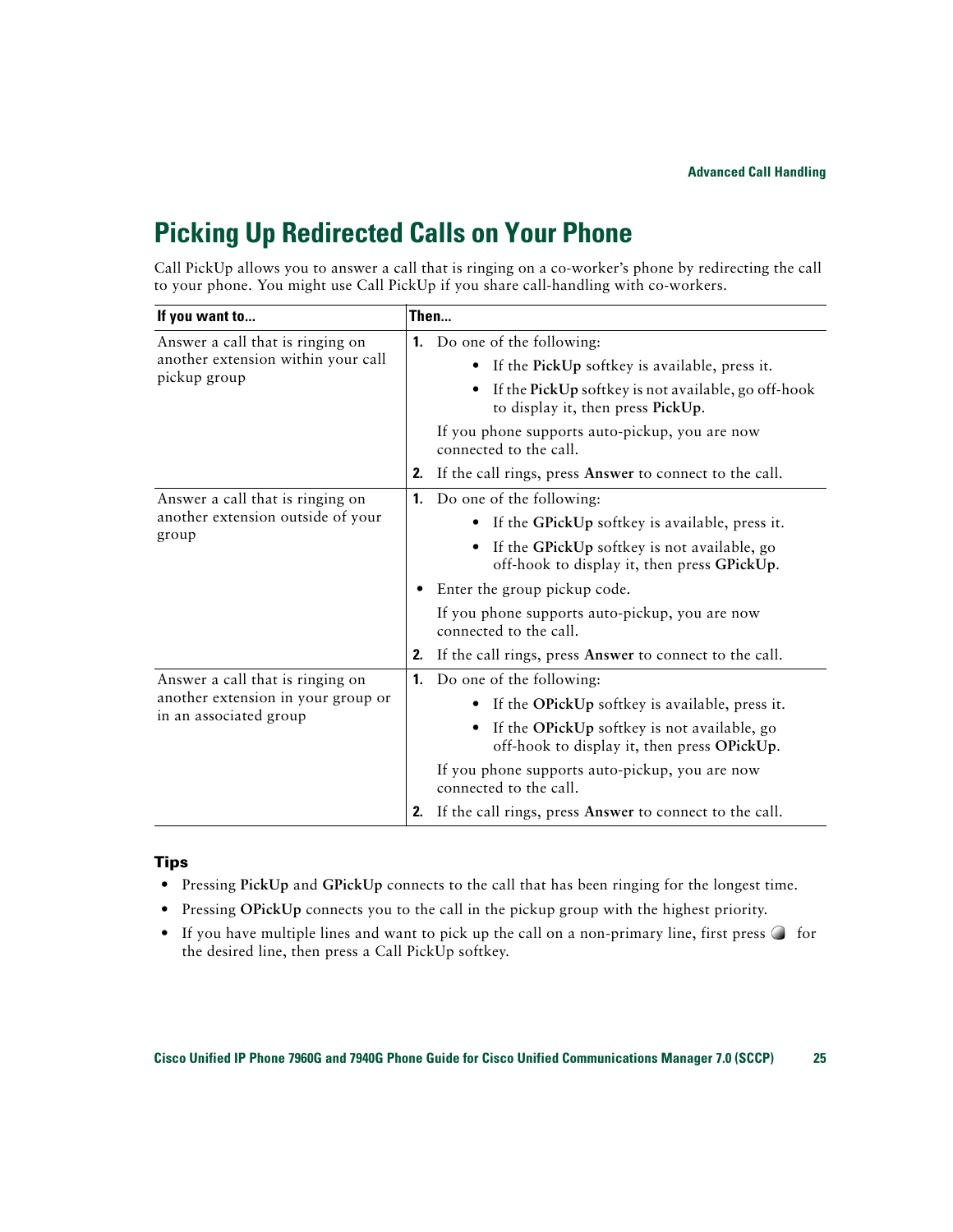# <span id="page-33-7"></span><span id="page-33-2"></span><span id="page-33-0"></span>**Using a Shared Line**

Your system administrator might ask you to use a shared line if you:

- **•** Have multiple phones and want one phone number
- **•** Share call-handling tasks with co-workers
- **•** Handle calls on behalf of a manager

### <span id="page-33-4"></span><span id="page-33-1"></span>**Understanding Shared Lines**

#### <span id="page-33-6"></span>**Remote-in-Use Icon**

The remote-in-use icon  $\mathbf{r}_n$  appears when another phone that shares your line has a connected call. You can place and receive calls as usual on the shared line, even when the remote-in-use icon appears.

#### <span id="page-33-5"></span>**Sharing Call Information and Barging**

Phones that share a line each display information about calls that are placed and received on the shared line. This information might include caller ID and call duration. (See the [Privacy](#page-33-3) section for exceptions.)

When call information is visible in this way, you and coworkers who share a line can add yourselves to calls using either **Barge** or **cBarge**. See the ["Adding Yourself to a Shared-Line Call" section on](#page-34-0)  [page](#page-34-0) 27.

#### <span id="page-33-3"></span>**Privacy**

If you do not want coworkers who share your line to see information about your calls, enable the Privacy feature. Doing so also prevents co-workers from barging your calls. See the ["Preventing Others](#page-35-0)  [from Viewing or Barging a Shared-Line Call" section on page](#page-35-0) 28.

![](_page_33_Picture_13.jpeg)

**Note** The maximum number of calls that a shared line supports can vary by phone.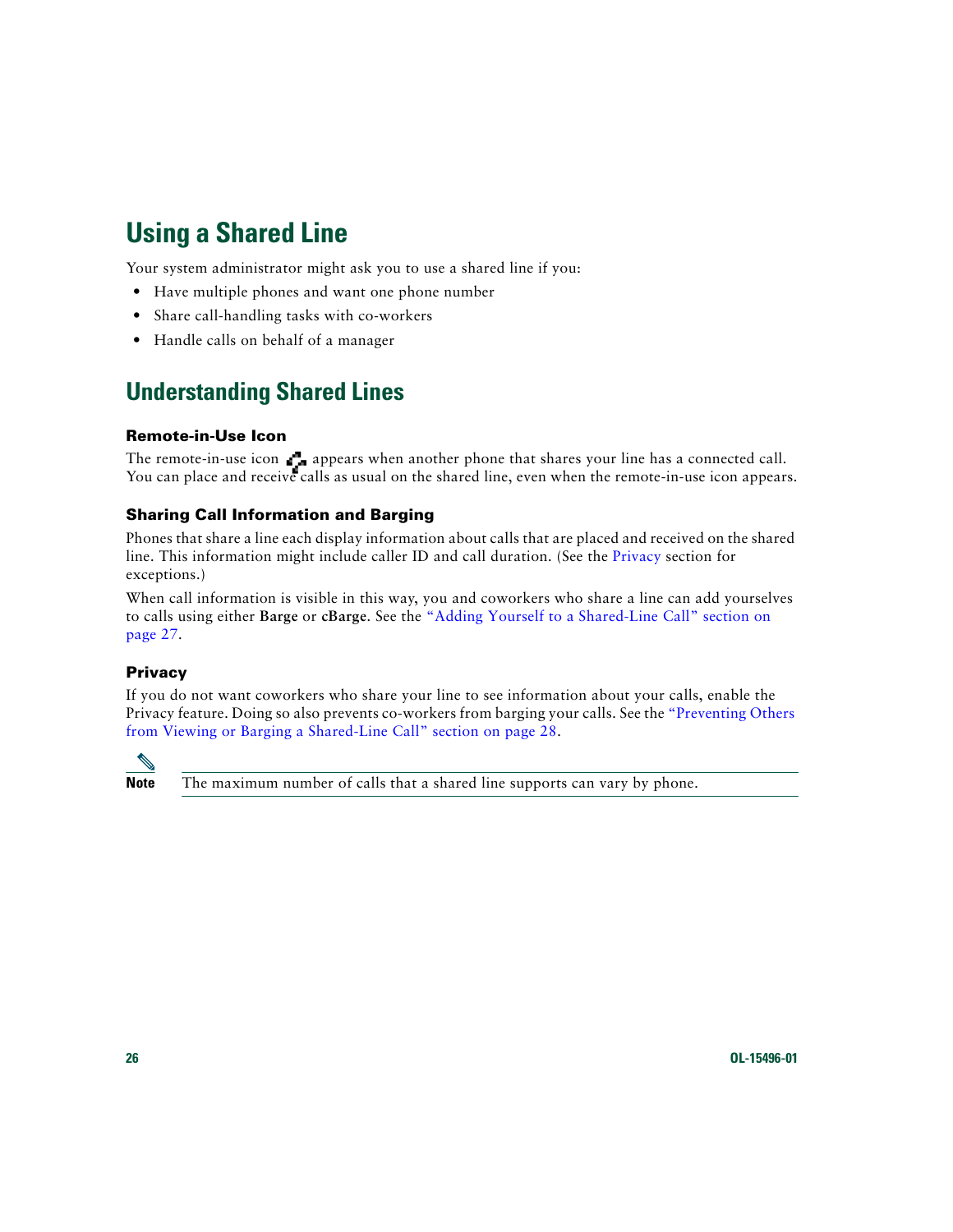### <span id="page-34-1"></span><span id="page-34-0"></span>**Adding Yourself to a Shared-Line Call**

Depending on how your phone is configured, you can add yourself to a call on a shared line using either **Barge** or **cBarge**.

| If you want to                                   | Then                                                                                                                                                                      |  |  |
|--------------------------------------------------|---------------------------------------------------------------------------------------------------------------------------------------------------------------------------|--|--|
| See if the shared line is<br>in use              | Look for the remote-in-use icon $\mathbf{r}$ .                                                                                                                            |  |  |
| Add yourself to a call<br>on a shared line using | Highlight a remote-in-use call.<br>1.                                                                                                                                     |  |  |
| the Barge softkey                                | Press Barge. (You may need to press the more softkey to display Barge.)<br>2.<br>Other parties hear a beep tone announcing your presence.                                 |  |  |
| Add yourself to a call                           | Highlight a remote-in-use call.<br>1.                                                                                                                                     |  |  |
| on a shared line using<br>the cBarge softkey     | Press cBarge. (You may need to press the more softkey to display<br>2.<br>$cBarge.$ )                                                                                     |  |  |
|                                                  | Other parties hear a tone and brief audio interruption, and call<br>information changes on the phone screen.                                                              |  |  |
| Add new conference                               | Barge the call using cBarge, if available.                                                                                                                                |  |  |
| participants to a call<br>that you have barged   | Unlike Barge, cBarge converts the call into a standard conference call,<br>allowing you to add new participants. See the "Making Conference Calls"<br>section on page 20. |  |  |
| Leave a barged call                              | Hang up.                                                                                                                                                                  |  |  |
|                                                  | If you hang up after using Barge, the remaining parties hear a disconnect<br>tone and the original call continues.                                                        |  |  |
|                                                  | If you hang up after using cBarge, the call remains a conference call<br>(provided at least three participants remain on the line).                                       |  |  |

#### **Tips**

- **•** If a phone that is using the shared line has Privacy enabled, call information and barge softkeys will not appear on the other phones that share the line.
- **•** You will be disconnected from a call that you have joined using **Barge** if the call is put on hold, transferred, or turned into a conference call.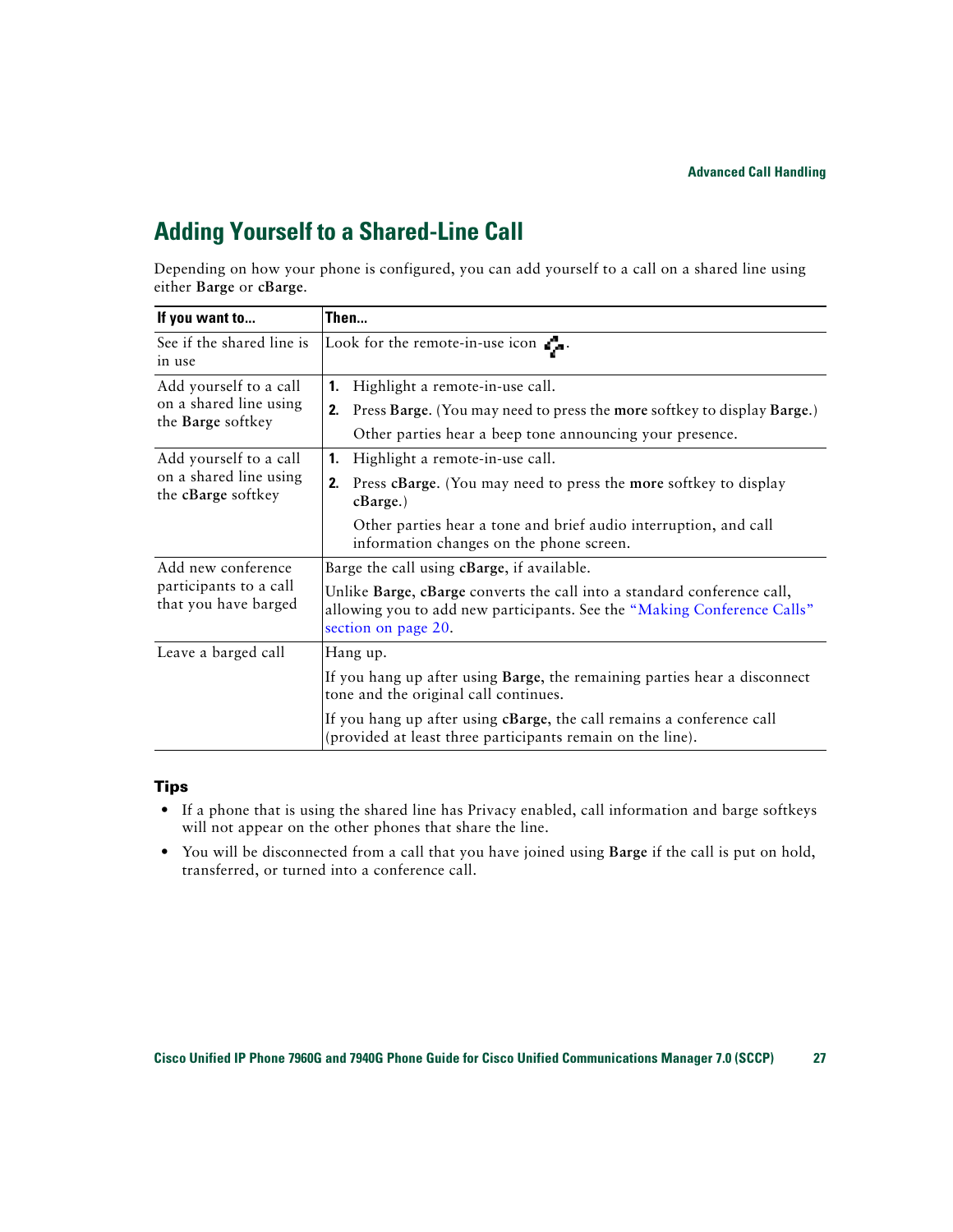### <span id="page-35-3"></span><span id="page-35-0"></span>**Preventing Others from Viewing or Barging a Shared-Line Call**

If you share a phone line, you can use the Privacy feature to prevent others who share the line from viewing or barging (adding themselves to) your calls.

| If you want to                      | Then                                                                                                                    |
|-------------------------------------|-------------------------------------------------------------------------------------------------------------------------|
| Prevent others from viewing or      | <b>1.</b> Press Private $\bigcirc$ .                                                                                    |
| barging calls on a shared line      | 2. To verify that Privacy is on, look for the feature-enabled<br>icon $\odot$ next to the line button $\odot$ .         |
| Allow others to view or barge calls | <b>1.</b> Press Private $\bigcirc$ .                                                                                    |
| on a shared line                    | 2. To verify that Privacy is off, look for the feature-disabled<br>icon $\bigcirc$ next to the line button $\bigcirc$ . |

#### **Tips**

- **•** If the phone that shares your line has Privacy enabled, you can make and receive calls using the shared line as usual.
- The Privacy feature applies to all shared lines on your phone. Consequently, if you have multiple shared lines and Privacy is enabled, coworkers will not be able to view or barge calls on any of your shared lines.

## <span id="page-35-4"></span><span id="page-35-2"></span><span id="page-35-1"></span>**Storing and Retrieving Parked Calls**

You can park a call when you want to store the call so that you or someone else can retrieve it from another phone in the Cisco Unified Communications Manager system (for example, a phone at a co-worker's desk or in a conference room).

| If you want to                          | Then                                                                                                  |  |
|-----------------------------------------|-------------------------------------------------------------------------------------------------------|--|
| Store an active call<br>using Call Park | During a call, press Park. (You may need to press the more softkey to<br>-1.<br>see Park.)            |  |
|                                         | <b>2.</b> Note the call park number displayed on your phone screen.                                   |  |
|                                         | $3.$ Hang up.                                                                                         |  |
| Retrieve a parked call                  | Enter the call park number from any Cisco Unified IP Phone in your<br>network to connect to the call. |  |

![](_page_35_Picture_9.jpeg)

**Note** You have a limited amount of time to retrieve a parked call before it reverts to ringing at the original number. See your system administrator for details.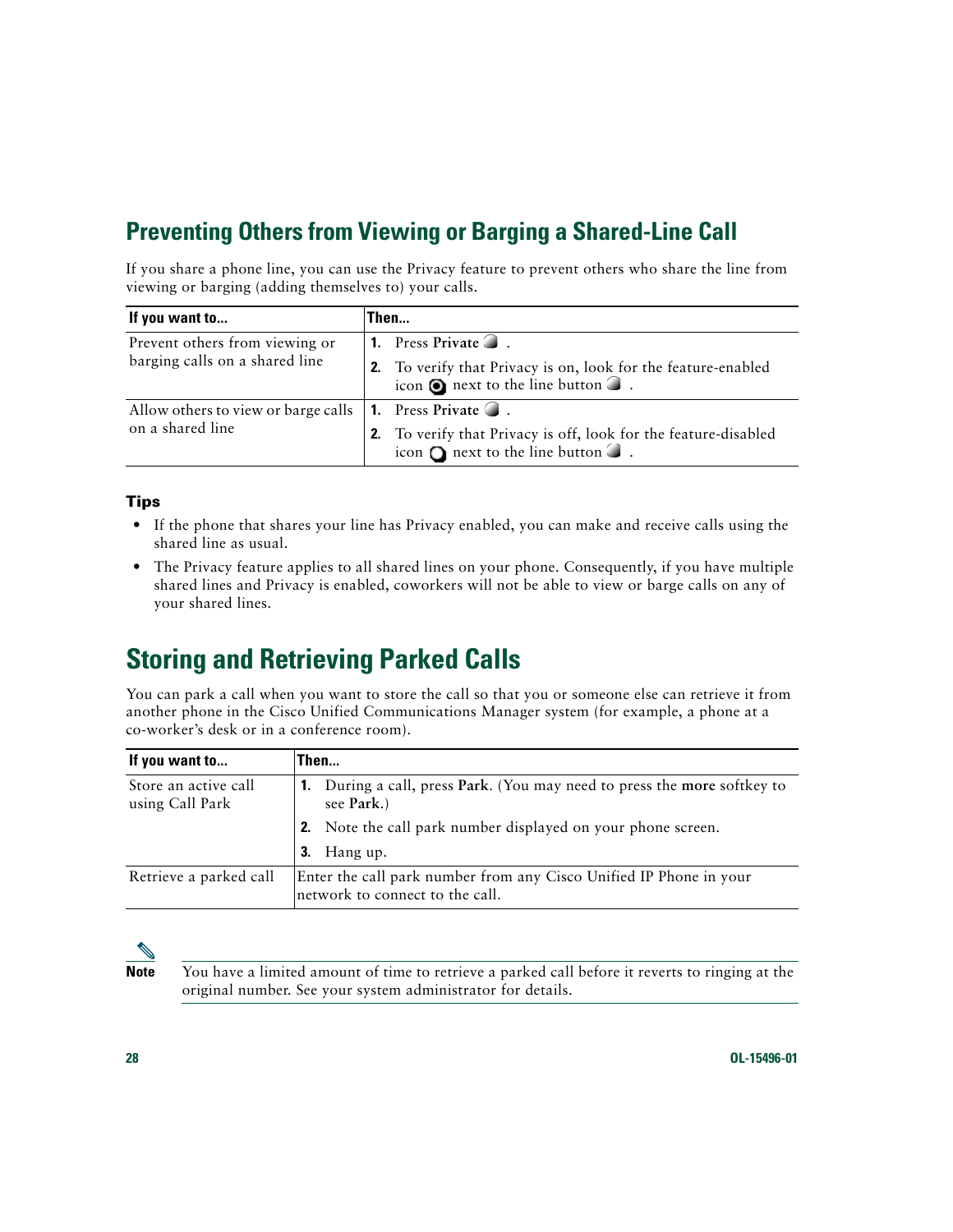## <span id="page-36-3"></span><span id="page-36-2"></span><span id="page-36-0"></span>**Making and Receiving Secure Calls**

Depending on how your system administrator has configured your phone system, your phone might support making and receiving secure calls.

Your phone is capable of supporting these types of calls:

- *Authenticated* call—The identities of all phones participating in the call have been verified.
- **•** *Encrypted* call—The phone is receiving and transmitting encrypted audio (your conversation) within the Cisco Unified IP network. Encrypted calls are also authenticated.
- *Non-secure* call—At least one of the participating phones or the connection does not support these security features, or the phones cannot be verified.

| If you want to                                           | Then                                                                                                            |
|----------------------------------------------------------|-----------------------------------------------------------------------------------------------------------------|
| Check the security level of a call or<br>conference      | Look for a security icon in the top right corner of the call<br>activity area, next to the call duration timer: |
|                                                          | Authenticated call<br>Ø                                                                                         |
|                                                          | Encrypted call                                                                                                  |
|                                                          | Neither security icon appears if the call is non-secure.                                                        |
| Determine if secure calls can be<br>made in your company | Contact your system administrator.                                                                              |

![](_page_36_Picture_8.jpeg)

**Note** There are interactions, restrictions, and limitations that affect how security features work on your phone. For more information, ask your system administrator.

# <span id="page-36-4"></span><span id="page-36-1"></span>**Tracing Suspicious Calls**

If you are receiving suspicious or malicious calls, your system administrator can add the Malicious Call Identification (MCID) feature to your phone. This feature enables you to identify an active call as suspicious, which initiates a series of automated tracking and notification messages.

| If you want to                                                              | Then                                                                                |
|-----------------------------------------------------------------------------|-------------------------------------------------------------------------------------|
| Notify your system<br>administrator about a<br>suspicious or harassing call | Press MCID.<br>Your phone plays a tone and displays the message, "MCID successful." |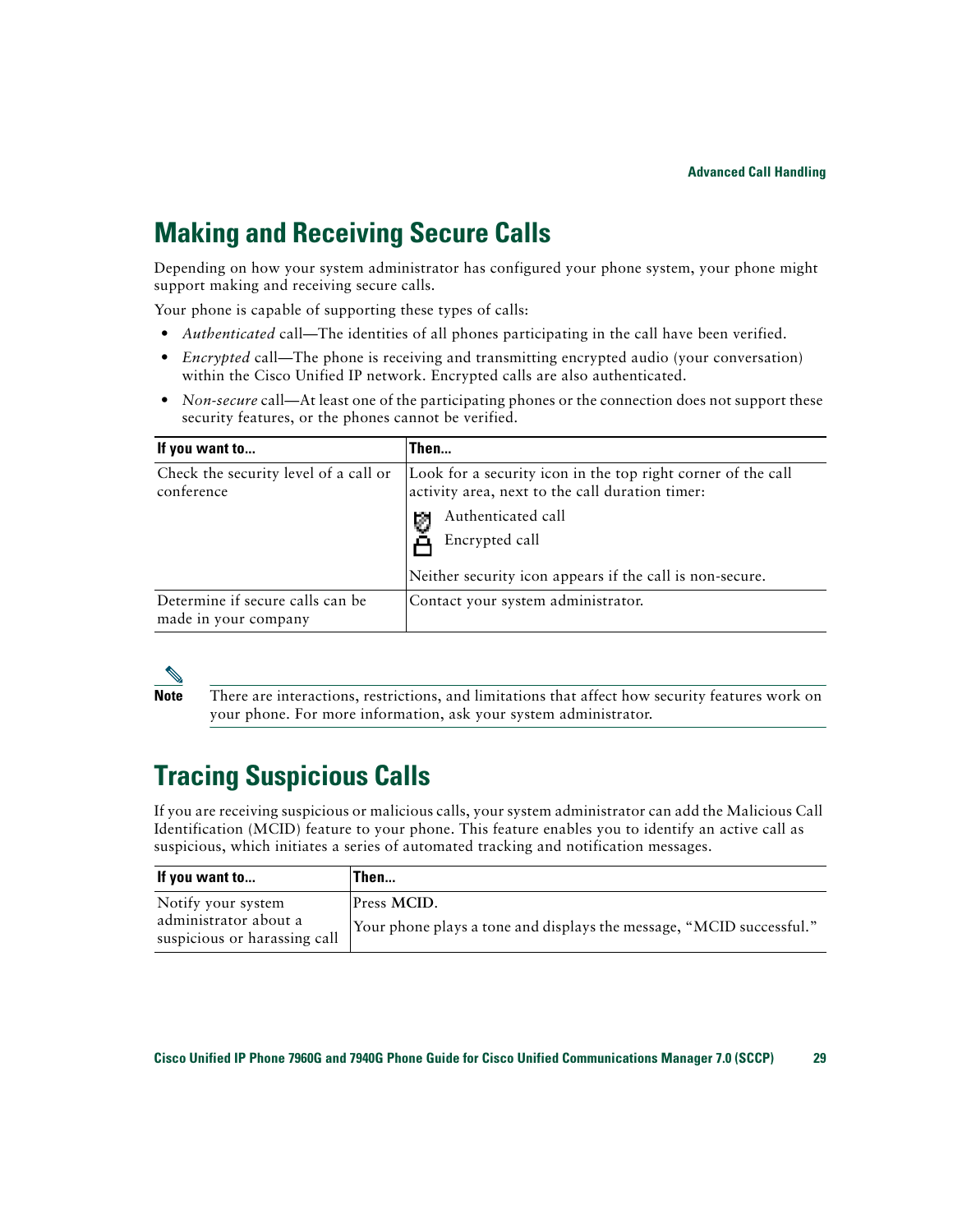# <span id="page-37-2"></span><span id="page-37-1"></span><span id="page-37-0"></span>**Prioritizing Critical Calls**

In some specialized environments, such as military or government offices, you might need to make and receive urgent or critical calls. If you have the need for this specialized call handling, your system administrator can add Multilevel Precedence and Preemption (MLPP) to your phone.

Keep these terms in mind:

- **•** *Precedence* indicates the priority associated with a call.
- **•** *Preemption* is the process of ending an existing, lower priority call while accepting a higher priority call that is sent to your phone.

| If you                                                                  | Then                                                                                                                                                         |
|-------------------------------------------------------------------------|--------------------------------------------------------------------------------------------------------------------------------------------------------------|
| Want to choose a priority (precedence)<br>level for an outgoing call    | Contact your system administrator for a list of<br>corresponding precedence numbers for calls.                                                               |
| Want to make a priority (precedence)<br>call                            | Enter the MLPP access number (provided by your system<br>administrator) followed by the phone number.                                                        |
| Hear a special ring (faster than usual)<br>or special call waiting tone | You are receiving a priority (precedence) call. An MLPP icon<br>on your phone screen indicates the priority level of the call.                               |
| Want to view priority level of a call                                   | Look for an MLPP icon on your phone screen:                                                                                                                  |
|                                                                         | Priority call                                                                                                                                                |
|                                                                         | Medium priority (immediate) call                                                                                                                             |
|                                                                         | High priority (flash) call                                                                                                                                   |
|                                                                         | Highest priority (flash override) or Executive<br>Override call                                                                                              |
|                                                                         | Higher priority calls are displayed at the top of your call list.<br>If you do not see an MLPP icon, the priority level of the call<br>is normal (routine).  |
| Want to accept a higher-priority call                                   | Answer the call as usual. If necessary, end an active call first.                                                                                            |
| Hear a continuous tone interrupting<br>your call                        | You or the other party are receiving a call that must preempt<br>the current call. Hang up immediately to allow the higher<br>priority call to ring through. |

#### **Tips**

- When you make or receive an MLPP-enabled call, you will hear special ring tones and call waiting tones that differ from the standard tones.
- If you enter an invalid MLPP access number, a verbal announcement will alert you of the error.
- **•** Multilevel Precedence and Preemption (MLPP) overrides the Do Not Disturb (DND) feature.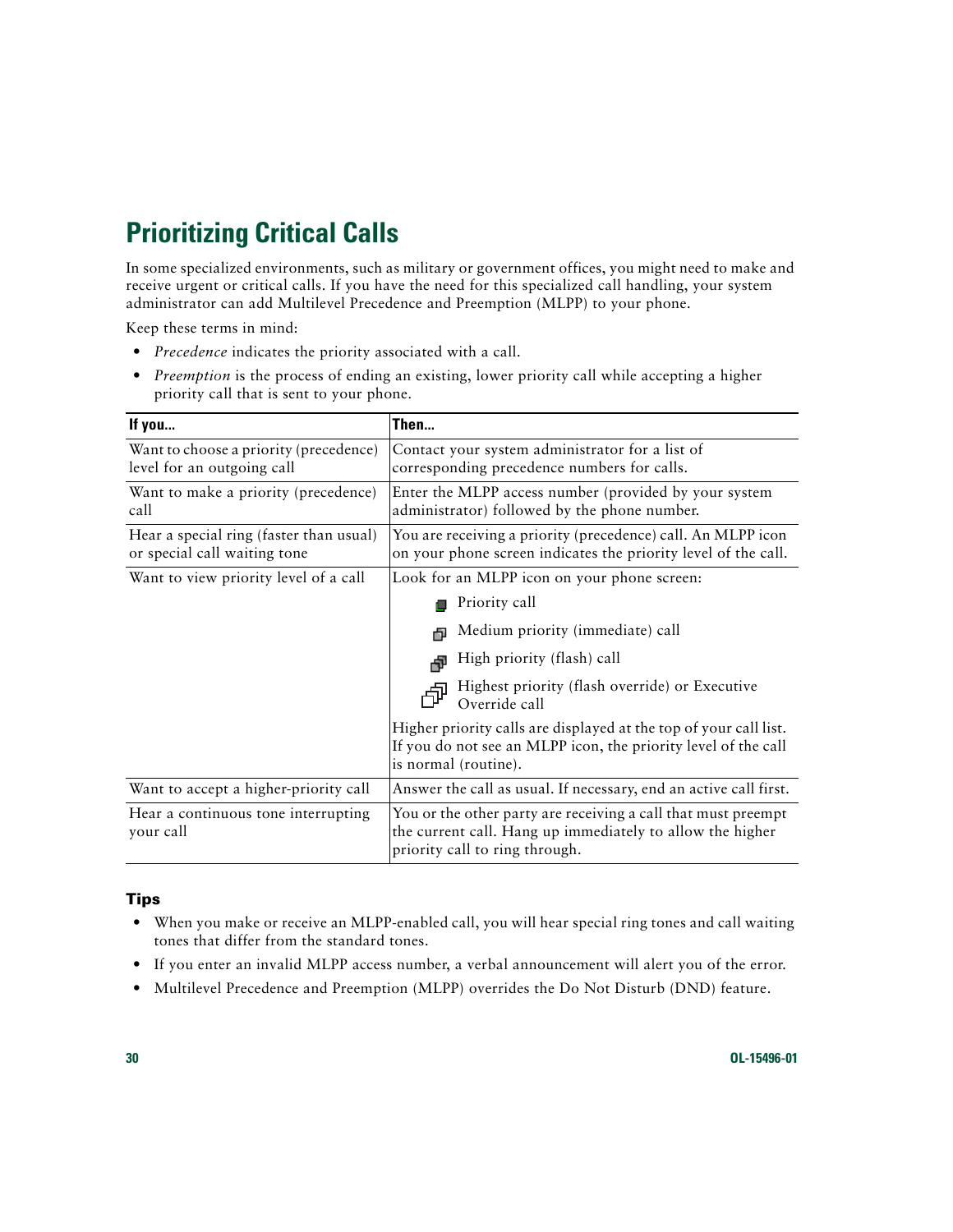# <span id="page-38-5"></span><span id="page-38-3"></span><span id="page-38-0"></span>**Using Cisco Extension Mobility**

Cisco Extension Mobility (EM) allows you to temporarily configure a Cisco Unified IP Phone as your own. Once you log in to EM, the phone adopts your user profile, including your phone lines, features, established services, and web-based settings. Your system administrator must configure EM for you.

<span id="page-38-6"></span>

| If you want to | Then                                                                          |
|----------------|-------------------------------------------------------------------------------|
| Log in to EM   | 1. Choose $\bullet$ > EM Service (name can vary).                             |
|                | <b>2.</b> Enter your user ID and PIN (provided by your system administrator). |
|                | <b>3.</b> If prompted, select a device profile.                               |
| Log out of EM  | 1. Choose $\bullet$ > EM Service (name can vary).                             |
|                | 2. When prompted to log out, press Yes.                                       |

#### <span id="page-38-7"></span>**Tips**

- EM automatically logs you out after a certain amount of time. Your system administrators establishes this time limit. \
- **•** Changes that you make to your EM profile from your User Options web pages take effect immediately if you are logged in to EM on the phone; otherwise, changes take effect the next time you log in.
- Changes that you make to the phone from your User Options web pages take effect immediately if you are logged out of EM; otherwise, changes take effect after you log out.
- <span id="page-38-4"></span>**•** Local settings controlled by the phone are not maintained in your EM profile.

# <span id="page-38-2"></span><span id="page-38-1"></span>**Using BLF to Determine a Line State**

Depending on configuration, you can use the Busy Lamp Field (BLF) feature to determine the state of a phone line associated with a speed-dial button on your phone. You can place a call to this line, regardless of the BLF status. This feature does not prevent dialing.

| If you want to                        | Then                                                                                                                                           |
|---------------------------------------|------------------------------------------------------------------------------------------------------------------------------------------------|
| See the state of a<br>speed-dial line | Look for one of these indicators next to the line number:<br>Line is in-use.<br>Line is idle.<br>BLF indicator unavailable for this line.<br># |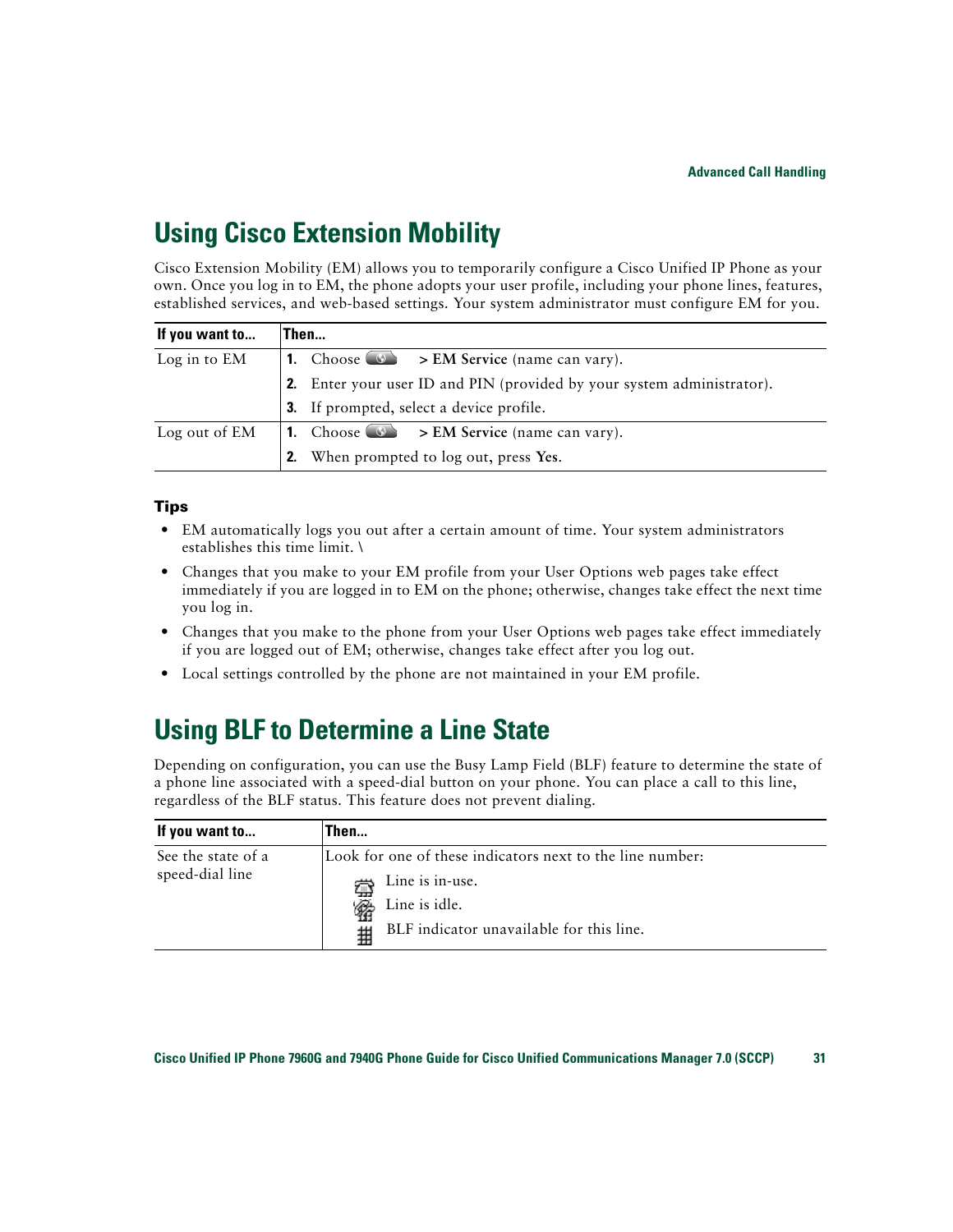# <span id="page-39-3"></span><span id="page-39-0"></span>**Using a Handset, Headset, and Speakerphone**

You can use your phone with these audio devices: a handset, headset, or speakerphone. The phone is off-hook when the handset is lifted or another audio device is in use. The phone is on-hook when the handset is in its cradle and other audio devices are not in use.

### <span id="page-39-1"></span>**Using a Handset**

| If you want to                                  | Then                                                                                                                            |
|-------------------------------------------------|---------------------------------------------------------------------------------------------------------------------------------|
| Go off-hook                                     | Lift the handset.                                                                                                               |
| Go on-hook                                      | Replace the handset in the cradle.                                                                                              |
| Switch to the speakerphone or<br>headset during | Press $\Box$ or $\bigodot$ , then hang up the handset.                                                                          |
| Adjust the volume level for a<br>call           | during a call or after invoking a dial tone.<br>Press <sup>(</sup><br>Press Save to preserve the volume level for future calls. |

## <span id="page-39-2"></span>**Using a Headset**

Your phone supports four- or six-wire headset jacks for wired headsets.For information about purchasing headsets, see [Headset Support, page](#page-12-0) 5.

You can use a headset in conjunction with all of the controls on your phone, including and  $\mathbb{Z}$ .

| If you want to                                             | Then                                                            |
|------------------------------------------------------------|-----------------------------------------------------------------|
| Toggle headset mode on and off $\lvert$ Press $\bigcirc$ . |                                                                 |
| Switch to a handset                                        | Lift the handset.                                               |
| Adjust the volume level for a                              | $\equiv$ during a call or after invoking a dial tone.<br>Preses |
| call                                                       | Press Save to preserve the volume level for future calls.       |

If you use AutoAnswer, see [Using AutoAnswer with a Headset or Speakerphone, page](#page-40-1) 33.

.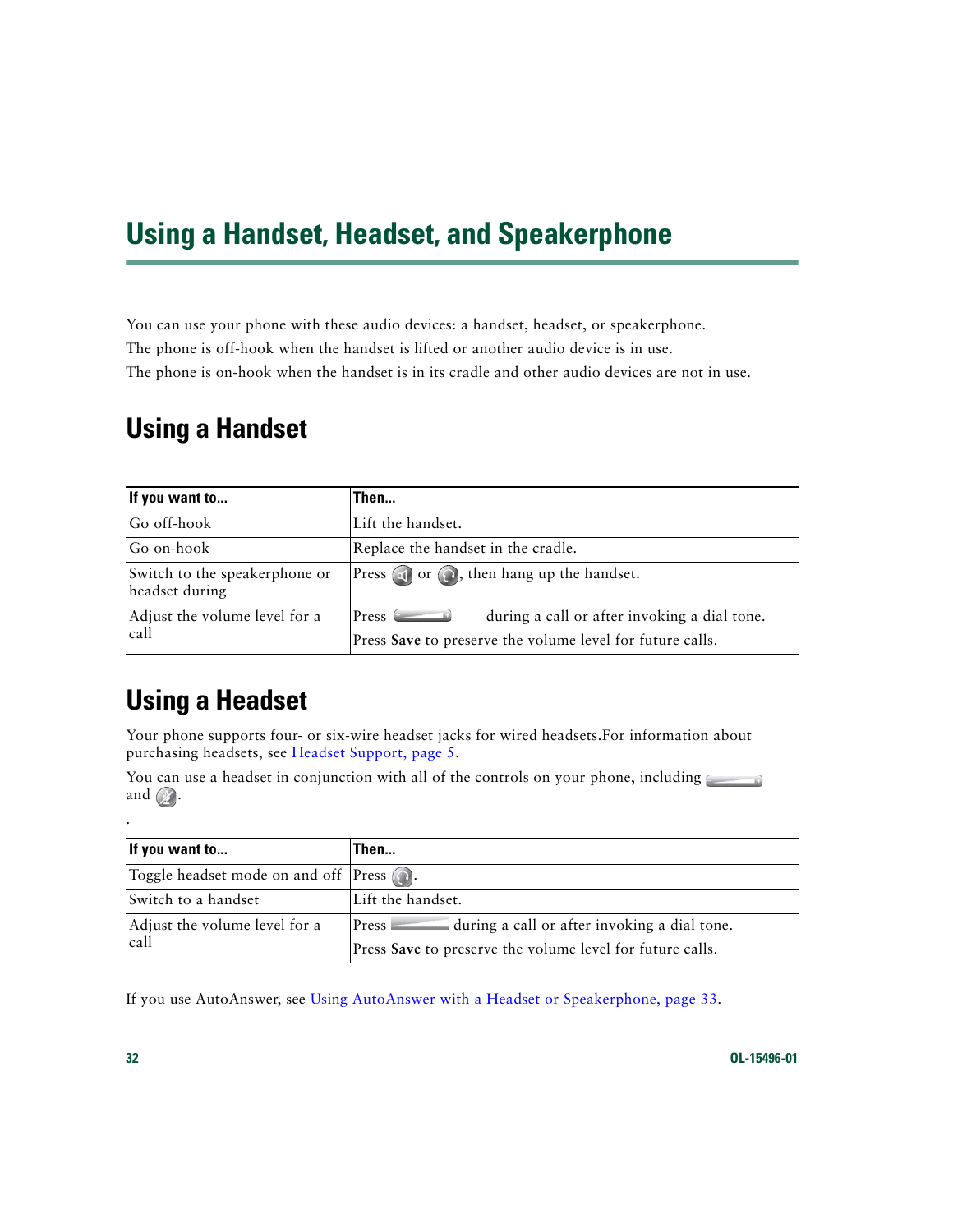# <span id="page-40-0"></span>**Using a Speakerphone**

Many of the actions you can take to dial a number or answer a call will automatically trigger speakerphone mode, assuming that the handset is in its cradle and  $\bigcirc$  is not lit.

| If you want to                        | Then                                                      |
|---------------------------------------|-----------------------------------------------------------|
| Toggle speakerphone mode on<br>or off | Press $\Box$ to                                           |
| Switch to a handset                   | Lift the handset.                                         |
| Adjust the volume level for a         | during a call or after invoking a dial tone.<br>Press     |
| call                                  | Press Save to preserve the volume level for future calls. |

## <span id="page-40-3"></span><span id="page-40-2"></span><span id="page-40-1"></span>**Using AutoAnswer with a Headset or Speakerphone**

When AutoAnswer is enabled, your phone answers incoming calls automatically after a few rings. Your system administrator configures AutoAnswer to use either the speakerphone or a headset. You might use AutoAnswer if you receive a high volume of incoming calls.

| If you                                  | Then                                                                                                                              |
|-----------------------------------------|-----------------------------------------------------------------------------------------------------------------------------------|
| Use AutoAnswer with a<br>headset        | Keep headset mode active (in other words, keep $\odot$ ) illuminated), even<br>when you are not on a call.                        |
|                                         | To keep headset mode active, do the following:                                                                                    |
|                                         | Press EndCall to hang up.                                                                                                         |
|                                         | • Press New Call or Dial to place new calls.                                                                                      |
|                                         | If your phone is set up to use AutoAnswer in headset mode, calls are<br>automatically answered only if $\bigodot$ is illuminated. |
|                                         | Otherwise, calls ring normally and you must manually answer them.                                                                 |
| Use AutoAnswer with the<br>speakerphone | Keep the handset in the cradle and headset mode inactive $($ $\bullet)$ unlit).                                                   |
|                                         | Otherwise, calls ring normally and you must manually answer them.                                                                 |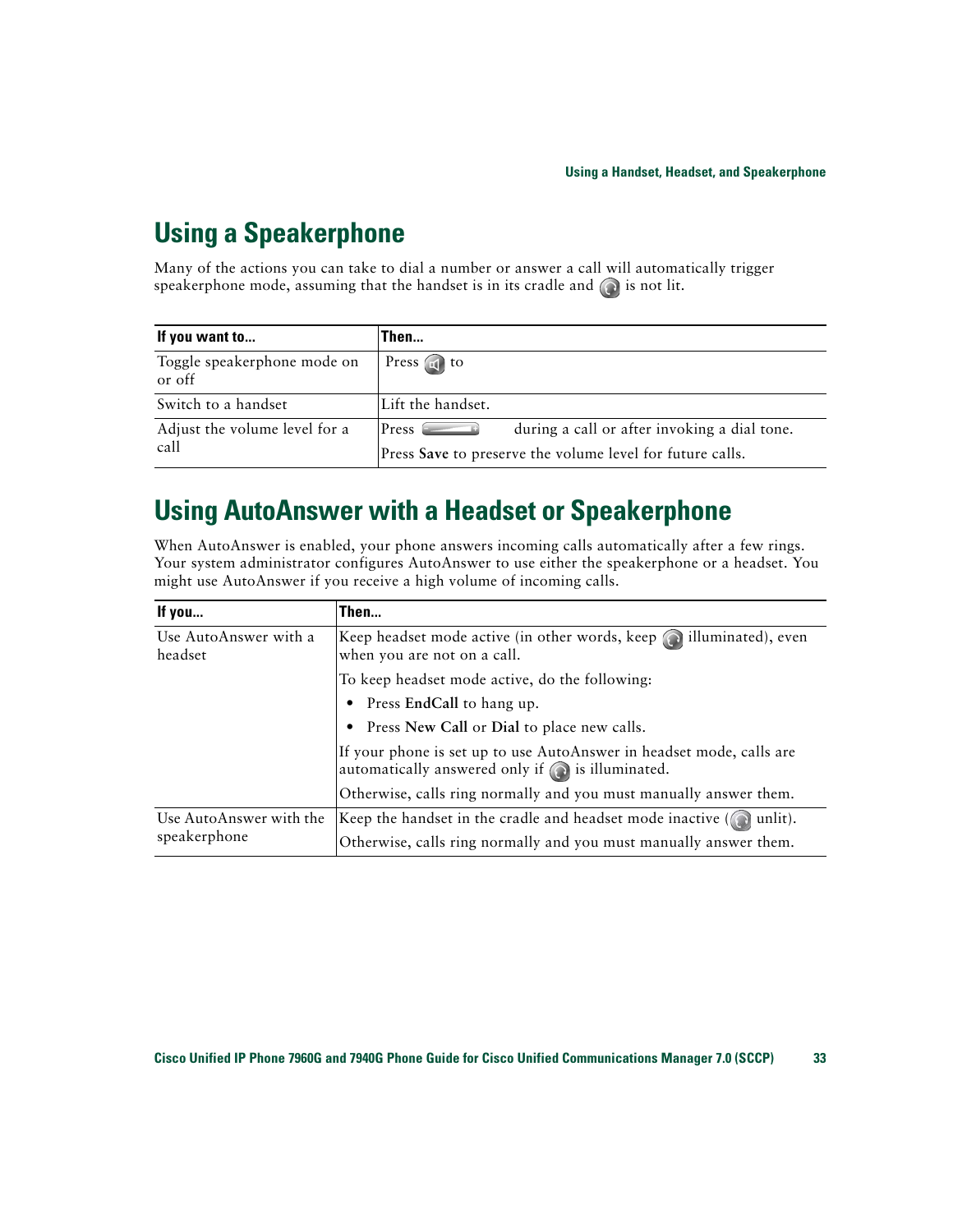# <span id="page-41-5"></span><span id="page-41-2"></span><span id="page-41-0"></span>**Using Phone Settings**

You can personalize your Cisco Unified IP Phone by adjusting the ring tone, background image, and other settings.

# <span id="page-41-4"></span><span id="page-41-3"></span><span id="page-41-1"></span>**Customizing Rings and Message Indicators**

You can customize how your phone indicates an incoming call and a new voice mail message. You can also adjust the ringer volume for your phone.

| If you want to                                                                  | Then                                                                                                                                                                     |
|---------------------------------------------------------------------------------|--------------------------------------------------------------------------------------------------------------------------------------------------------------------------|
| Change the ring tone per                                                        | 1. Choose $\sqrt{ \mathbf{w} }$<br>> Ring Type.                                                                                                                          |
| line                                                                            | Choose a phone line or the default ring setting.<br>2.                                                                                                                   |
|                                                                                 | Choose a ring tone to play a sample of it.<br>3.                                                                                                                         |
|                                                                                 | 4. Press Select and OK to set the ring tone, or press Cancel.                                                                                                            |
| Change the ring pattern per<br>line (flash-only, ring once,<br>beep-only, etc.) | Log in to your User Options web pages. (See the "Accessing Your<br>1.<br>User Options Web Pages" section on page 41.)                                                    |
|                                                                                 | Access your call ring pattern settings. (See the "Controlling Line"<br>2.<br>Settings on the Web" section on page 47.)                                                   |
|                                                                                 | Before you can access this setting, your system administrator might<br><b>Note</b><br>need to enable it for you.                                                         |
| Adjust the volume level for<br>the phone ringer                                 | while the handset is in the cradle and the headset<br>$Press$ $\qquad \qquad \Box$<br>and speakerphone buttons are off. The new ringer volume is saved<br>automatically. |
| Change the way that the<br>voice message light on your<br>handset works         | <b>1.</b> Log in to your User Options web pages. (See the "Accessing Your<br>User Options Web Pages" section on page 41.)                                                |
|                                                                                 | Access your message indicator settings. (See the "Controlling Line"<br>2.<br>Settings on the Web" section on page 47.)                                                   |
|                                                                                 | Typically, the default system policy is to indicate a new voice<br><b>Note</b><br>message by displaying a steady light on the handset light strip.                       |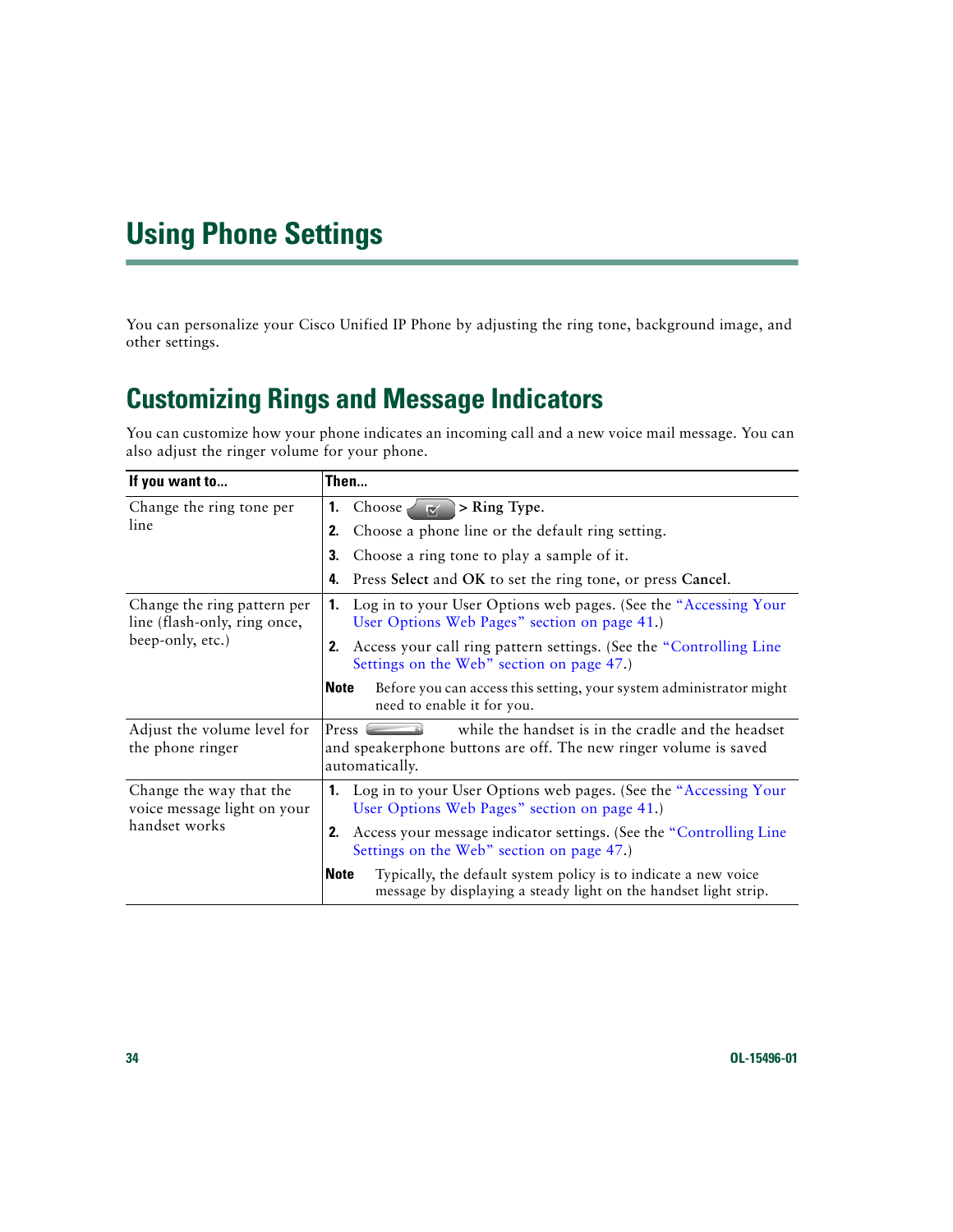## <span id="page-42-2"></span><span id="page-42-0"></span>**Customizing the Phone Screen**

You can adjust the characteristics of your phone screen.

<span id="page-42-1"></span>

| If you want to                                                             | Then                                                                                                                  |  |  |
|----------------------------------------------------------------------------|-----------------------------------------------------------------------------------------------------------------------|--|--|
| Change the phone                                                           | 1.<br>Choose $\vert \mathbf{w} \vert$ > Brightness.                                                                   |  |  |
| screen brightness                                                          | To make adjustments, press Up, Down or<br>2.                                                                          |  |  |
|                                                                            | Press Save, or press Cancel.<br>3.                                                                                    |  |  |
| Adjust the phone screen                                                    | > Viewing Angle.<br>1.<br>$\mathbb{R}^n$<br>Choose $\leq$                                                             |  |  |
| to accommodate your<br>viewing angle                                       | To make adjustments, press Up, Down or<br>2.                                                                          |  |  |
|                                                                            | Press Save, or press Cancel.<br>3.                                                                                    |  |  |
| Change the background                                                      | Choose $\geq$ $\geq$ > Background Images.<br>1.                                                                       |  |  |
| image                                                                      | Scroll through available images and press Select to choose an image.<br>2.                                            |  |  |
|                                                                            | Press Preview to see a larger view of the background image.<br>3.                                                     |  |  |
|                                                                            | Press Exit to return to the selection menu.<br>4.                                                                     |  |  |
|                                                                            | To make adjustments, press Up, Down or<br>5.                                                                          |  |  |
|                                                                            | Press Save to accept the new image, or press Cancel.<br>6.                                                            |  |  |
| Change the language on<br>your phone screen                                | Log in to your User Options web pages. (See the "Accessing Your<br>1.<br>User Options Web Pages" section on page 41.) |  |  |
|                                                                            | Access your user settings. (See the "Controlling Line Settings on the<br>2.<br>Web" section on page 47.)              |  |  |
| Change the line text<br>label                                              | Log in to your User Options web pages. (See the "Accessing Your<br>1.<br>User Options Web Pages" section on page 41.) |  |  |
|                                                                            | Access your line label settings. (See the "Controlling Line Settings on<br>2.<br>the Web" section on page 47.)        |  |  |
| Adjust contrast for                                                        | > Contrast.<br>1.<br>Choose $\leq$<br>$ \nabla $                                                                      |  |  |
| your Cisco Unified IP<br>Phone Expansion<br>Module 7914 (if<br>applicable) | To make adjustments, press $Up$ , Down or $\blacksquare$<br>2.                                                        |  |  |
|                                                                            | Press Save, or press Cancel.<br>3.                                                                                    |  |  |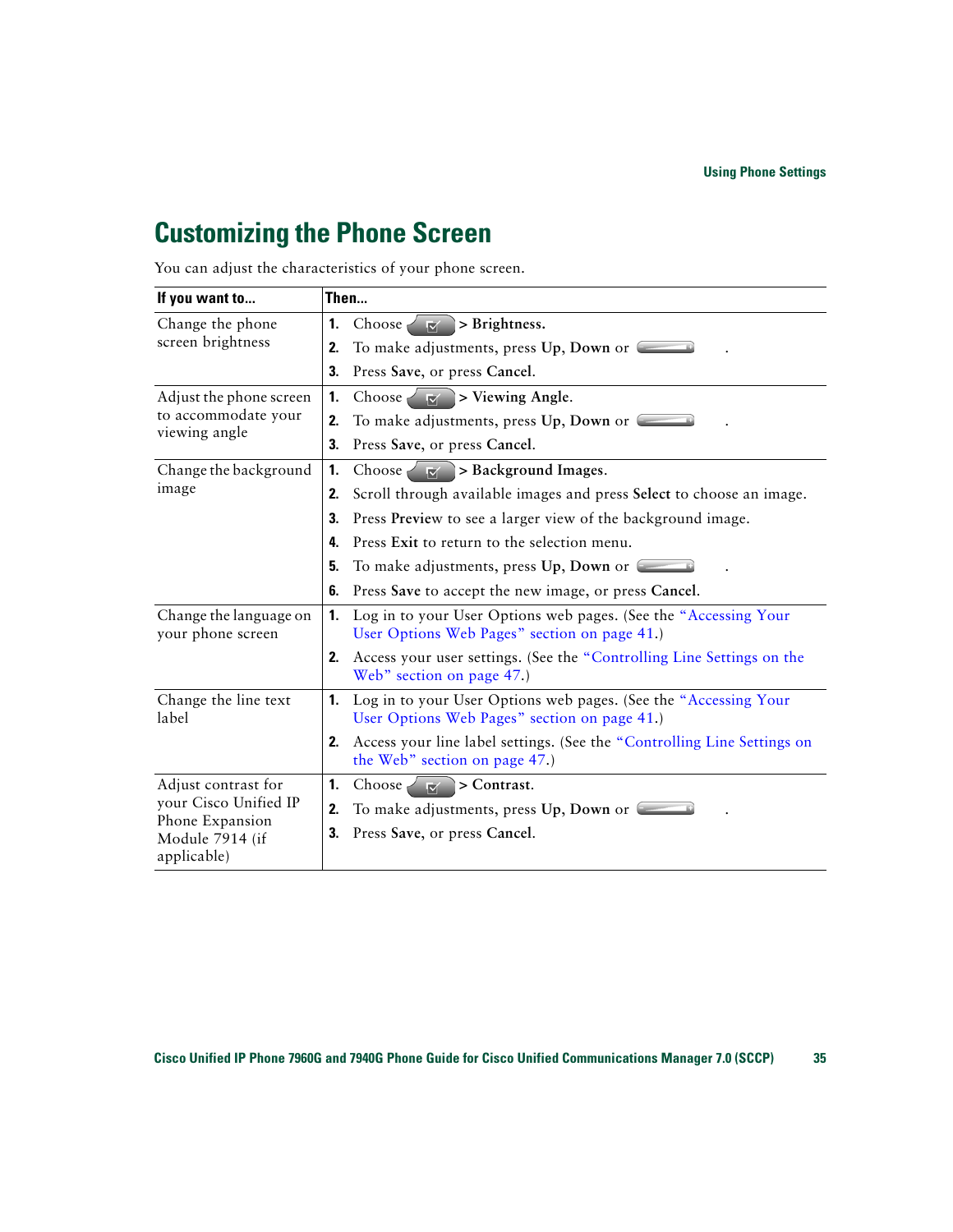# <span id="page-43-0"></span>**Using Call Logs and Directories**

This section describes how you can use call logs and directories. To access both features, use the Directories button

# <span id="page-43-3"></span><span id="page-43-2"></span><span id="page-43-1"></span>**Using Call Logs**

<span id="page-43-4"></span>

| If you want to        | Then                                                                                                                                                                                                         |
|-----------------------|--------------------------------------------------------------------------------------------------------------------------------------------------------------------------------------------------------------|
| View your call logs   | Choose $\Box$<br>> Missed Calls, Placed Calls, or Received Calls. Each stores<br>up to 32 records. To view a truncated listing, highlight it and press EditDial.                                             |
| Erase your call logs  | Press <b>THE</b><br>, then press Clear. Doing so erases all records in all logs.                                                                                                                             |
| Dial from a call log  | $\mathbf{1}$ .<br>Choose<br>> Missed Calls, Placed Calls, or Received Calls.                                                                                                                                 |
| (while not on another | Select the listing or scroll to it.<br>2.                                                                                                                                                                    |
| call)                 | If you need to edit the number, press EditDial followed by $\lt$ or $\gt$ . To<br>3.<br>delete the number, press EditDial followed by Delete. (You may need to<br>press the more softkey to display Delete.) |
|                       | Go off-hook to place the call.<br>4.                                                                                                                                                                         |
| Dial from a call log  | Choose <b>THE</b><br>> Missed Calls, Placed Calls, or Received Calls.<br>1.                                                                                                                                  |
| (while connected to   | Select the listing or scroll to it.<br>2.                                                                                                                                                                    |
| another call)         | If you need to edit the number, press EditDial followed by $\lt$ or $\gt$ . To<br>3.<br>delete the number, press EditDial followed by Delete. (You may need to<br>press the more softkey to display Delete.) |
|                       | Press Dial.<br>4.                                                                                                                                                                                            |
|                       | Choose a menu item to handle the original call:<br>5.                                                                                                                                                        |
|                       | Hold—Puts the first call on hold and dials the second.                                                                                                                                                       |
|                       | Transfer—Transfers the first party to the second and drops you from the<br>٠<br>call. (Press Transfer again after dialing to complete the action.)                                                           |
|                       | Conference—Creates a conference call with all parties, including you.<br>(Press Confrn again after dialing to complete the action.)                                                                          |
|                       | End Call-Disconnects the first call and dials the second.                                                                                                                                                    |

Your phone maintains records of your missed, placed, and received calls.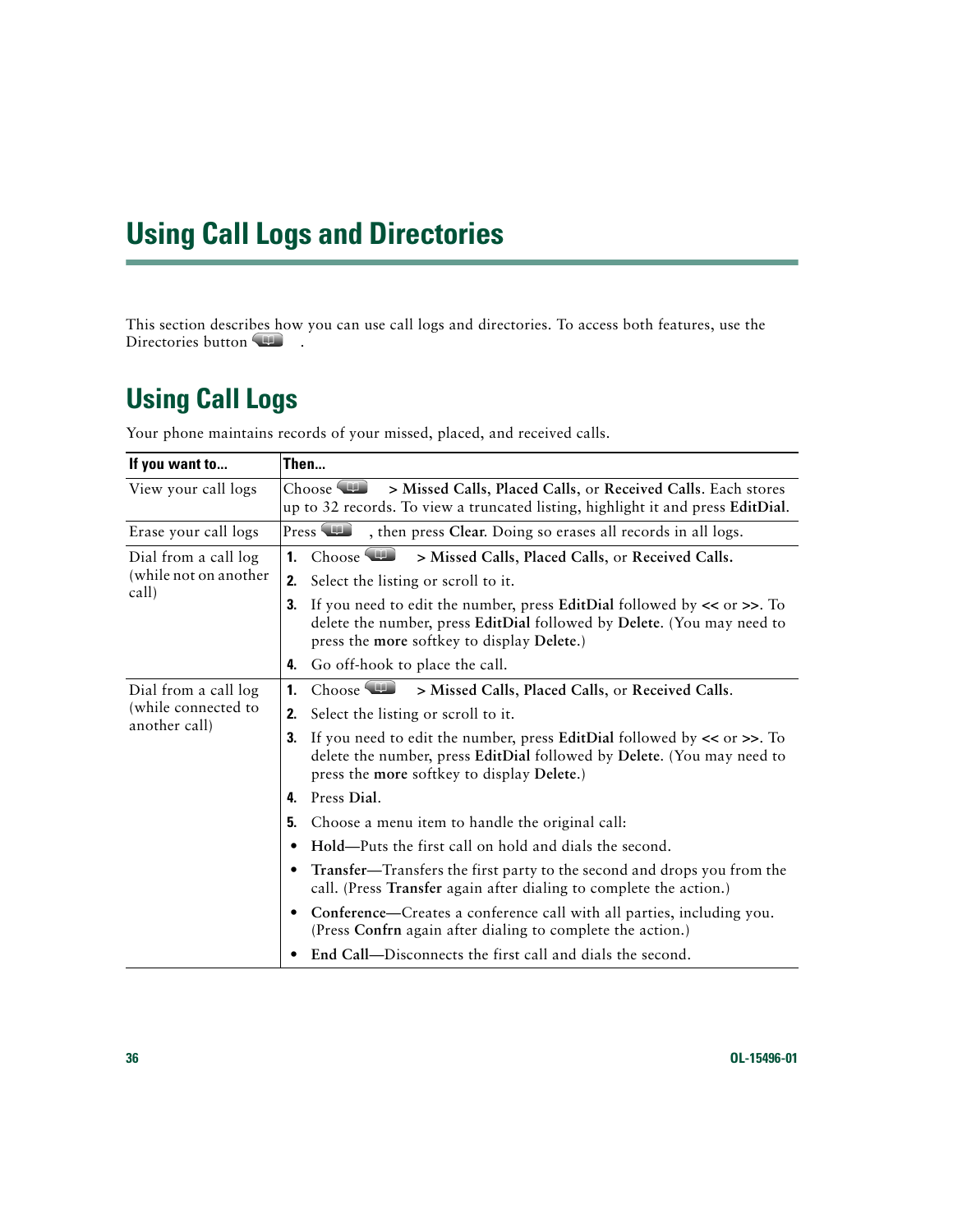## <span id="page-44-2"></span><span id="page-44-0"></span>**Directory Dialing**

Depending on configuration, your phone can provide corporate and personal directory features:

- **•** Corporate Directory—Corporate contacts that you can access on your phone. Corporate Directory is set up and maintained by your system administrator.
- **•** Personal Directory—If available, personal contacts and associated speed-dial codes that you can configure and access from your phone and User Options web pages. Personal Directory is comprised of Personal Address Book (PAB) and Fast Dials.
	- **–** PAB is a directory of your personal contacts.
	- **–** Fast Dials allows you to assign codes to PAB entries for quick dialing.

### <span id="page-44-1"></span>**Using Corporate Directory on Your Phone**

You can use a corporate directory to place calls to coworkers.

| If you want to                                                | Then |                                                                                                                                               |
|---------------------------------------------------------------|------|-----------------------------------------------------------------------------------------------------------------------------------------------|
| Dial from a corporate<br>directory (while not on              | 1.   | Choose <b>ID</b><br>> Corporate Directory (exact name can vary).                                                                              |
|                                                               | 2.   | User your keypad to enter a full or partial name and press Search.                                                                            |
| another call)                                                 | 3.   | To dial, press the listing, or scroll to the listing and go off-hook.                                                                         |
| Dial from a corporate<br>directory (while on<br>another call) |      | $Choose$ $\blacksquare$<br>> Corporate Directory (exact name can vary).                                                                       |
|                                                               |      | 2. User your keypad to enter a full or partial name and press Search.                                                                         |
|                                                               |      | <b>3.</b> Scroll to a listing and press Dial.                                                                                                 |
|                                                               | 4.   | Choose a menu item to handle the original call:                                                                                               |
|                                                               |      | Hold—Puts the first call on hold and dials the second.                                                                                        |
|                                                               |      | Transfer—Transfers the first party to the second and drops you from<br>the call. (Press Transfer again after dialing to complete the action.) |
|                                                               |      | Confrn—Creates a conference call with all parties, including you.<br>(Press Confrn again after dialing to complete the action.)               |
|                                                               |      | End Call—Disconnects the first call and dials the second.                                                                                     |

#### **Tip**

Use the numbers on your keypad to enter characters on your phone screen. Use the Navigation button on your phone to move between input fields.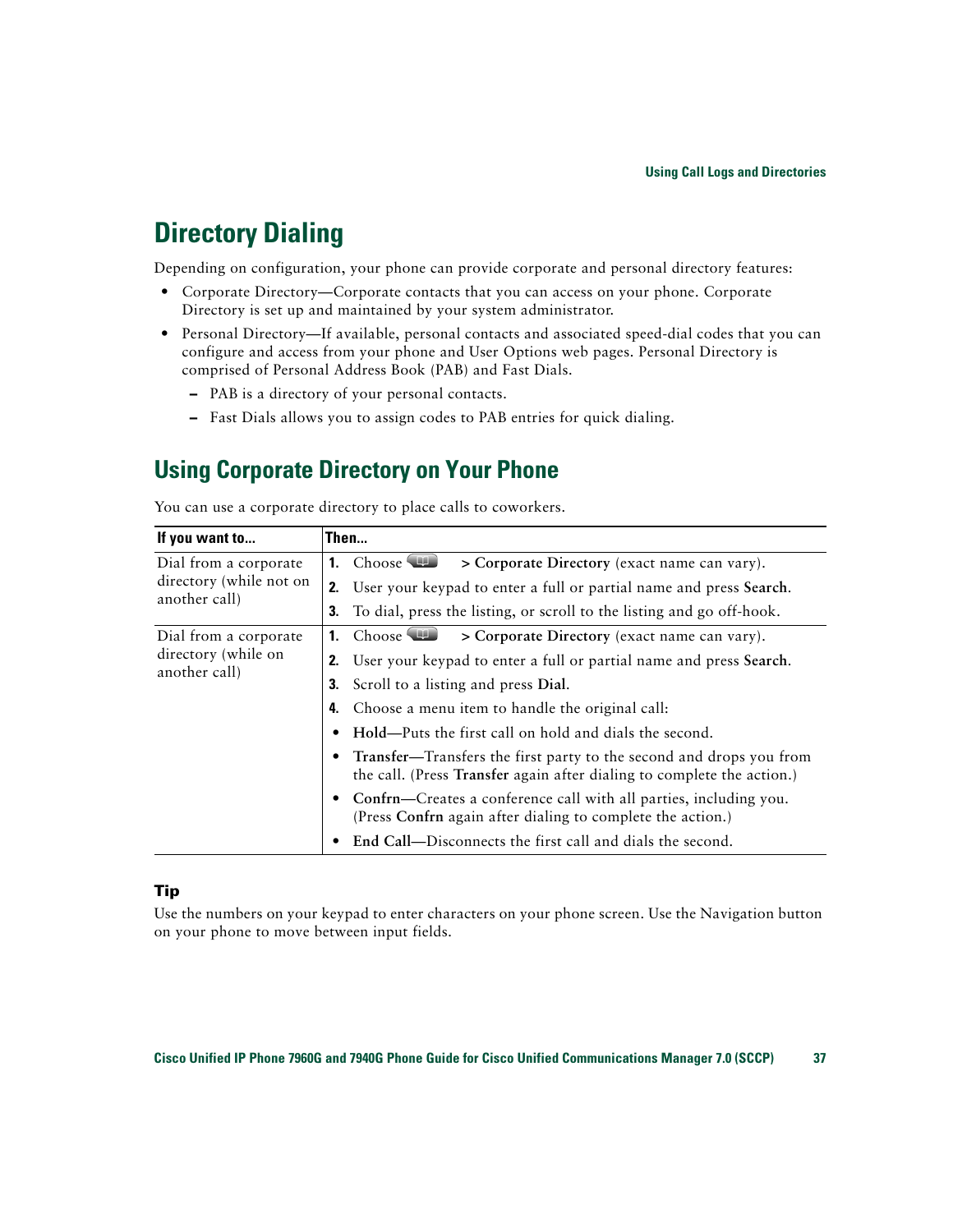### <span id="page-45-2"></span><span id="page-45-1"></span><span id="page-45-0"></span>**Using Personal Directory on Your Phone**

The Personal Directory feature set contains your Personal Address Book (PAB) and Fast Dials. This section describes how to set up and use Personal Directory on your phone. Alternately, see the ["Using](#page-49-3)  [Personal Directory on the Web" section on page](#page-49-3) 42.

| If you want to                                                | Then                                                                                                                              |  |  |
|---------------------------------------------------------------|-----------------------------------------------------------------------------------------------------------------------------------|--|--|
| Access Personal<br>Directory (for PAB<br>and Fast Dial codes) | Choose (<br>$\mathbf{1}$ .<br>> Personal Directory (exact name can vary).                                                         |  |  |
|                                                               | Enter your Cisco Unified Communications Manager user ID and PIN,<br>2.<br>then press Submit.                                      |  |  |
| Search for a PAB                                              | Access Personal Directory, then choose Personal Address Book.<br>1.                                                               |  |  |
| entry                                                         | Enter search criteria and press Submit.<br>2.                                                                                     |  |  |
|                                                               | 3.<br>You can choose Previous or Next to move through listings.                                                                   |  |  |
|                                                               | Highlight the PAB listing that you want and press Select.<br>4.                                                                   |  |  |
| Dial from PAB entry                                           | 1.<br>Search for a listing.                                                                                                       |  |  |
|                                                               | Highlight the listing and press Select.<br>2.                                                                                     |  |  |
|                                                               | 3.<br>Press Dial. (You may need to press the more softkey to see Dial.)                                                           |  |  |
|                                                               | Enter the participant's phone number<br>4.                                                                                        |  |  |
|                                                               | Highlight the number that you want to dial and press OK.<br>5.                                                                    |  |  |
|                                                               | Press OK again to dial the number.<br>6.                                                                                          |  |  |
| Delete a PAB entry                                            | $\mathbf{1}$<br>Search for a listing.                                                                                             |  |  |
|                                                               | Highlight the listing and press Select.<br>2.                                                                                     |  |  |
|                                                               | Press Delete.<br>3.                                                                                                               |  |  |
|                                                               | Choose OK to confirm the deletion.<br>4.                                                                                          |  |  |
| Edit a PAB entry                                              | Search for a listing.<br>1.                                                                                                       |  |  |
|                                                               | Highlight the listing and press Edit to modify a name or mail address.<br>2.                                                      |  |  |
|                                                               | 3.<br>If necessary, choose Phones to modify a phone number.                                                                       |  |  |
|                                                               | Press Update.<br>4.                                                                                                               |  |  |
| Add a new PAB entry                                           | Access Personal Directory, then choose Personal Address Book.<br>1.                                                               |  |  |
|                                                               | Access the Search page by choosing Submit. (you do not need to input<br>2.<br>search information first.)                          |  |  |
|                                                               | Press New.<br>3.                                                                                                                  |  |  |
|                                                               | Use your phone keypad to enter a name and email information.<br>4.                                                                |  |  |
|                                                               | Choose Phones and use the keypad to enter phone numbers. Be sure to<br>5.<br>include any necessary access codes such as a 9 or 1. |  |  |
|                                                               | Choose Submit to add the entry to the database.<br>6.                                                                             |  |  |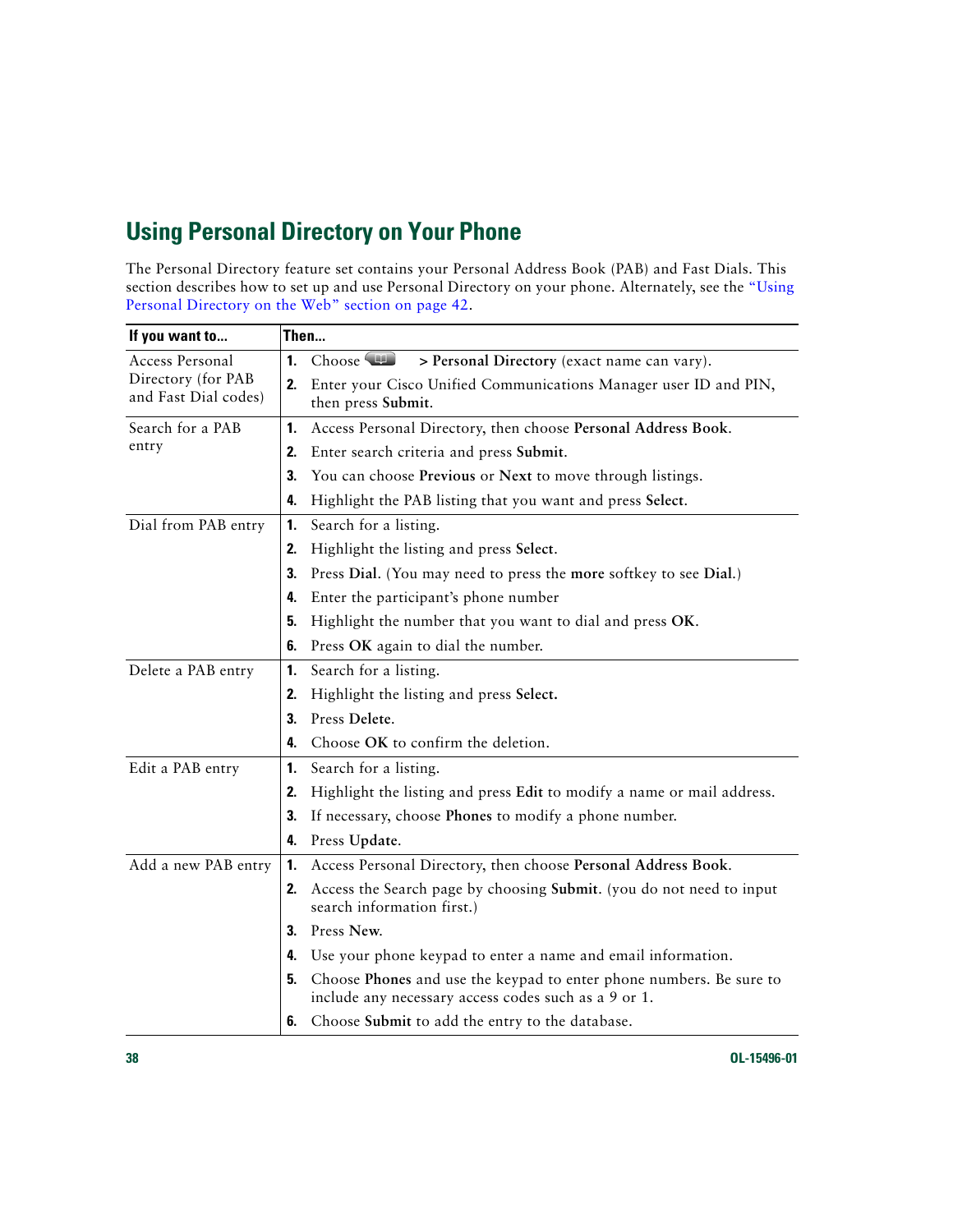| If you want to                            | Then                                                                                          |
|-------------------------------------------|-----------------------------------------------------------------------------------------------|
| Assign a Fast Dial<br>code to a PAB entry | Search for a PAB entry.<br>1.                                                                 |
|                                           | Highlight the listing and press Select.<br>2.                                                 |
|                                           | Press Fast Dial.<br>3.                                                                        |
|                                           | Highlight the number that you want to dial and press Select.<br>4.                            |
|                                           | Highlight the Fast Dial code that you want to assign to the number and<br>5.<br>press Select. |
| Add a new Fast Dial                       | Choose <b>TI</b><br>$\mathbf{1}$ .<br>> Personal Directory > Personal Fast Dials.             |
| code (not using a PAB                     | Press Fast Dial.<br>2.                                                                        |
| entry)                                    | 3.<br>Highlight a Fast Dial code that is unassigned and press Select.                         |
|                                           | Press Assign.<br>4.                                                                           |
|                                           | Enter a phone number.<br>5.                                                                   |
|                                           | Press Update.<br>6.                                                                           |
| Search for Fast Dial                      | Choose <b>TID</b><br>$\mathbf{1}$<br>> Personal Directory > Personal Fast Dials.              |
| codes                                     | You can choose Previous or Next to move through listings.<br>2.                               |
|                                           | 3.<br>Highlight the listing that you want and press Select.                                   |
| Place a call using a                      | Search for a Fast Dial code.<br>1.                                                            |
| Fast Dial code                            | Highlight the listing you want and press Select.<br>2.                                        |
|                                           | Press Dial.<br>3.                                                                             |
|                                           | Choose OK to complete the action.<br>4.                                                       |
| Delete a Fast Dial                        | Search for a Fast Dial code.<br>$\mathbf{1}$                                                  |
| code                                      | Highlight the listing you want and press Select.<br>2.                                        |
|                                           | Press Remove.<br>3.                                                                           |
| Log out of Personal                       | Choose<br>$\mathbf{1}$<br>> Personal Directory (exact name may vary).                         |
| Directory                                 | Choose Logout.<br>2.                                                                          |

#### **Tips**

- **•** Your system administrator can provide you the user ID and PIN that you need to log in to Personal Directory.
- **•** Personal Directory automatically logs you out after a certain amount of time. This time limit can vary. Ask your system administrator for more information.
- **•** Use the numbers on your keypad to enter characters on your phone screen. Use the Navigation button on your phone to move between input fields.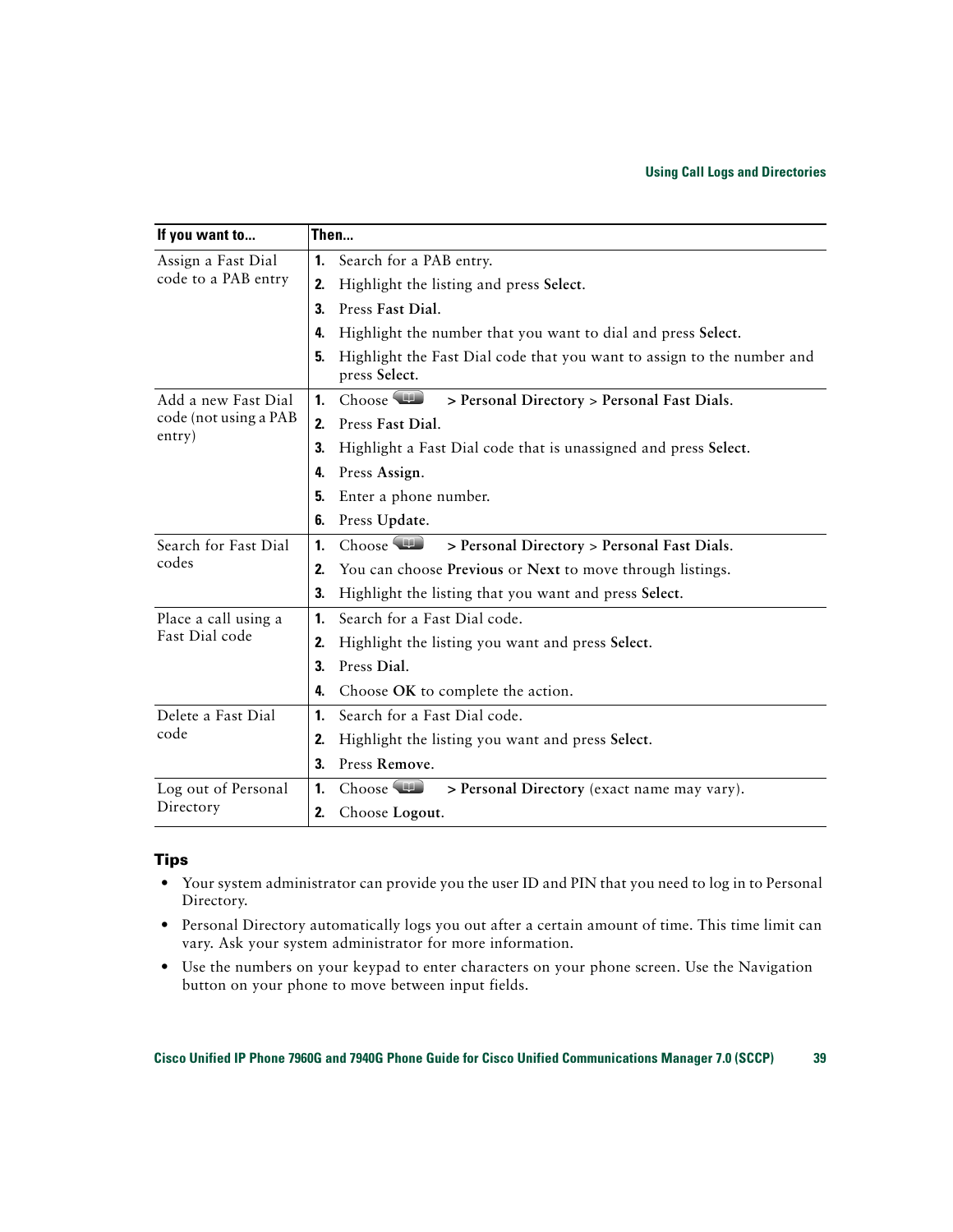# <span id="page-47-2"></span><span id="page-47-1"></span><span id="page-47-0"></span>**Accessing Voice Messages**

To access voice messages, use the Messages button  $\blacksquare$ .

**Note** Your company determines the voice message service that your phone system uses. For the most accurate and detailed information, refer to the documentation that came with your voice message service.

| If you want to                                          | Then                                                                                                                                                                                                                                           |
|---------------------------------------------------------|------------------------------------------------------------------------------------------------------------------------------------------------------------------------------------------------------------------------------------------------|
| Set up and personalize<br>your voice message<br>service | $Press \n$<br>and follow the voice instructions. If a pop-up messages menu<br>appears on your phone screen, choose an appropriate menu item.                                                                                                   |
| See if you have a new<br>voice message                  | Look for:<br>A steady red light on your handset. (This indicator can vary. See the<br>"Customizing Rings and Message Indicators" section on page 34.)<br>A message waiting icon $\mathbb{\overline{M}}$ and text message on your phone screen. |
| Listen to your voice                                    | $Press \n$                                                                                                                                                                                                                                     |
| messages or access the<br>voice messages menu           | Depending on your voice message service, doing so either auto-dials your<br>voice message service or provides a menu on your phone screen.                                                                                                     |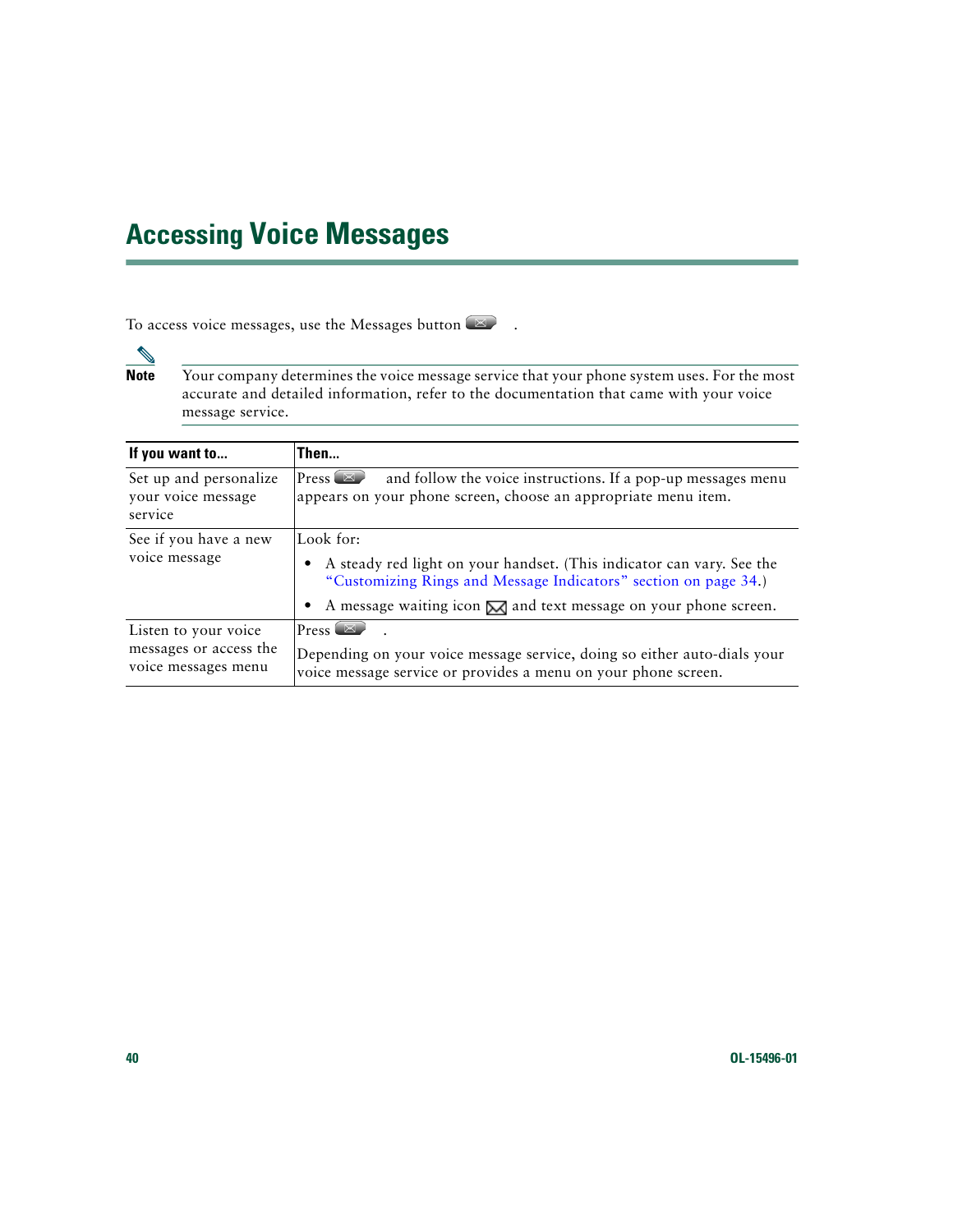# <span id="page-48-4"></span><span id="page-48-2"></span><span id="page-48-0"></span>**Customizing Your Phone on the Web**

Your Cisco Unified IP Phone is a network device that can share information with other network devices in your company, including your personal computer. You can use your computer to log in to your Cisco Unified Communications Manager User Options web pages, where you can control features, settings, and services for your Cisco Unified IP Phone. For example, you can set up speed-dial buttons from your User Options web pages.

## <span id="page-48-3"></span><span id="page-48-1"></span>**Accessing Your UserOptions Web Pages**

<span id="page-48-5"></span>

| If you want to                           |    | Then do this                                                                                                                                                                                                      |
|------------------------------------------|----|-------------------------------------------------------------------------------------------------------------------------------------------------------------------------------------------------------------------|
| Log in to your User<br>Options web pages |    | 1. Obtain a User Options URL, user ID, and default password from your<br>system administrator.                                                                                                                    |
|                                          | 2. | Open a web browser on your computer, enter the URL, and log on.                                                                                                                                                   |
|                                          | 3. | If prompted to accept security settings, click Yes or Install Certificate.                                                                                                                                        |
|                                          |    | The Cisco Unified CM User Options main web page displays. From this<br>page you can choose User Options to access User Settings, Directory<br>features, a Personal Address Book, and Fast Dials.                  |
|                                          |    | Or, to access phone-specific options, select a device (see below).                                                                                                                                                |
| Select a device after<br>logging in      |    | 1. After you have logged in to your User Options web pages, choose User<br>Options > Device.                                                                                                                      |
|                                          |    | The Device Configuration page displays.                                                                                                                                                                           |
|                                          | 2. | If you have multiple devices assigned to you, verify that the appropriate<br>device (phone model or Extension Mobility profile) is selected. If necessary,<br>choose another device from the Name drop-down menu. |
|                                          |    | From the Device Configuration page, you can access all of the various<br>configuration options available for your phone (other pages might not<br>provide access to all options).                                 |
|                                          |    | - Choose User Options to access User Settings, Directory, Personal<br>Address Book, and Fast Dials.                                                                                                               |
|                                          |    | Choose toolbar buttons to access phone-specific options, such as line<br>settings, phone service settings, and speed dials.                                                                                       |
|                                          |    | To return to the Device Configuration page from another page, choose User<br>Options > Device.                                                                                                                    |

This section describes how to log in and select a phone device.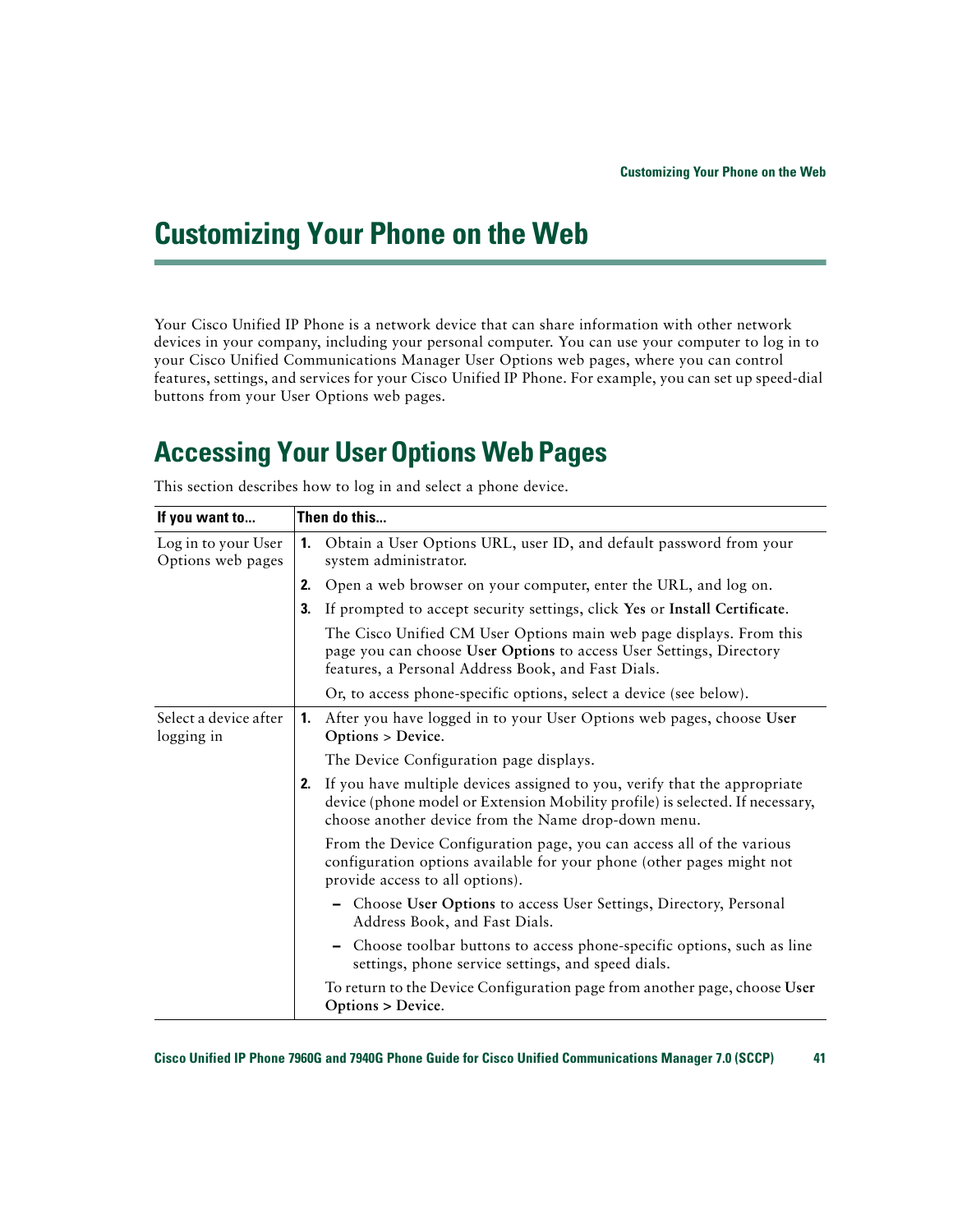## <span id="page-49-6"></span><span id="page-49-0"></span>**Configuring Features and Services on the Web**

The topics in this section describe how to configure features and services from your User Options web pages after logging in. See the "Accessing Your User Options Web [Pages" section on page](#page-48-1) 41.

### <span id="page-49-5"></span><span id="page-49-3"></span><span id="page-49-1"></span>**Using Personal Directory on the Web**

The Personal Directory feature set that you can access on your computer consists of:

- **•** A Personal Address Book (PAB)
- **•** Fast Dials
- **•** Cisco Unified Communications Manager Address Book Synchronizer

![](_page_49_Picture_7.jpeg)

**Note** You can also access PAB and Fast Dials from your phone. See the ["Using Personal Directory](#page-45-1)  [on Your Phone" section on page](#page-45-1) 38.

### <span id="page-49-4"></span><span id="page-49-2"></span>**Using Your Personal Address Book on the Web**

| If you want to         | Then do this after you log in                    |
|------------------------|--------------------------------------------------|
| Add a new PAB entry    | 1. Choose User Options > Personal Address Book.  |
|                        | Click New.<br>2.                                 |
|                        | <b>3.</b> Enter information for the entry.       |
|                        | Click Save.<br>4.                                |
| Search for a PAB entry | 1. Choose User Options > Personal Address Book.  |
|                        | Specify search information and click Find.<br>2. |
| Edit a PAB entry       | <b>1.</b> Search for a PAB entry.                |
|                        | Click a name or nickname.                        |
|                        | Edit the entry as needed and click Save.<br>3.   |
| Delete a PAB entry     | <b>1.</b> Search for a PAB entry.                |
|                        | Select one or more entries.<br>2.                |
|                        | Click Delete Selected.                           |

This section describes how to use your PAB from your User Options web pages.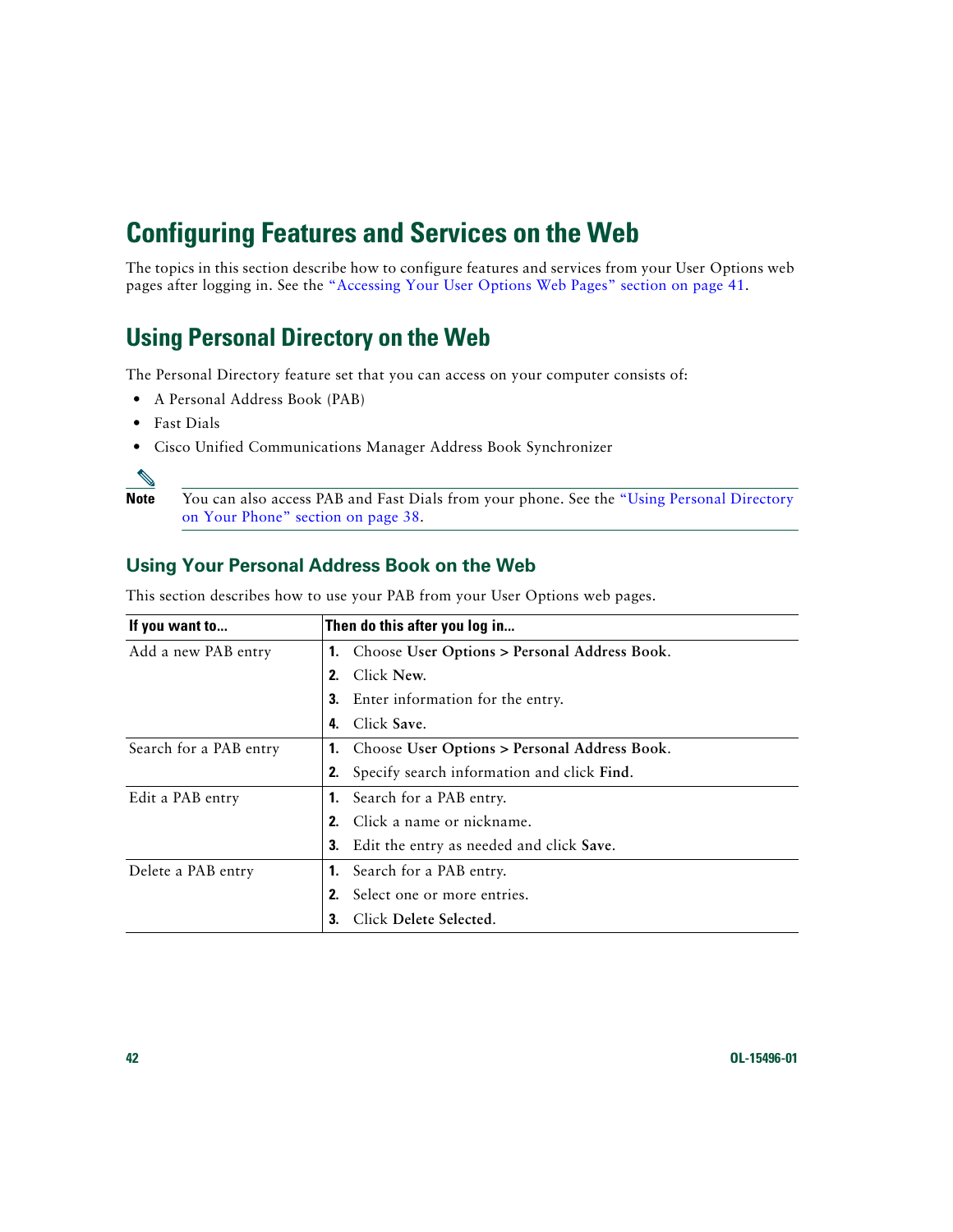### <span id="page-50-1"></span><span id="page-50-0"></span>**Configuring Fast Dials on the Web**

This section describes how to assign Fast Dials from your User Options web pages.

| If you want to                            | Then do this after you log in                                                                          |  |  |
|-------------------------------------------|--------------------------------------------------------------------------------------------------------|--|--|
| Assign a Fast Dial code<br>to a PAB entry | Create a PAB entry. See the "Using Your Personal Address Book on the<br>1.<br>Web" section on page 42. |  |  |
|                                           | Choose User Options > Fast Dials.<br>2.                                                                |  |  |
|                                           | Click Add New.<br>3.                                                                                   |  |  |
|                                           | Change the Fast Dial code, if desired.<br>4.                                                           |  |  |
|                                           | Use the Search Options area to find the appropriate PAB entry.<br>5.                                   |  |  |
|                                           | Click a phone number in the Search Results area.<br>6.                                                 |  |  |
|                                           | Click Save.<br>7.                                                                                      |  |  |
| Assign a Fast Dial code                   | Choose User Options > Fast Dials.<br>1.                                                                |  |  |
| to a phone number<br>(without using a PAB | Click Add New.<br>2.                                                                                   |  |  |
| entry)                                    | Change the Fast Dial code, if desired.<br>3.                                                           |  |  |
|                                           | Enter a phone number.<br>4.                                                                            |  |  |
|                                           | Click Save.<br>5.                                                                                      |  |  |
| Search for a Fast Dial                    | Choose User Options > Fast Dials.<br>1.                                                                |  |  |
| entry                                     | Specify search information and click Find.<br>2.                                                       |  |  |
| Edit a Fast Dial phone                    | Choose User Options > Fast Dials.<br>1.                                                                |  |  |
| number                                    | Search for the Fast Dial entry that you want to edit.<br>2.                                            |  |  |
|                                           | Click on a component of the entry.<br>3.                                                               |  |  |
|                                           | Change the phone number.<br>4.                                                                         |  |  |
|                                           | Click Save.<br>5.                                                                                      |  |  |
| Delete a Fast Dial entry                  | Search for a Fast Dial.<br>1.                                                                          |  |  |
|                                           | Select one or more entries.<br>2.                                                                      |  |  |
|                                           | Click Delete Selected.<br>3.                                                                           |  |  |

#### **Tips**

- **•** You can create up to 500 Fast Dial and PAB entries.
- **•** You can create a new Fast Dial entry without using a PAB entry. Such Fast Dial entries are labeled "raw" in the User Options web pages and do not display a configurable text label.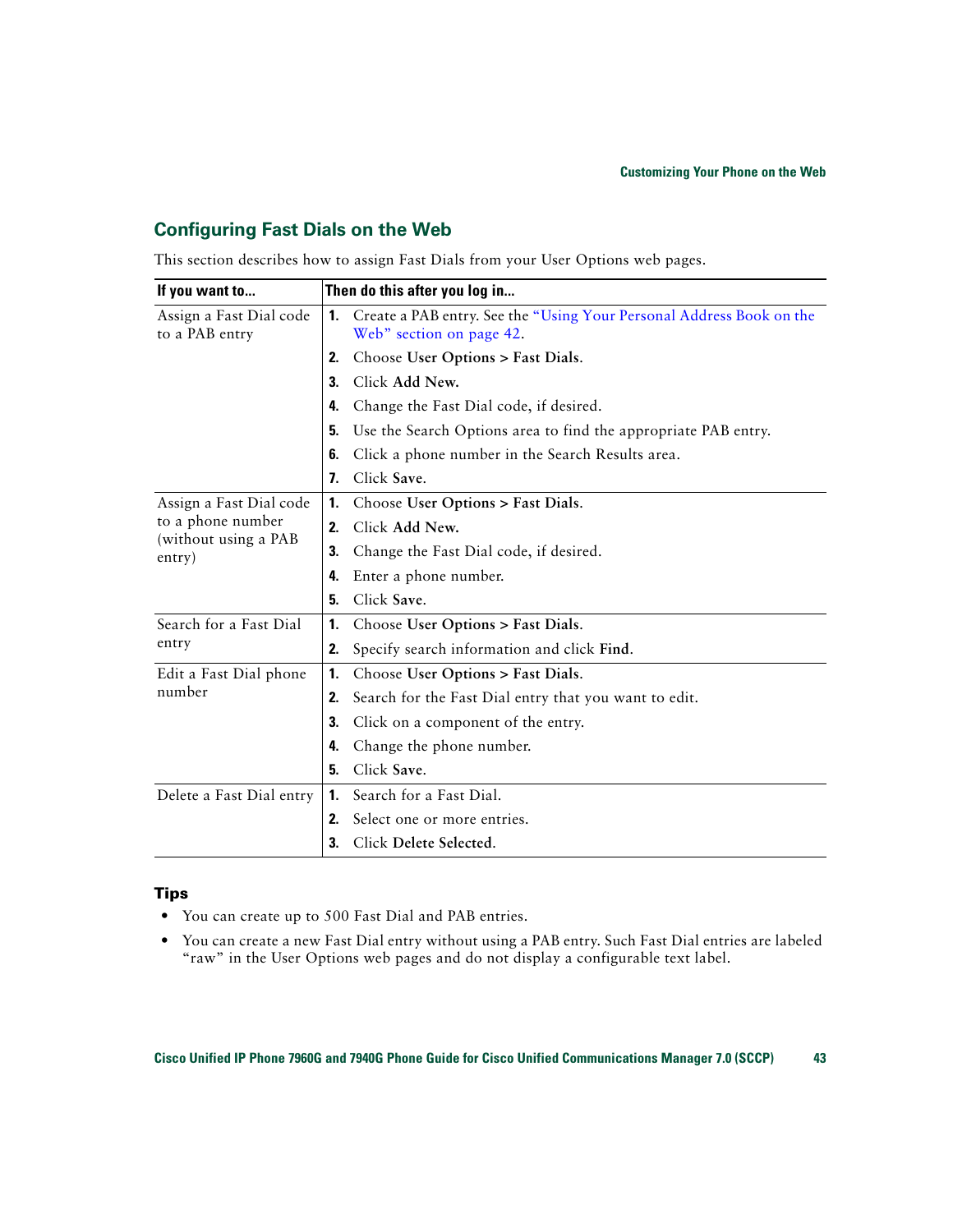### <span id="page-51-5"></span><span id="page-51-0"></span>**Using the Address Book Synchronization Tool**

You can use Cisco Unified Communications Manager Address Book Synchronizer to synchronize your existing Microsoft Windows Address Book (if applicable) with your PAB. Entries from your Microsoft Windows Address Book will then be accessible on your Cisco Unified IP Phone and User Options web pages. Your system administrator can give you access to Cisco Unified Communications Manager Address Book Synchronizer and provide detailed instructions.

### <span id="page-51-3"></span><span id="page-51-2"></span><span id="page-51-1"></span>**Setting Up Speed Dials on the Web**

Depending on configuration, your phone can support several speed-dial features:

- **•** Speed-dial buttons
- **•** Abbreviated Dialing
- **•** Fast Dials

Note For help using speed-dial features, see the ["Speed Dialing" section on page](#page-31-2) 24.

<span id="page-51-4"></span>

| If you want to                | Then do this after you log in                                                                                          |  |  |
|-------------------------------|------------------------------------------------------------------------------------------------------------------------|--|--|
| Set up speed-dial<br>buttons  | <b>1.</b> Select a device.                                                                                             |  |  |
|                               | Click Speed Dials.<br>2.                                                                                               |  |  |
|                               | 3.<br>Enter a number and label for a speed-dial button (programmable button)<br>on your phone.                         |  |  |
|                               | Click Save.<br>4.                                                                                                      |  |  |
|                               | <b>Note</b><br>Your phone uses the ASCII Label field if the phone does not support<br>double-byte character sets.      |  |  |
| Set up Abbreviated<br>Dialing | <b>1.</b> Select a device.                                                                                             |  |  |
|                               | Click Speed Dials.<br>2.                                                                                               |  |  |
|                               | 3.<br>Enter a number and label for an Abbreviated Dialing code.                                                        |  |  |
|                               | Click Save.<br>4.                                                                                                      |  |  |
| Set up Fast Dials             | See the "Configuring Fast Dials on the Web" section on page 43.                                                        |  |  |
|                               | You can also set up Fast Dials on your phone. See the "Using Personal Directory"<br>on Your Phone" section on page 38. |  |  |

#### **Tip**

You can set up a speed-dial button for each programmable button on your phone that is not reserved as line button. Alternately, use Abbreviated Dial or Fast Dial.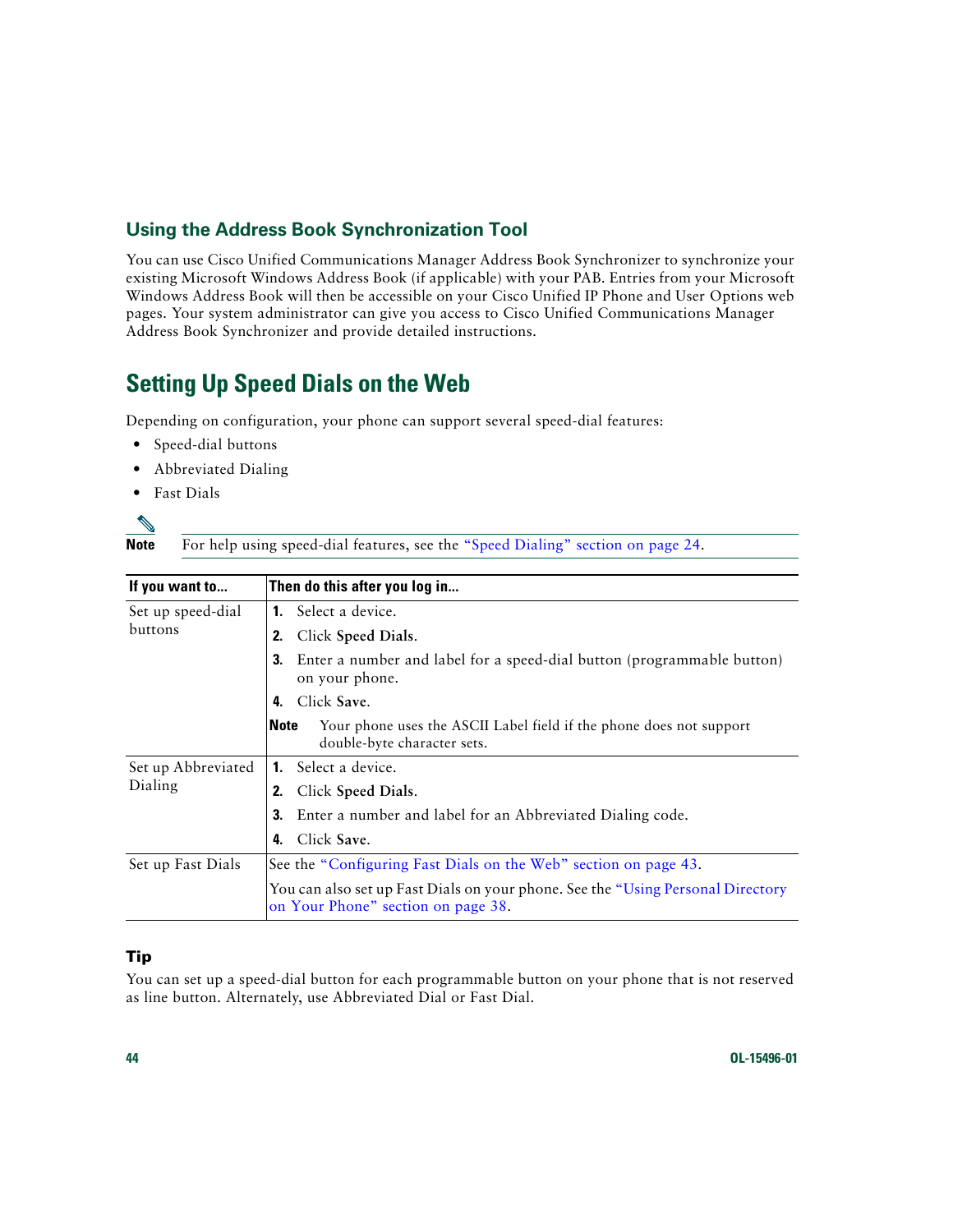### <span id="page-52-1"></span><span id="page-52-0"></span>**Setting Up Phone Services on the Web**

Phone services can include special phone features, network data, and web-based information (such as stock quotes and movie listings). You must first subscribe to a phone service before accessing it on your phone.

| If you want to                    | Then do this after you log in                                                                                             |  |
|-----------------------------------|---------------------------------------------------------------------------------------------------------------------------|--|
| Subscribe to a service            | Select a device.<br>1.                                                                                                    |  |
|                                   | Click Phone Services.<br>2.                                                                                               |  |
|                                   | Click Add New.<br>3.                                                                                                      |  |
|                                   | Choose a service from the drop-down list and click Next.<br>4.                                                            |  |
|                                   | Change the service label and/or enter additional service information, if<br>5.<br>available (optional).                   |  |
|                                   | Click Save.<br>6.                                                                                                         |  |
| Search for services               | Select a device.<br>1.                                                                                                    |  |
|                                   | Click Phone Services.<br>2.                                                                                               |  |
|                                   | Click Find.<br>3.                                                                                                         |  |
| Change or end services            | Search for services.<br>1.                                                                                                |  |
|                                   | Select one or more entries.<br>2.                                                                                         |  |
|                                   | Click Delete Selected.<br>3.                                                                                              |  |
| Change a service name             | Search for services.<br>1.                                                                                                |  |
|                                   | Click on the service name.<br>2.                                                                                          |  |
|                                   | 3.<br>Change the information and click Save.                                                                              |  |
| Add a service to an               | Select a device.<br>1.                                                                                                    |  |
| available<br>programmable phone   | Click Service URL.<br>2.                                                                                                  |  |
| button                            | Note<br>If you do not see this option, ask your system administrator to<br>configure a service URL button for your phone. |  |
|                                   | Choose a service from the Button Service drop-down list.<br>З.                                                            |  |
|                                   | If you want to rename the service, edit the label fields.<br>4.                                                           |  |
|                                   | Note<br>Your phone uses the ASCII Label field if the phone does not support<br>double-byte character sets.                |  |
|                                   | Click Save.<br>5.                                                                                                         |  |
|                                   | 6.<br>Click Reset to reset your phone (necessary to see the new button label<br>on your phone).                           |  |
| Access a service on your<br>phone | on your phone. Or, if you have added a service to a<br>programmable button $\Box$ , press the button.                     |  |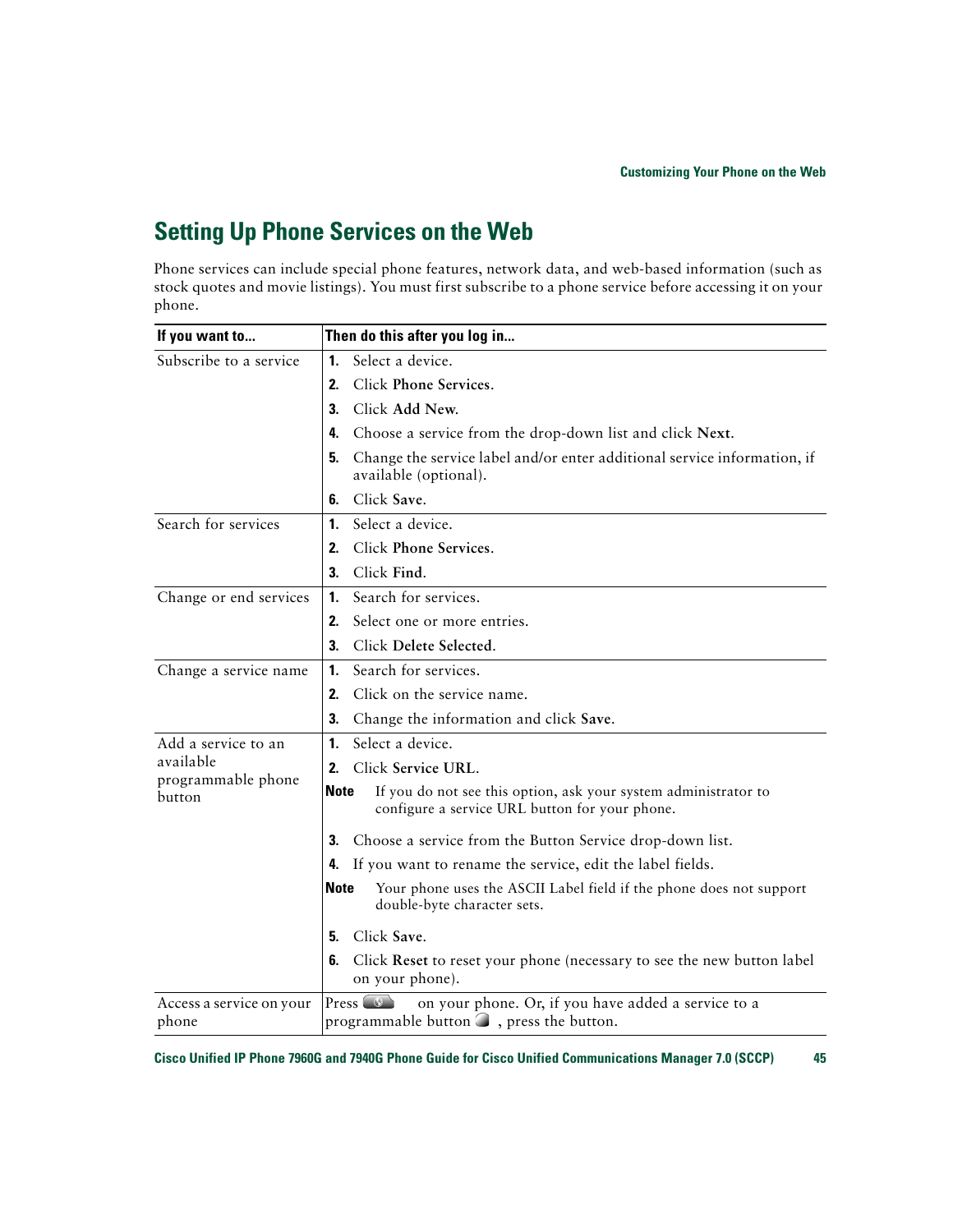### <span id="page-53-1"></span><span id="page-53-0"></span>**Controlling User Settings on the Web**

| If you want to                                        | Then do this after you log in                                                    |
|-------------------------------------------------------|----------------------------------------------------------------------------------|
| Change your password                                  | Choose User Options > User Settings.<br>1.                                       |
|                                                       | In the Browser Password area, enter information.<br>2.                           |
|                                                       | Click Save.<br>3.                                                                |
| Change your PIN                                       | Choose User Options > User Settings.<br>1.                                       |
|                                                       | In the Phone PIN area, enter information.<br>2.                                  |
|                                                       | Click Save.<br>3.                                                                |
| Change the language (locale) for                      | Choose User Options > User Settings.<br>1.                                       |
| your User Options web pages                           | In the User Locale area, choose an item from the Locale<br>2.<br>drop-down list. |
|                                                       | Click Save.<br>3.                                                                |
| Change the language (locale) for<br>your phone screen | Go to the Device Configuration page by choosing User<br>1.<br>Options > Device.  |
|                                                       | Choose an item from the User Locale drop-down list.<br>2.                        |
|                                                       | Click Save.<br>3.                                                                |

User settings include your password, PIN, and language (locale) settings.

#### **Tip**

Your PIN and password allow you to access different features and services. For example, use your PIN to log in to Cisco Extension Mobility or Personal Directory on your phone. Use your password to log in to your User Options web pages and Cisco WebDialer on your personal computer. For more information, ask your system administrator.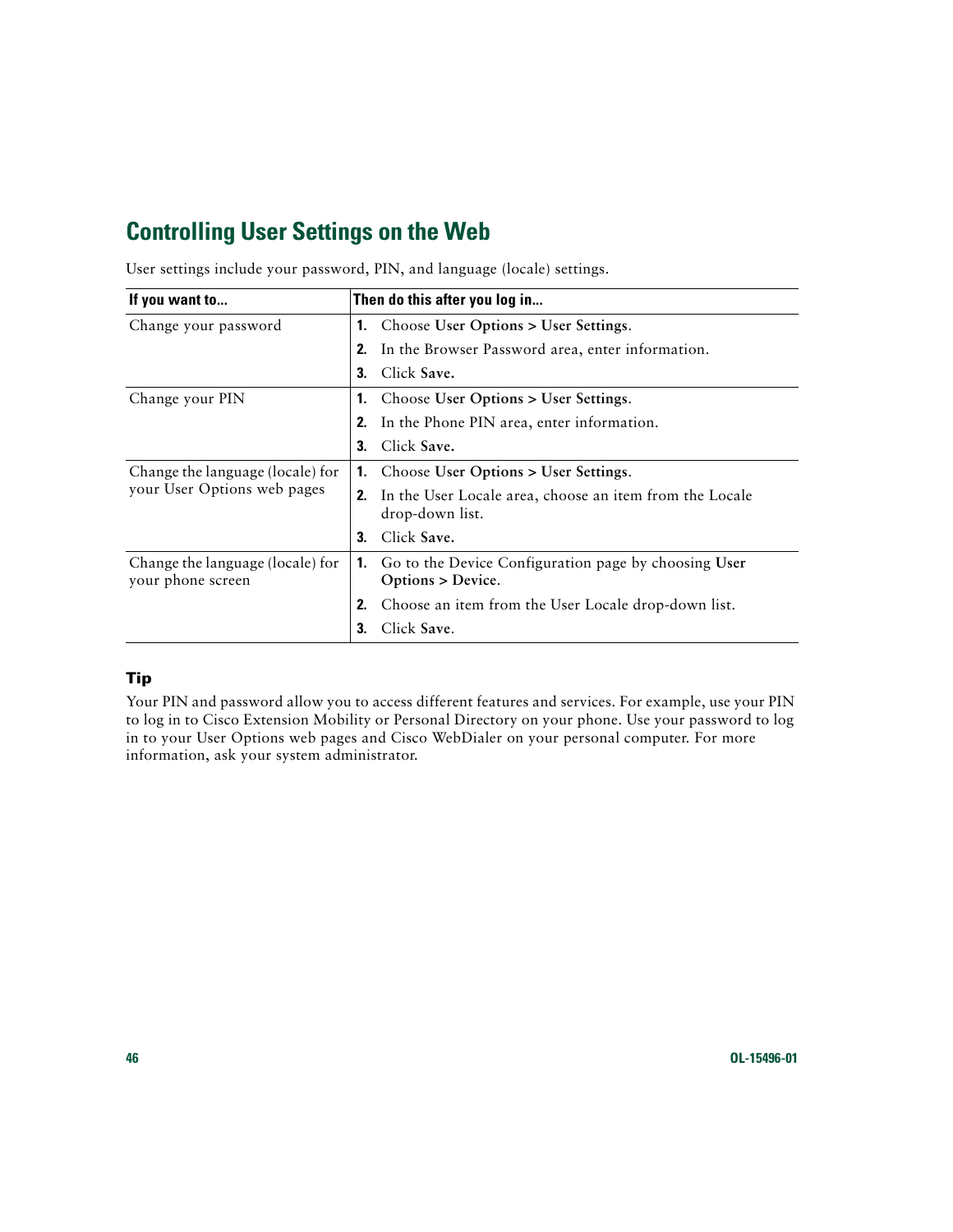### <span id="page-54-3"></span><span id="page-54-2"></span><span id="page-54-1"></span><span id="page-54-0"></span>**Controlling Line Settings on the Web**

Line settings affect a specific phone line (directory number) on your phone. Line settings can include call-forwarding, voice message indicators, ring patterns, and line labels.

- **Note •** You can set up call forwarding (for your primary phone line) directly on your phone. See the ["Forwarding Calls to Another Number" section on page](#page-26-1) 19.
	- **•** To learn about phone settings that you can access directly on your phone, see the ["Using](#page-41-2)  [Phone Settings" section on page](#page-41-2) 34.

| If you want to         | Then do this after you log in                                                                                                                                                      |
|------------------------|------------------------------------------------------------------------------------------------------------------------------------------------------------------------------------|
| Set up call forwarding | <b>1.</b> Select a device.                                                                                                                                                         |
| per line               | Click Line Settings.<br>2.                                                                                                                                                         |
|                        | If you have more than one directory number (line) assigned to your<br>3.<br>phone, verify that the appropriate line is selected or choose a new one.                               |
|                        | In the Incoming Call Forwarding area, choose call forwarding settings<br>4.<br>for various conditions.                                                                             |
|                        | Click Save.<br>5.                                                                                                                                                                  |
| Change the voice       | Select a device.<br>1.                                                                                                                                                             |
| message indicator      | Click Line Settings.<br>2.                                                                                                                                                         |
| setting per line       | If you have more than one directory number (line) assigned to your<br>3.<br>phone, verify that the appropriate line is selected or choose a new one.                               |
|                        | In the Message Waiting Lamp area, choose from various settings.<br>4.                                                                                                              |
|                        | <b>Note</b><br>Typically, the default message waiting setting prompts your phone to<br>display a steady red light from the handset light strip to indicate a new<br>voice message. |
|                        | Click Save.<br>5.                                                                                                                                                                  |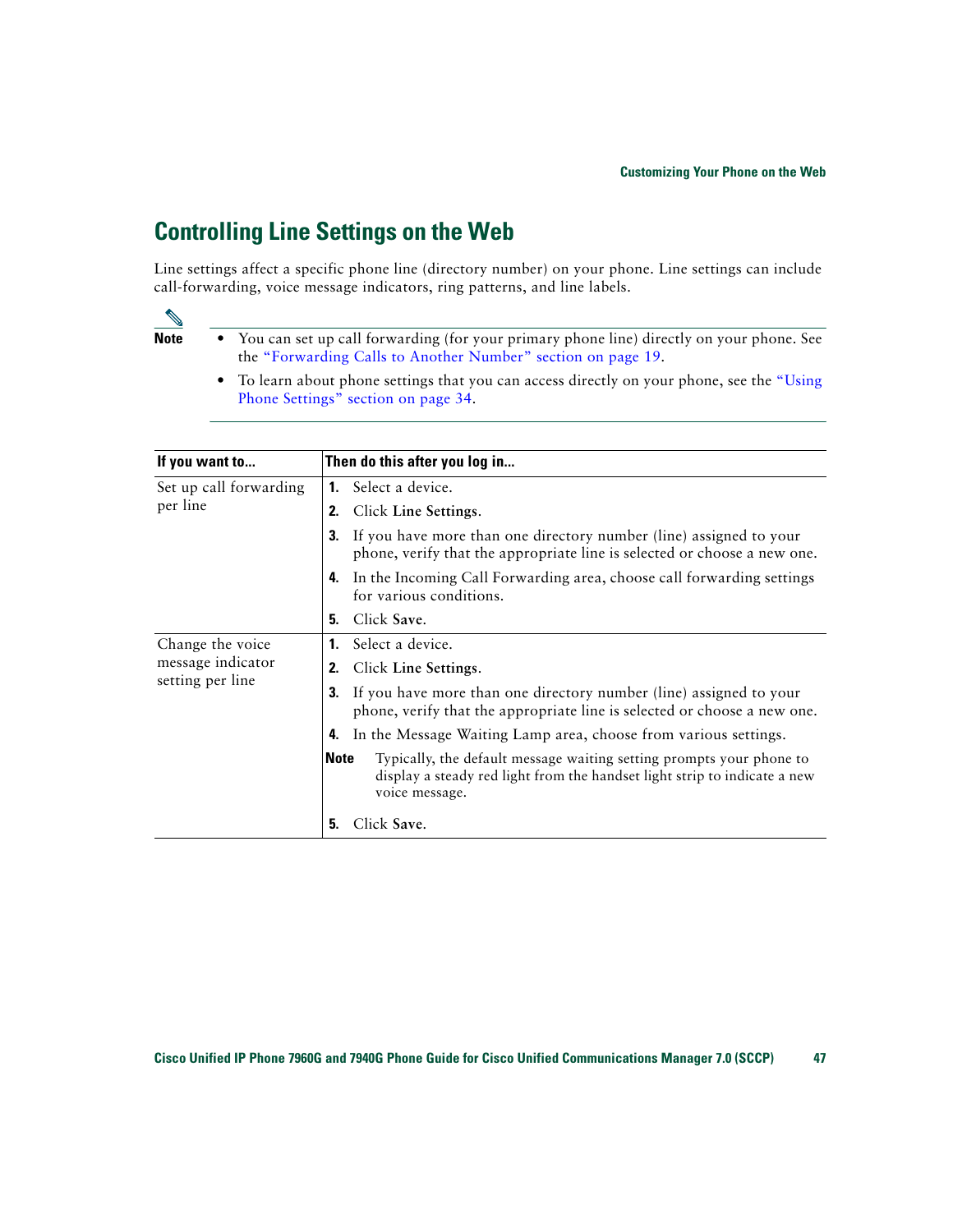| If you want to                      |                | Then do this after you log in                                                                                                                                                                    |
|-------------------------------------|----------------|--------------------------------------------------------------------------------------------------------------------------------------------------------------------------------------------------|
| Change the ring pattern<br>per line |                | <b>1.</b> Select a device.                                                                                                                                                                       |
|                                     | 2.             | Click Line Settings.                                                                                                                                                                             |
|                                     | 3.             | If you have more than one directory number (line) assigned to your<br>phone, verify that the appropriate line is selected or choose a new one.                                                   |
|                                     | 4.             | In the Ring Settings area, choose a setting to tell your phone how to<br>indicate an incoming call on the selected line.                                                                         |
|                                     | 5.             | Click Save.                                                                                                                                                                                      |
|                                     | <b>Note</b>    | The "idle" ring setting pertains if you receive an incoming call when the<br>phone is idle. The "consecutive" ring setting pertains if you receive an<br>incoming call when the phone is active. |
| Change or create a line             | $\mathbf{1}$ . | Select a device.                                                                                                                                                                                 |
| text label that appears             | 2.             | Click Line Settings.                                                                                                                                                                             |
| on your phone screen                | 3.             | If you have more than one directory number (line) assigned to your<br>phone, verify that the appropriate line is selected or choose a new one.                                                   |
|                                     | 4.             | In the Line Text Label area, enter a text label.                                                                                                                                                 |
|                                     | 5.             | Click Save.                                                                                                                                                                                      |
|                                     | <b>Note</b>    | Your phone uses the ASCII Label field if the phone does not support<br>double-byte character sets.                                                                                               |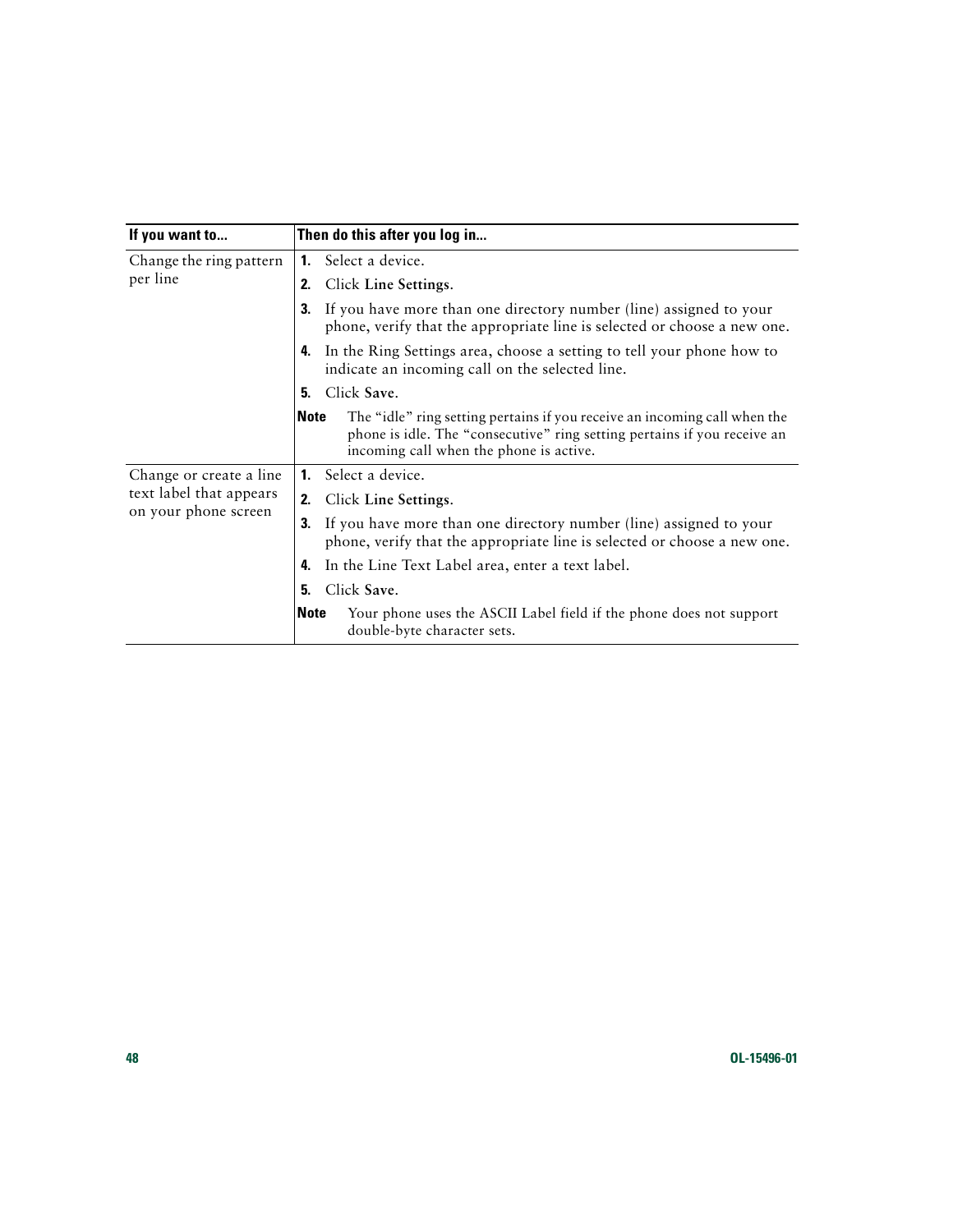### <span id="page-56-1"></span><span id="page-56-0"></span>**Using Cisco WebDialer**

Cisco WebDialer allows you to make calls on your Cisco Unified IP Phone to directory contacts by clicking items in a web browser. Your system administrator must configure this feature for you.

| If you want to                                                                                      | Then |                                                                                                                                              |  |
|-----------------------------------------------------------------------------------------------------|------|----------------------------------------------------------------------------------------------------------------------------------------------|--|
| Use WebDialer with<br>your User Options                                                             | 1.   | Log into your User Options web pages. See the "Accessing Your<br>User Options Web Pages" section on page 41.                                 |  |
| directory                                                                                           | 2.   | Choose User Options > Directory and search for a coworker.                                                                                   |  |
|                                                                                                     | 3.   | Click the number that you want to dial.                                                                                                      |  |
|                                                                                                     | 4.   | If this is your first time using WebDialer, set up preferences and click<br>Submit. (See the last row in this table for details.)            |  |
|                                                                                                     | 5.   | If the Make Call page appears, click Dial. (See the last row in this table<br>to learn how to suppress this page in the future, if desired.) |  |
|                                                                                                     |      | The call is now placed on your phone.                                                                                                        |  |
|                                                                                                     | 6.   | To end a call, click Hangup or hang up from your phone.                                                                                      |  |
| Use WebDialer with<br>another online<br>corporate directory<br>(not your User Options<br>directory) | 1.   | Log into a WebDialer-enabled corporate directory and search for<br>coworkers.                                                                |  |
|                                                                                                     | 2.   | Click the number that you want to dial.                                                                                                      |  |
|                                                                                                     | 3.   | When prompted, enter your user ID and password.                                                                                              |  |
|                                                                                                     | 4.   | If this is your first time using WebDialer, set up preferences and click<br>Submit. (See the last row in this table for details.)            |  |
|                                                                                                     | 5.   | If the Make Call page appears, click Dial. (See the last row in this table<br>to learn how to suppress this page in the future, if desired.) |  |
|                                                                                                     |      | The call is now placed on your phone.                                                                                                        |  |
|                                                                                                     | 6.   | To end a call, click Hangup or hang up from your phone.                                                                                      |  |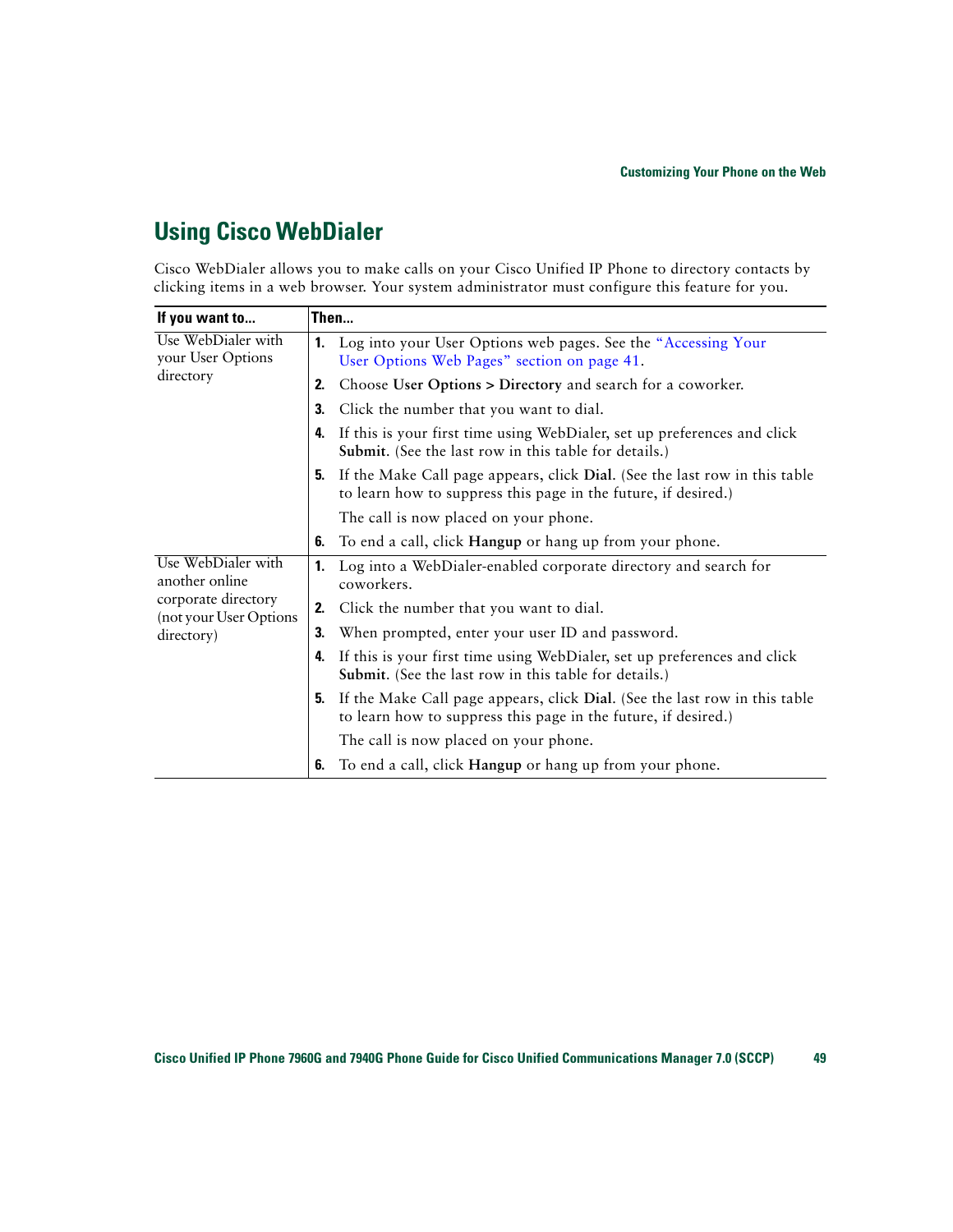| If you want to                                   | Then                                                                                                                                                                                                                                                                                                                                                                                                                            |  |
|--------------------------------------------------|---------------------------------------------------------------------------------------------------------------------------------------------------------------------------------------------------------------------------------------------------------------------------------------------------------------------------------------------------------------------------------------------------------------------------------|--|
| Log out of WebDialer                             | Click the logout icon in the Make Call or Hang Up page.                                                                                                                                                                                                                                                                                                                                                                         |  |
| Set up, view, or change<br>WebDialer preferences | Access the Preferences page.                                                                                                                                                                                                                                                                                                                                                                                                    |  |
|                                                  | The Preferences page appears the first time that you use WebDialer (after you<br>click the number that you want to dial.)                                                                                                                                                                                                                                                                                                       |  |
|                                                  | To return to Preferences in the future, click the preferences icon from the<br>Make Call or Hang Up page.                                                                                                                                                                                                                                                                                                                       |  |
|                                                  | The Preferences page contains the following options:                                                                                                                                                                                                                                                                                                                                                                            |  |
|                                                  | Preferred language—Determines the language used for WebDialer<br>٠<br>settings and prompts.                                                                                                                                                                                                                                                                                                                                     |  |
|                                                  | Use permanent device—Identifies the Cisco Unified IP Phone and<br>٠<br>directory number (line) that you will use to place WebDialer calls. If you<br>have one phone with a single line, the appropriate phone and line are<br>automatically selected. Otherwise, choose a phone and/or line. Phones<br>are specified by host name (To display the host name on your phone,<br>choose –<br>> Network Configuration > Host Name.) |  |
|                                                  | Use Extension Mobility—If selected, prompts WebDialer to use the<br>$\bullet$<br>Cisco Unified IP Phone that is associated with your Extension Mobility<br>profile (if available).                                                                                                                                                                                                                                              |  |
|                                                  | Do not display call confirmation—If selected, prompts WebDialer to<br>$\bullet$<br>suppress the Make Call page. This page appears by default after you click<br>a phone number in a WebDialer-enabled online directory.                                                                                                                                                                                                         |  |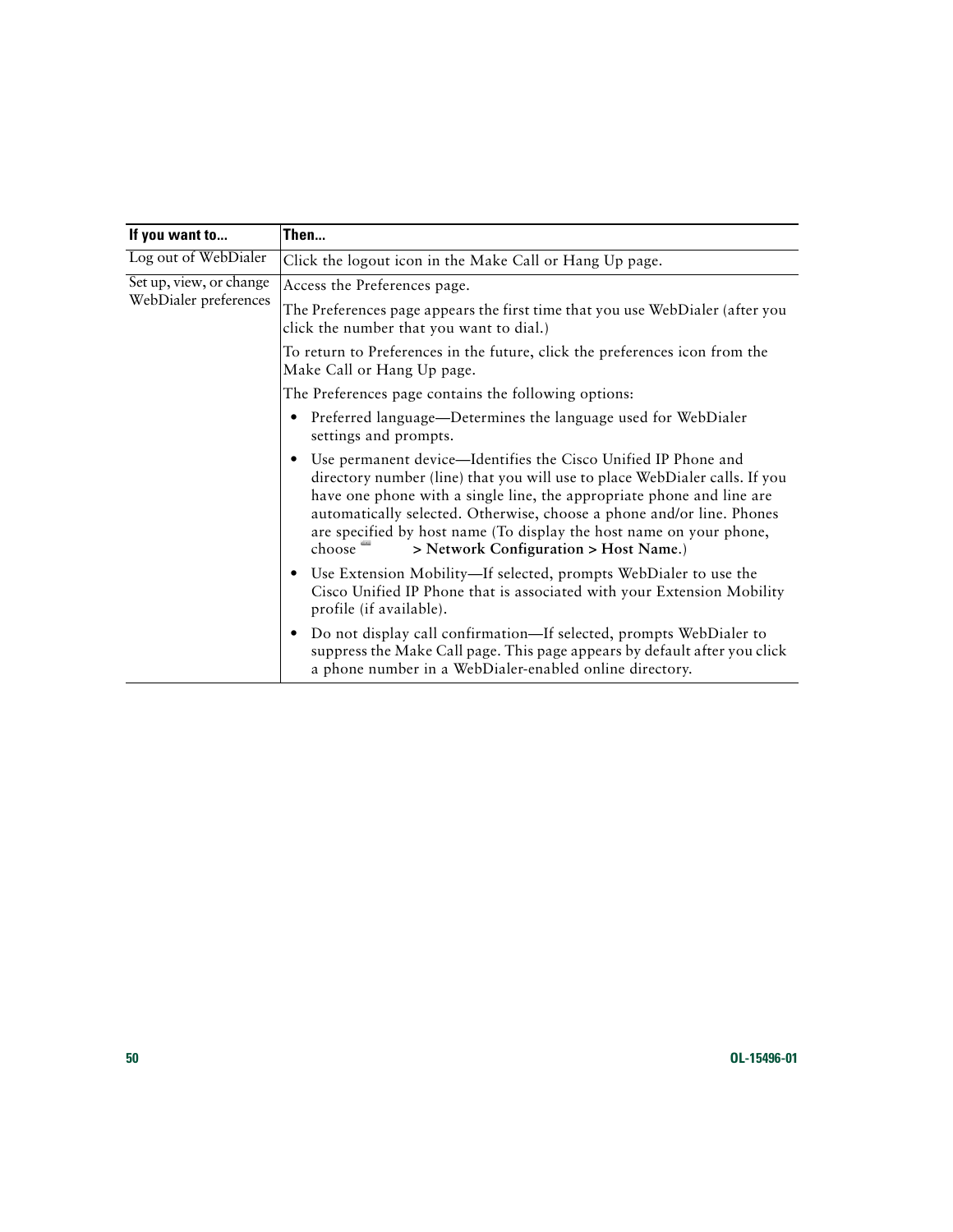# <span id="page-58-1"></span><span id="page-58-0"></span>**Understanding Additional Configuration Options**

Your system administrator can configure your phone to use specific button and softkey templates along with special services and features, if appropriate. The table below provides an overview of some configuration options that you might want to discuss with your phone system administrator based on your calling needs or work environment.

![](_page_58_Picture_3.jpeg)

**Note** You can locate Phone Guides and other documents listed in this table on the web: [http://www.cisco.com/en/US/products/hw/phones/ps379/tsd\\_products\\_support\\_series\\_home.](http://www.cisco.com/en/US/products/hw/phones/ps379/tsd_products_support_series_home.html) html

<span id="page-58-2"></span>

| If you                                                   | Then                                                                                                                              | For more information                                                                                           |
|----------------------------------------------------------|-----------------------------------------------------------------------------------------------------------------------------------|----------------------------------------------------------------------------------------------------------------|
| Need to handle more<br>calls on your phone line          | Ask your system administrator to<br>configure your line to support more<br>calls.                                                 | Talk to your system administrator<br>or phone support team.                                                    |
| Need more than one<br>phone line                         | Ask your system administrator to<br>configure one or more additional<br>directory numbers for you.                                | Talk to your system administrator<br>or phone support team.                                                    |
| Need more speed dial<br>buttons                          | First make sure that you are using all<br>of your currently available speed<br>dial buttons.<br>If you need additional speed dial | See the:<br>"Speed Dialing" section on<br>page 24<br>Cisco Unified IP Phone                                    |
|                                                          | buttons, try using Abbreviated<br>Dialing or subscribing to the Fast<br>Dial service.                                             | Expansion Module 7914<br>Phone Guide                                                                           |
|                                                          | Another option is to attach the<br>Cisco Unified IP Phone 7914<br>Expansion Module to your phone.                                 |                                                                                                                |
| Work with (or work as)<br>an administrative<br>assistant | Consider using:                                                                                                                   | See the:                                                                                                       |
|                                                          | The Cisco Unified<br>٠<br>Communications Manager<br>Assistant service<br>A shared line                                            | "Using a Shared Line" section<br>on page 26<br>Cisco Unified<br>Communications Manager<br>Assistant User Guide |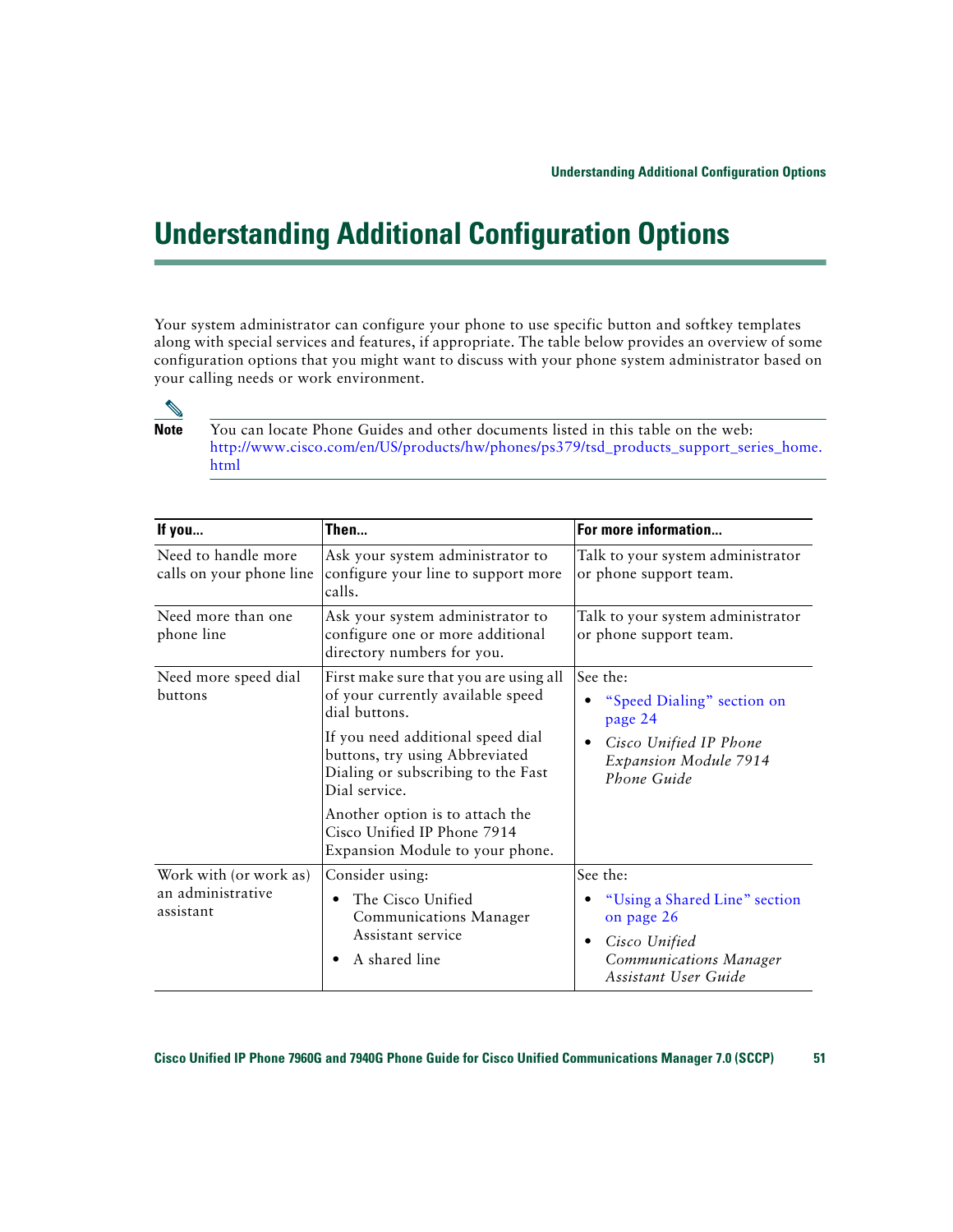<span id="page-59-0"></span>

| If you                                                                                                  | Then                                                                                                                                                                                                                                                                                                                                                  | For more information                                                                                                                                                                                                          |
|---------------------------------------------------------------------------------------------------------|-------------------------------------------------------------------------------------------------------------------------------------------------------------------------------------------------------------------------------------------------------------------------------------------------------------------------------------------------------|-------------------------------------------------------------------------------------------------------------------------------------------------------------------------------------------------------------------------------|
| Want to use one<br>extension for several<br>phones                                                      | Request a shared line. This allows<br>you to use one extension number for<br>your desk phone and lab phone, for<br>example.                                                                                                                                                                                                                           | See the "Using a Shared Line"<br>section on page 26.                                                                                                                                                                          |
| Share phones or office<br>space with co-workers                                                         | Consider using:<br>Call Park to store and retrieve<br>calls without using the transfer<br>feature.<br>Call Pickup to answer calls<br>ringing on another phone.<br>A shared line to view or join<br>coworkers' calls.<br>Cisco Extension Mobility to<br>$\bullet$<br>apply your phone number and<br>user profile to a shared<br>Cisco Unified IP Phone | Ask your system administrator<br>about these features and see the:<br>"Advanced Call Handling"<br>section on page 24<br>"Using a Shared Line" section<br>on page 26<br>"Using Cisco Extension<br>Mobility" section on page 31 |
| Answer calls frequently<br>or handle calls on<br>someone's behalf                                       | Ask your system administrator to set<br>up the AutoAnswer feature for your<br>phone.                                                                                                                                                                                                                                                                  | See the Using AutoAnswer with a<br>Headset or Speakerphone,<br>page 33.                                                                                                                                                       |
| Need to make video<br>calls                                                                             | Consider using Cisco Unified Video<br>Advantage, which enables you to<br>make video calls using your<br>Cisco Unified IP Phone, your<br>personal computer, and an external<br>video camera.                                                                                                                                                           | Contact your system<br>administrator for assistance and<br>see the Cisco Unified Video<br>Advantage User Guide and<br>Cisco Unified Video Advantage<br>Quick Start Guide.                                                     |
| Determine the state of a<br>phone line associated<br>with a speed-dial<br>button on your phone          | Ask your administrator to set up the<br>Busy Lamp Field (BLF) feature for<br>your phone.                                                                                                                                                                                                                                                              | See the "Using BLF to Determine a<br>Line State" section on page 31.                                                                                                                                                          |
| Want to temporarily<br>apply your phone<br>number and settings to<br>a shared<br>Cisco Unified IP Phone | Ask your system administrator<br>about the Cisco Extension Mobility<br>service.                                                                                                                                                                                                                                                                       | See the "Using Cisco Extension<br>Mobility" section on page 31.                                                                                                                                                               |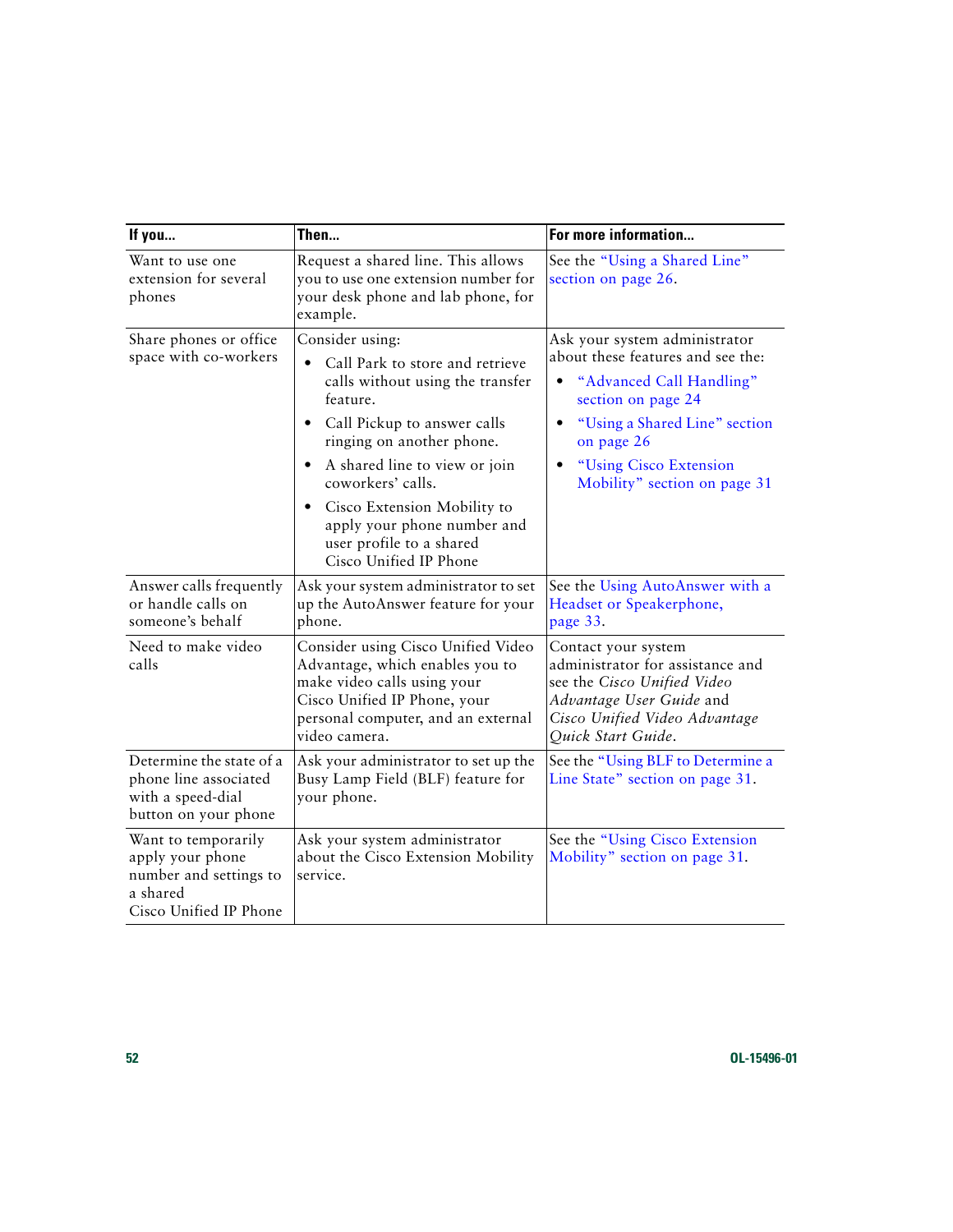# <span id="page-60-2"></span><span id="page-60-0"></span>**Troubleshooting Your Phone**

This section provides troubleshooting information for your Cisco Unified IP Phone

## <span id="page-60-1"></span>**General Troubleshooting**

This section provides information to help you troubleshoot general problems with your phone. For more information, see your system administrator.

| <b>Symptom</b>                                                     | <b>Explanation</b>                                                                                                                                                                                                                                                                            |  |
|--------------------------------------------------------------------|-----------------------------------------------------------------------------------------------------------------------------------------------------------------------------------------------------------------------------------------------------------------------------------------------|--|
| You cannot hear a dial                                             | One or more of the following factors might apply:                                                                                                                                                                                                                                             |  |
| tone or complete a call                                            | You must log into the Extension Mobility service.<br>$\bullet$                                                                                                                                                                                                                                |  |
|                                                                    | You must enter a client matter code or forced authorization code after<br>٠<br>dialing a number.                                                                                                                                                                                              |  |
|                                                                    | Your phone has time-of-day restrictions that prevent you from using<br>٠<br>some features during certain hours of the day.                                                                                                                                                                    |  |
| The Settings button is<br>unresponsive                             | Your system administrator might have disabled<br>on your phone.<br>$\overline{\mathbf{w}}$                                                                                                                                                                                                    |  |
| The softkey that you                                               | One or more of the following factors might apply:                                                                                                                                                                                                                                             |  |
| want to use does not                                               | You must press more to reveal additional softkeys.                                                                                                                                                                                                                                            |  |
| appear                                                             | You must change the line state (for example, go off-hook or have a<br>٠<br>connected call).                                                                                                                                                                                                   |  |
|                                                                    | Your phone is not configured to support the feature associated with<br>٠<br>that softkey.                                                                                                                                                                                                     |  |
| Join fails                                                         | Join requires multiple selected calls. Be sure that you have selected at least<br>one call in addition to the active call, which is selected automatically. Join<br>also requires the selected calls to be on the same line. If necessary, transfer<br>calls to one line before joining them. |  |
| Barge fails and results<br>in a fast busy tone                     | You cannot barge an encrypted call if the phone you are using is not<br>configured for encryption. When your barge attempt fails for this reason,<br>your phone plays a fast busy tone.                                                                                                       |  |
| You are disconnected<br>from a call that you<br>joined using Barge | You will be disconnected from a call that you have joined using Barge if the<br>call is put on hold, transferred, or turned into a conference call.                                                                                                                                           |  |
| Call Back fails                                                    | The other party might have call forwarding enabled.                                                                                                                                                                                                                                           |  |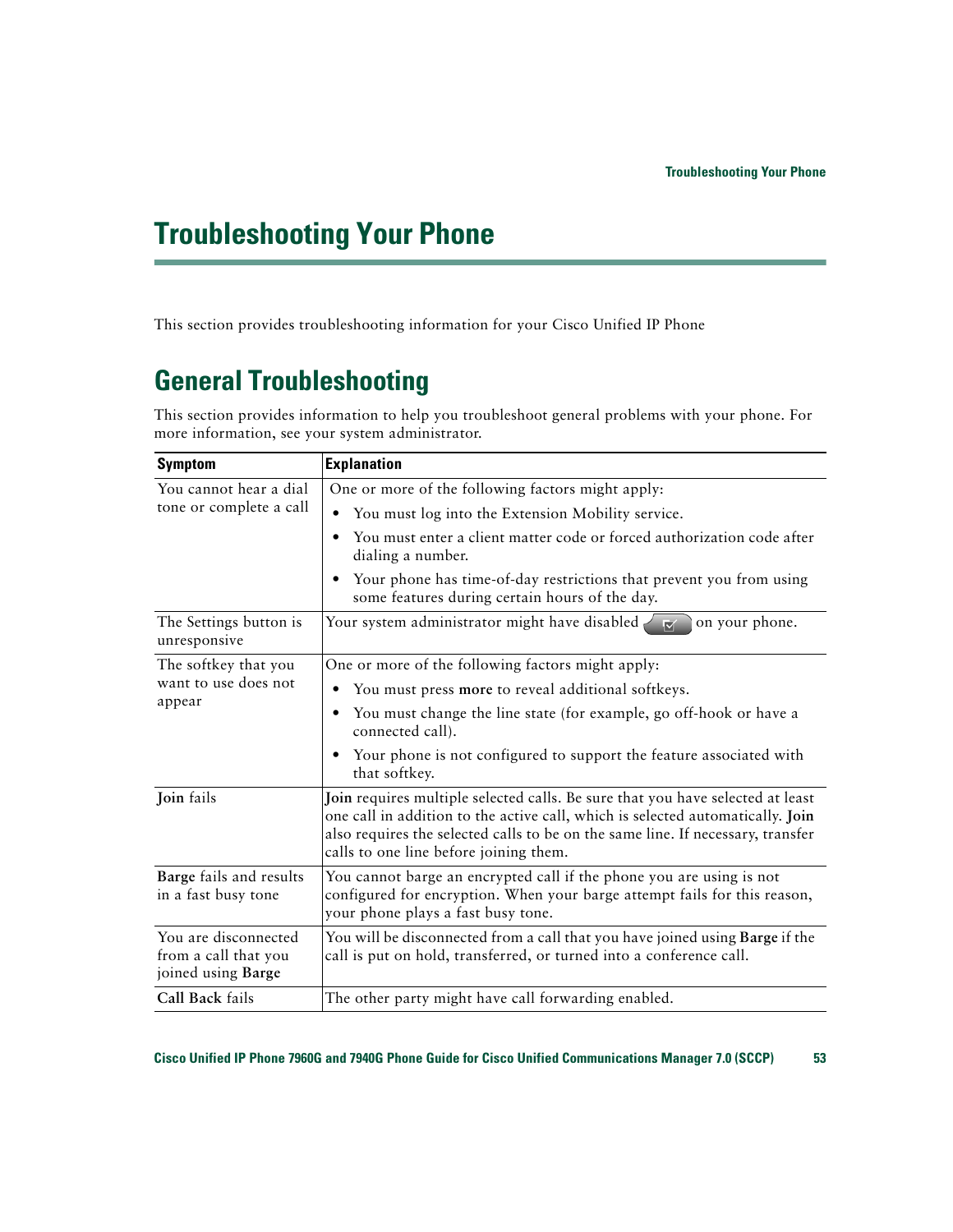# <span id="page-61-0"></span>**Viewing Phone Administration Data**

Your system administrator might ask you to access administration data on your phone for troubleshooting purposes.

| If you are asked to                                   | Then                                                                                                               |
|-------------------------------------------------------|--------------------------------------------------------------------------------------------------------------------|
| Access network<br>configuration data                  | Choose <sup>-</sup><br>> Network Configuration and select the network<br>configuration item that you want to view. |
| Access status data                                    | Choose <sup>-</sup><br>> Status and select the status item that you want to view.                                  |
| Access phone model<br>information                     | Choose <sup>-</sup><br>> Model Information.                                                                        |
| Access phone call and<br>voice quality<br>information | Choose <sup>+</sup><br>> Status > Call Statistics.                                                                 |

# <span id="page-61-2"></span><span id="page-61-1"></span>**Using the Quality Reporting Tool**

Your system administrator may temporarily configure your phone with the Quality Reporting Tool (QRT) to troubleshoot performance problems. You can press **QRT** to submit information to your system administrator. Depending on configuration, use the QRT to:

- **•** Immediately report an audio problem on a current call.
- Select a general problem from a list of categories and choose reason codes.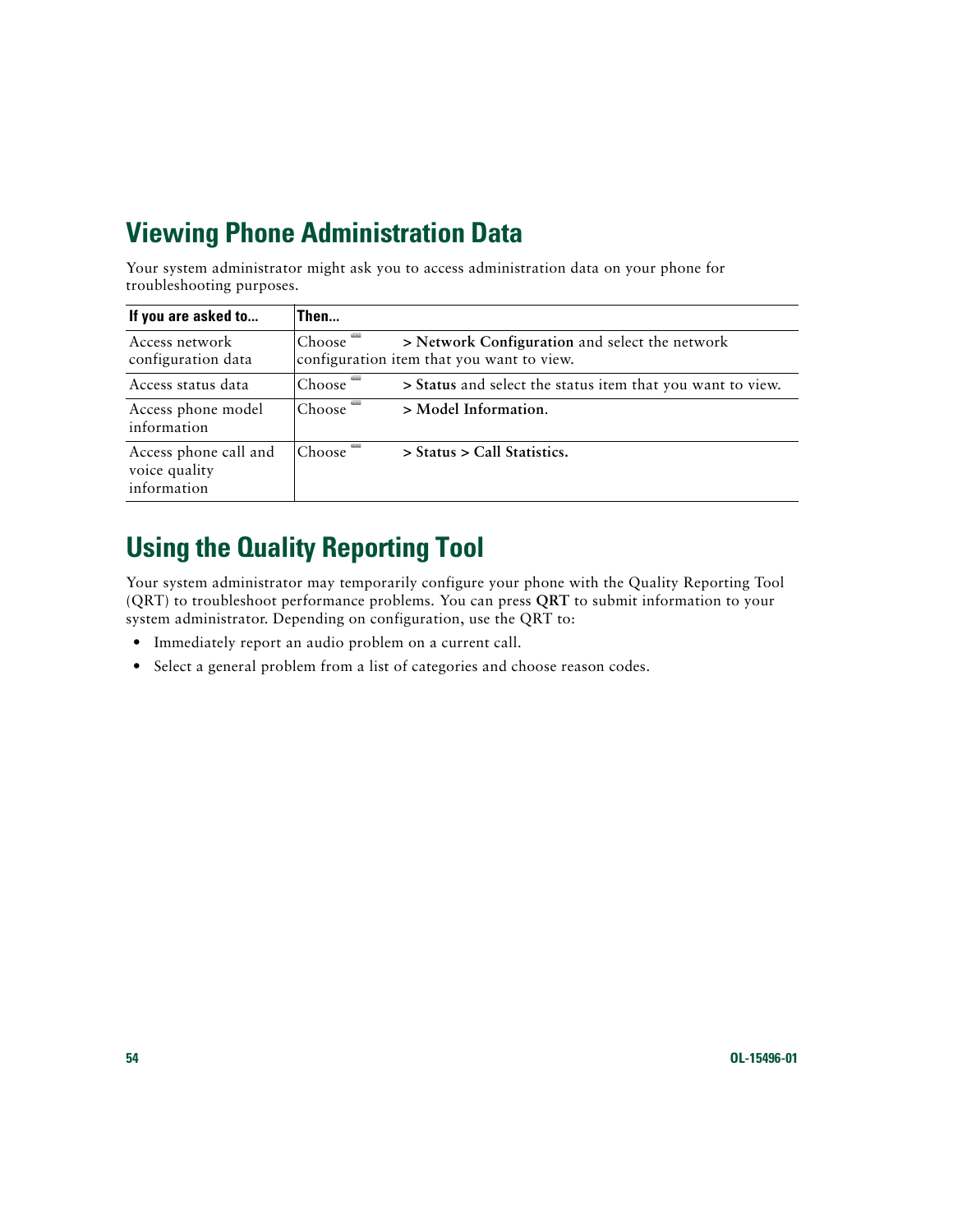# <span id="page-62-0"></span>**Cisco One-Year Limited Hardware Warranty Terms**

<span id="page-62-1"></span>There are special terms applicable to your hardware warranty and various services that you can use during the warranty period. Your formal Warranty Statement, including the warranties and license agreements applicable to Cisco software, is available on Cisco.com at the following URL:

[http://www.cisco.com/en/US/docs/general/warranty/English/1Y1DEN\\_\\_.html](http://www.cisco.com/en/US/docs/general/warranty/English/1Y1DEN__.html)

#### **Replacement, Repair, or Refund Policy for Hardware**

Cisco or its service center will use commercially reasonable efforts to ship a replacement part within ten (10) working days after receipt of a Return Materials Authorization (RMA) request. Actual delivery times can vary, depending on the customer location.

Cisco reserves the right to refund the purchase price as its exclusive warranty remedy.

#### **To Receive a Return Materials Authorization (RMA) Number**

Contact the company from whom you purchased the product. If you purchased the product directly from Cisco, contact your Cisco Sales and Service Representative.

Complete the information below, and keep it for reference.

| Company product purchased from |  |
|--------------------------------|--|
| Company telephone number       |  |
| Product model number           |  |
| Product serial number          |  |
| Maintenance contract number    |  |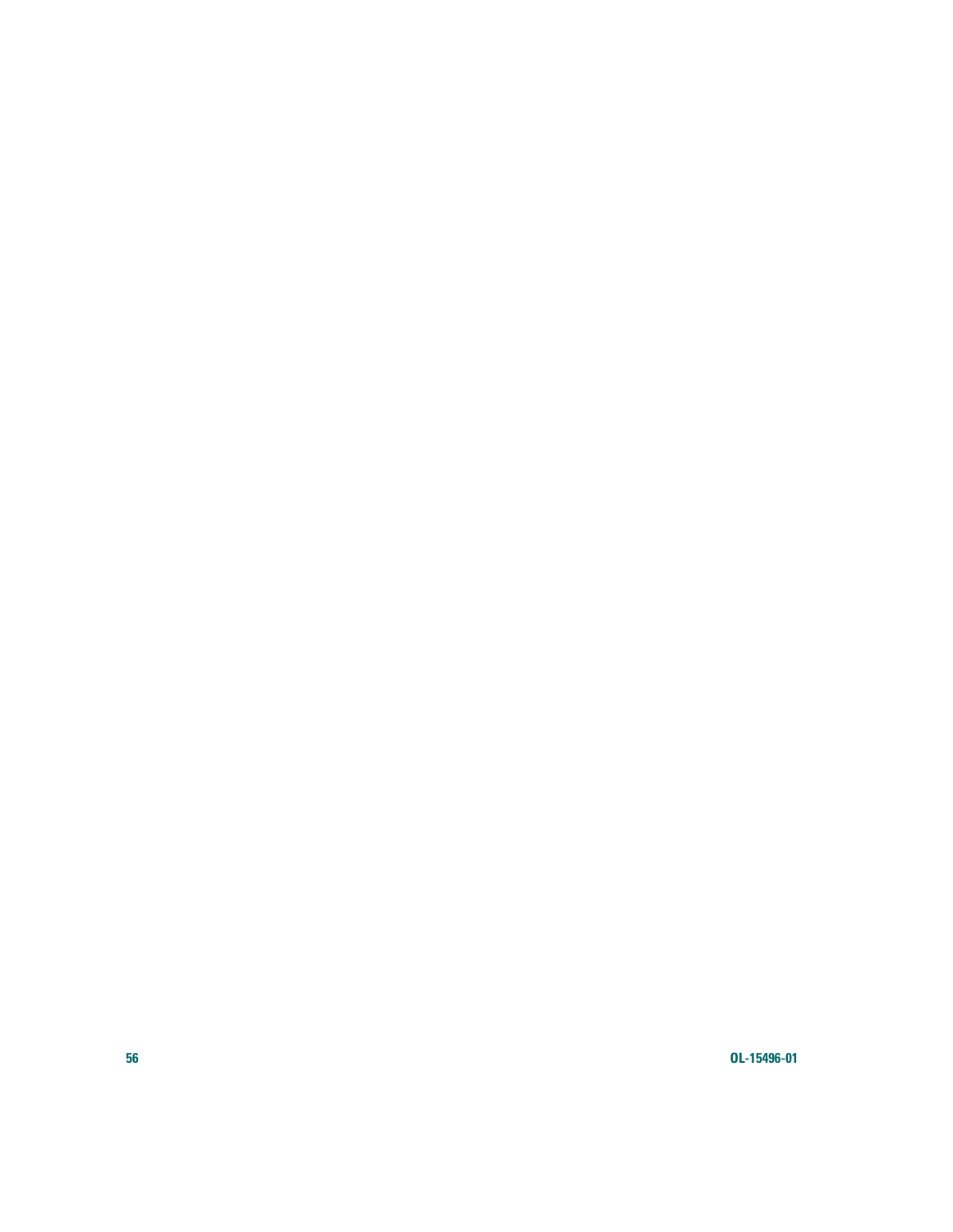### <span id="page-64-0"></span>**Index**

### **A**

Abbreviated Dialing **[44](#page-51-3)** answering calls **[15](#page-22-1)** ASCII label field support **[44](#page-51-4)** audio, quality of **[6](#page-13-0)** authenticated calls **[29](#page-36-3)** AutoAnswer **[33](#page-40-3)**

### **B**

barge and privacy **[28](#page-35-3)** and shared lines **[26](#page-33-4)** using **[27](#page-34-1)** BLF **[31](#page-38-4)** Busy Lamp Field **[31](#page-38-4)**

### **C**

call activity area, viewing **[10](#page-17-2)** Call Back **[14](#page-21-1)** call forwarding configuring from web page **[47](#page-54-2)** configuring on phone **[19](#page-26-2)** call logs erasing **[36](#page-43-3)** viewing and dialing from **[36](#page-43-3)**

call overview mode **[17](#page-24-3)** call park **[28](#page-35-4)** call waiting **[15](#page-22-2)** caller ID **[10](#page-17-3)** call-handling, advanced **[24](#page-31-4)** call-handling, basic **[13](#page-20-4)** calls answering **[15](#page-22-1)** barging **[26](#page-33-5)** compared to lines **[12](#page-19-3)** conference features for **[20](#page-27-3)** ending **[16](#page-23-5)** forwarding **[19,](#page-26-2) [47](#page-54-2)** handling multiple **[17](#page-24-4)** holding and resuming **[16](#page-23-6)** icons for **[12](#page-19-4)** multiple parties on **[20](#page-27-3)** multiple, switching between **[17](#page-24-4)** muting **[16](#page-23-7)** parking **[28](#page-35-4)** placing **[13,](#page-20-5) [14](#page-21-2)** prevent barging of **[28](#page-35-3)** prioritizing **[30](#page-37-2)** reporting problems with **[54](#page-61-2)** secure **[29](#page-36-3)** selecting **[12](#page-19-5)** storing and retrieving **[28](#page-35-4)**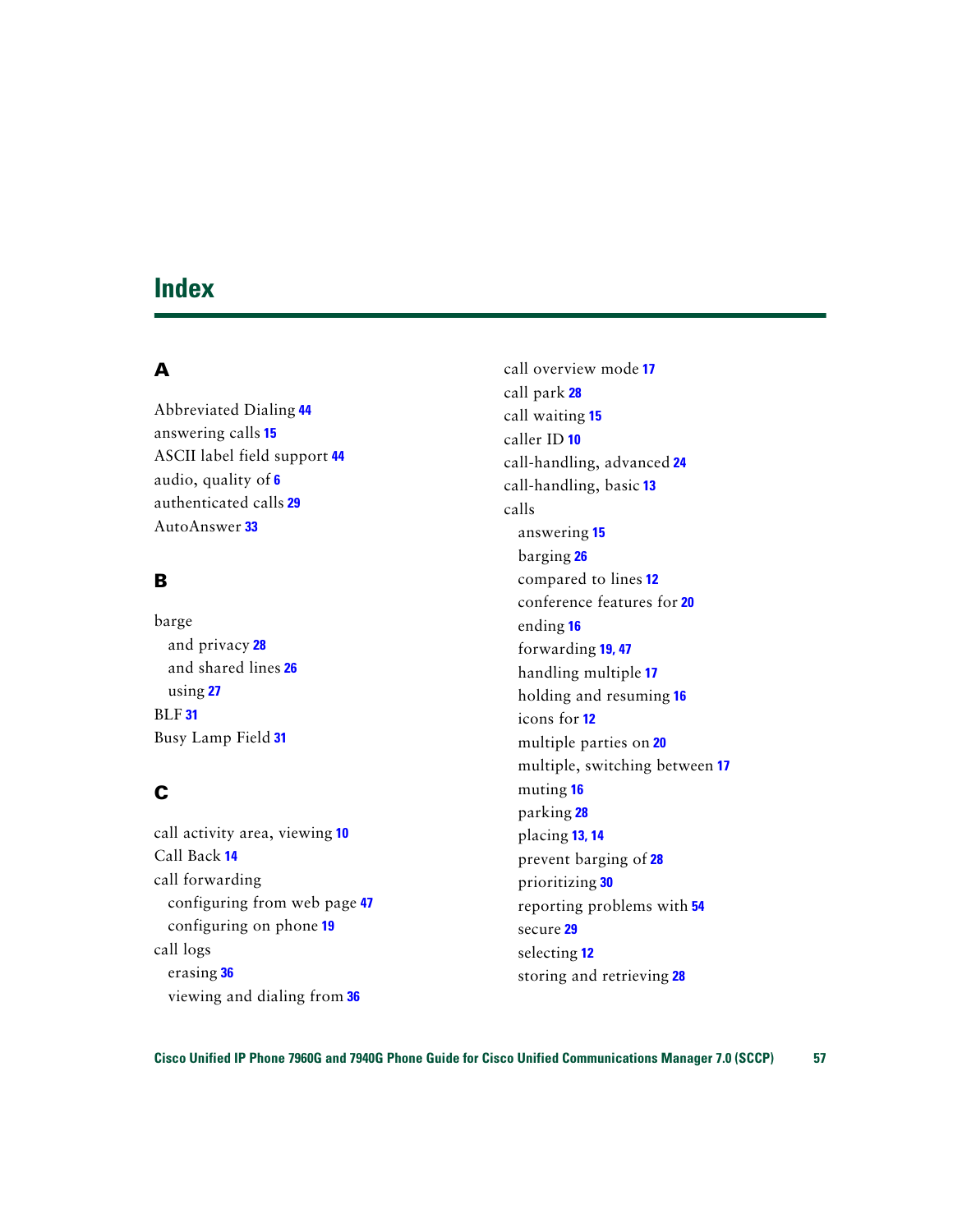transferring **[18](#page-25-2)** using Join with **[21](#page-28-1)** viewing **[10,](#page-17-2) [17](#page-24-3)** cBarge [See also barge](#page-34-1) using **[27](#page-34-1)** Cisco Extension Mobility **[31](#page-38-5)** Cisco Unified Communications Manager Address Book Synchronizer **[44](#page-51-5)** Cisco Unified IP Phone adjusting height of **[4](#page-11-3)** connecting **[4](#page-11-4)** description of **[7](#page-14-4)** documentation for **[2](#page-9-3)** feature configuration for **[11,](#page-18-2) [12,](#page-19-6) [51](#page-58-1)** illustration of **[7](#page-14-5)** online help for **[11](#page-18-3)** registering **[5](#page-12-1)** securing handset rest **[5](#page-12-2)** web-based services for **[41](#page-48-4)** Cisco Unified IP [Phone Expansion Module](#page-58-2)  7914 **[35,](#page-42-1) 51** Cisco Unified Video Advantage **[52](#page-59-0)** Cisco WebDialer **[49](#page-56-1)** conference joining **[22](#page-29-0)** secure **[22](#page-29-1)** conference calls Meet-Me **[20,](#page-27-4) [23](#page-30-1)** standard **[20,](#page-27-5) [21](#page-28-2)** corporate directory using from web page **[49](#page-56-1)** using on phone **[37](#page-44-2)**

### **D**

device configuration page **[41](#page-48-5)** dialing, options for **[13,](#page-20-5) [14](#page-21-2)** directories button, description of **[9](#page-16-0)** directory corporate **[37](#page-44-2)** personal **[37,](#page-44-2) [38](#page-45-2)** using from web page **[49](#page-56-1)** using on phone **[36,](#page-43-3) [37](#page-44-2)** documentation, accessing **[2](#page-9-3)**

### **E**

EM **[31](#page-38-5)** encrypted calls **[29](#page-36-3)** ending a call, options for **[16](#page-23-5)** Extension Mobility **[31](#page-38-5)** log in **[31](#page-38-6)** log out **[31](#page-38-7)** extension numbers, viewing **[10](#page-17-2)**

### **F**

Fast Dials configuring from web page **[43](#page-50-1)** using on phone **[38](#page-45-2)** feature buttons directories **[9](#page-16-0)** help **[9,](#page-16-1) [17](#page-24-5)** messages **[9](#page-16-2)** services **[9](#page-16-3)** settings **[9](#page-16-4)** features, availability of **[11,](#page-18-2) [12](#page-19-6)**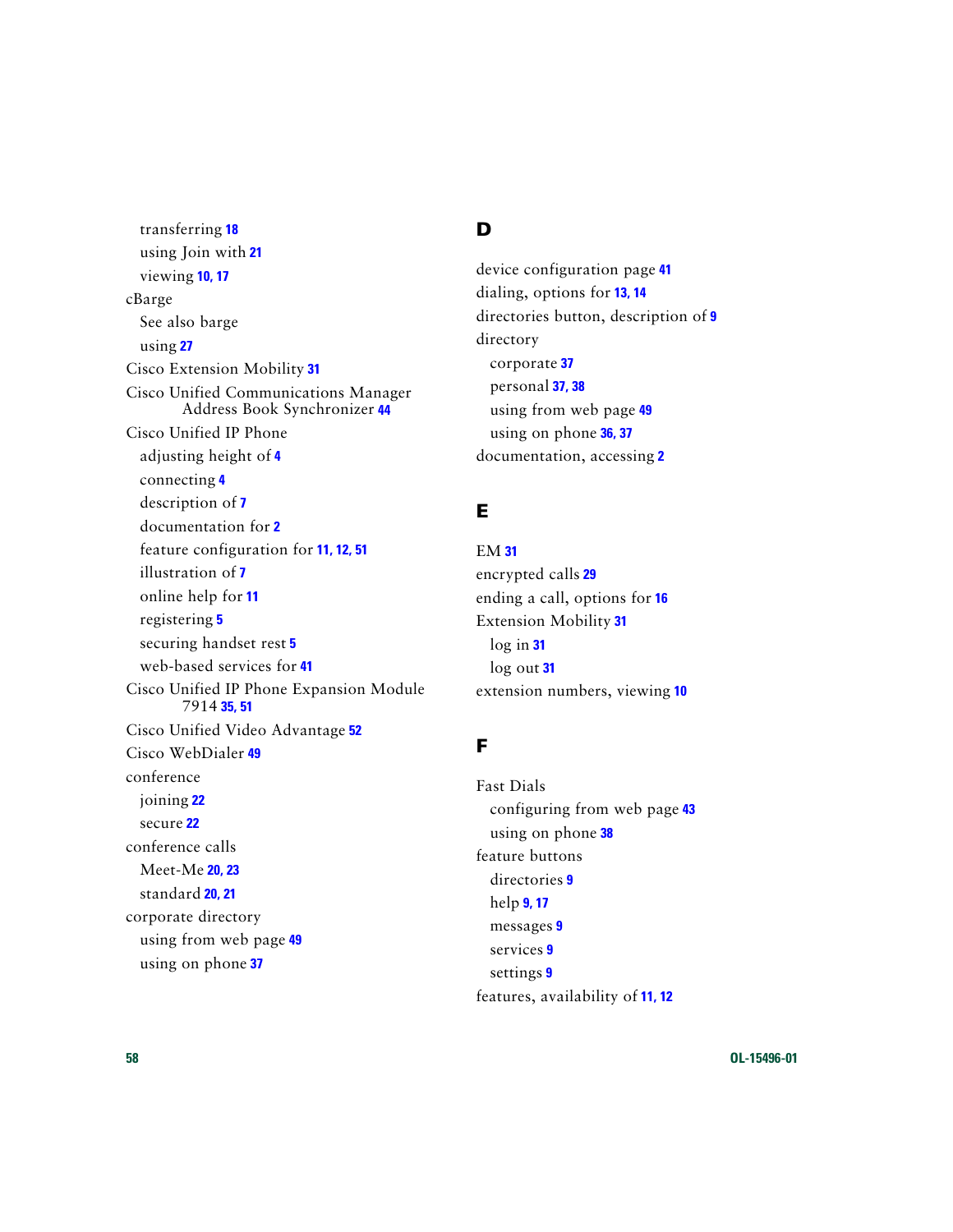footstand adjusting **[4](#page-11-3)** button, identifying **[8](#page-15-0)** forwarding calls, options for **[19](#page-26-2)**

### **H**

handset light strip **[8](#page-15-1)** securing in cradle **[5](#page-12-2)** using **[32](#page-39-3)** volume **[34](#page-41-4)** hanging up, options for **[16](#page-23-5)** headset answering calls with **[15](#page-22-3)** button, identifying **[9](#page-16-5)** hanging up with **[16](#page-23-5)** mode, using **[32](#page-39-3)** placing calls with **[13](#page-20-6)** volume **[34](#page-41-4)** headset performance, general **[5](#page-12-3)** help button **[17](#page-24-6)** help button, description of **[9,](#page-16-1) [17](#page-24-5)** help, using **[11](#page-18-3)** hold and switching calls **[17](#page-24-4)** and transferring **[18](#page-25-2)** using **[16](#page-23-6)**

### **I**

icons for call states **[12](#page-19-4)**

for lines **[12](#page-19-4)** installing, Cisco Unified IP Phone **[4](#page-11-4)** IP **[35](#page-42-1)**

### **J**

Join, using **[21](#page-28-1)**

### **K**

keypad description of **[9](#page-16-6)**

### **L**

language (locale) settings **[46](#page-53-1)** line buttons, identifying **[8](#page-15-2)** lines and call forwarding **[19,](#page-26-2) [47](#page-54-2)** and call states **[12](#page-19-4)** and using BLF **[31](#page-38-4)** description of **[12](#page-19-3)** icons for **[12](#page-19-4)** number of calls supported on **[12](#page-19-3)** ring patterns for **[47](#page-54-3)** switching between **[17](#page-24-4)** text label for **[47](#page-54-3)** viewing **[10](#page-17-2)** voice message indicator setting for **[47](#page-54-3)**

#### **M**

Malicious Call Identification (MCID) **[29](#page-36-4)**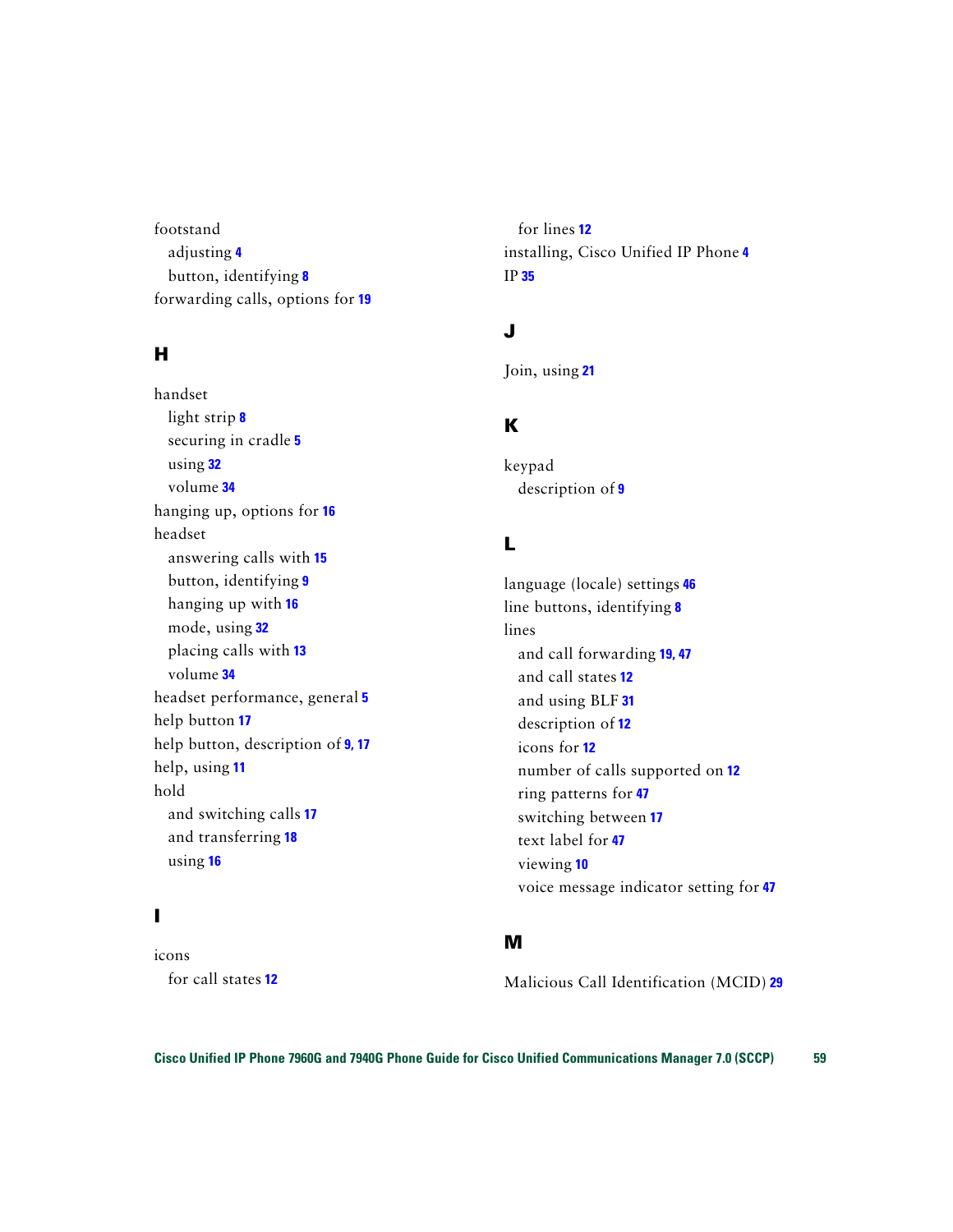Meet-Me conferences **[20,](#page-27-4) [23](#page-30-1)** messages indicator for **[40](#page-47-2)** listening to **[40](#page-47-2)** messages button, description of **[9](#page-16-2)** missed calls, records of **[36](#page-43-4)** MLPP, using **[30](#page-37-2)** multiple calls, handling **[17](#page-24-4)** mute button, description of **[9](#page-16-7)** mute, using **[16](#page-23-7)**

### **N**

navigation button, description of **[9](#page-16-8)** network configuration data, locating **[53](#page-60-2)**

### **O**

online help, using **[11](#page-18-3)**

### **P**

PAB using from web page **[42](#page-49-4)** using on phone **[38](#page-45-2)** password, changing **[46](#page-53-1)** [Personal Address Book, see PAB](#page-45-2) Personal Directory using from web page **[42](#page-49-5)** using on phone **[38](#page-45-2)** phone lines buttons for **[8](#page-15-2)** description of **[12](#page-19-3)**

viewing **[10](#page-17-2)** phone screen adjusting contrast of **[35](#page-42-2)** changing language of **[35](#page-42-2)** cleaning **[10](#page-17-4)** features of **[10](#page-17-2)** phone services, configuring **[42](#page-49-6)** PIN, changing **[46](#page-53-1)** placed calls, records of **[36](#page-43-4)** placing calls, options for **[13,](#page-20-5) [14](#page-21-2)** prioritizing calls **[30](#page-37-2)** privacy and shared lines **[26](#page-33-4)** using **[28](#page-35-3)** programmable buttons description of **[8](#page-15-2)** labels for **[10](#page-17-2)**

### **Q**

QRT, using **[54](#page-61-2)**

### **R**

received calls, records of **[36](#page-43-4)** redial **[13](#page-20-7)** remote-in-use icon for shared lines **[26](#page-33-6)** resume, using **[16](#page-23-6)** ring patterns, changing **[47](#page-54-3)** ringer indicator for **[8](#page-15-1)** volume **[34](#page-41-4)**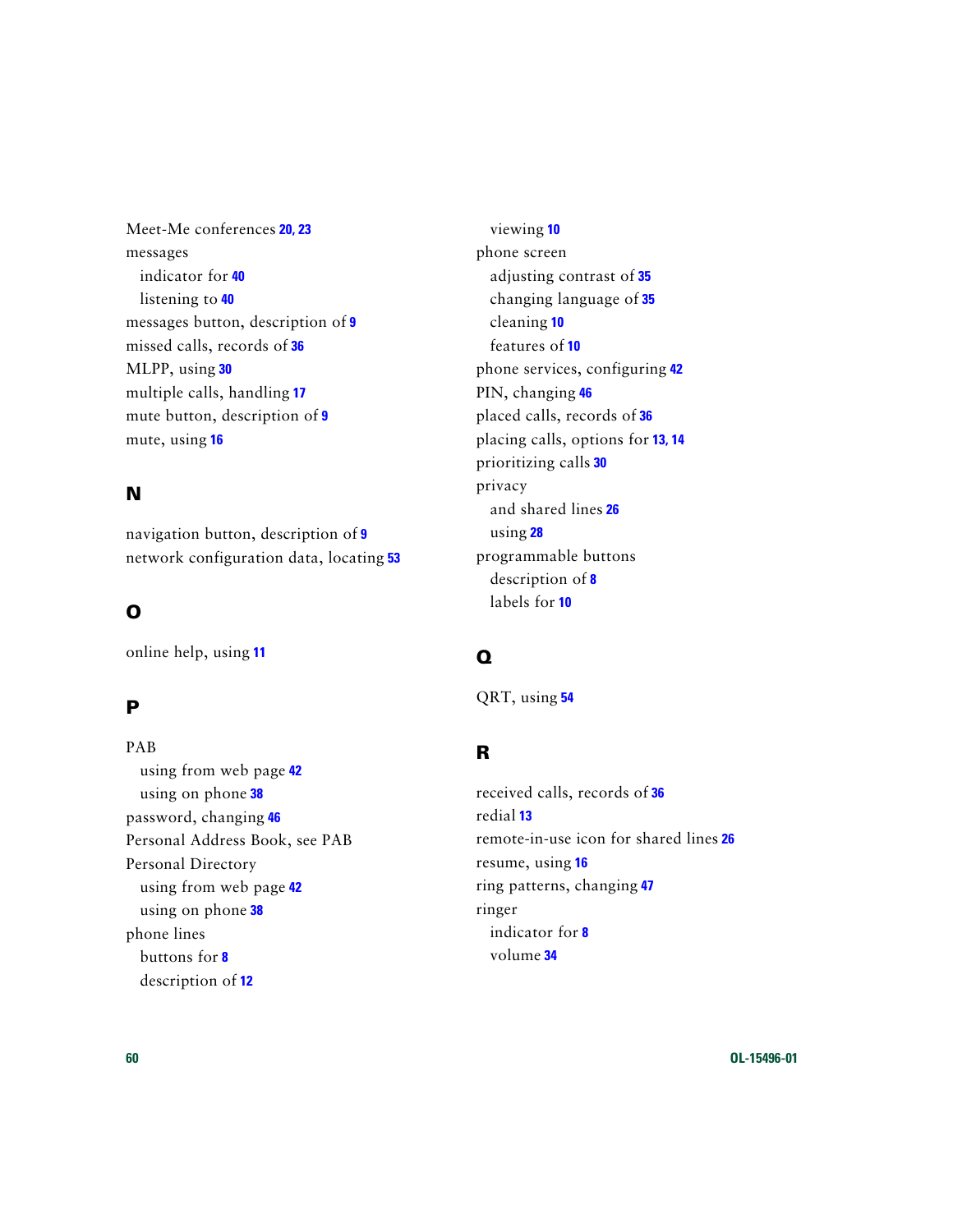### **S**

safety, warnings **[2](#page-9-4)** secure calls **[29](#page-36-3)** secure conference verifying **[22](#page-29-1)** selecting calls **[12](#page-19-5)** services button, description of **[9](#page-16-3)** services, subscribing to **[45](#page-52-1)** settings using **[34](#page-41-5)** settings button, description of **[9](#page-16-4)** shared lines and remote-in-use icon **[26](#page-33-6)** description of **[26](#page-33-7)** with barge **[27](#page-34-1)** with privacy **[28](#page-35-3)** softkey buttons description of **[9,](#page-16-9) [10](#page-17-5)** labels for **[10](#page-17-2)** speakerphone answering calls with **[15](#page-22-4)** button, identifying **[9](#page-16-10)** hanging up with **[16](#page-23-5)** mode, using **[32](#page-39-3)** placing calls with **[13](#page-20-8)** volume **[34](#page-41-4)** speed dial buttons, configuring **[24](#page-31-5)** buttons, identifying **[8](#page-15-2)** configuring **[44](#page-51-3)** labels **[10,](#page-17-2) [44](#page-51-3)** using **[14](#page-21-3)** status data, locating **[53](#page-60-2)**

status line, viewing **[10](#page-17-2)** subscriptions, for phone services **[45](#page-52-1)** suspicious calls, tracing **[29](#page-36-4)** switching calls **[17](#page-24-4)**

### **T**

TAPS, using **[5](#page-12-1)** text, entering on phone **[11](#page-18-3)** Tool for Auto-Registered Phones Support **[5](#page-12-1)** transferring, options for **[18](#page-25-2)** troubleshooting, data for **[53](#page-60-2)**

### **U**

User Options web pages accessing **[41](#page-48-4)** configuring features and services with **[42](#page-49-6)** subscribing to phone services with **[45](#page-52-1)**

#### **V**

voice message indicator changing setting for **[47](#page-54-2)** voice message indicator, identifying **[40](#page-47-2)** voice message service, using **[40](#page-47-2)** volume adjusting **[34](#page-41-4)** volume button, description of **[9](#page-16-11)**

#### **W**

warnings, safety **[2](#page-9-4)**